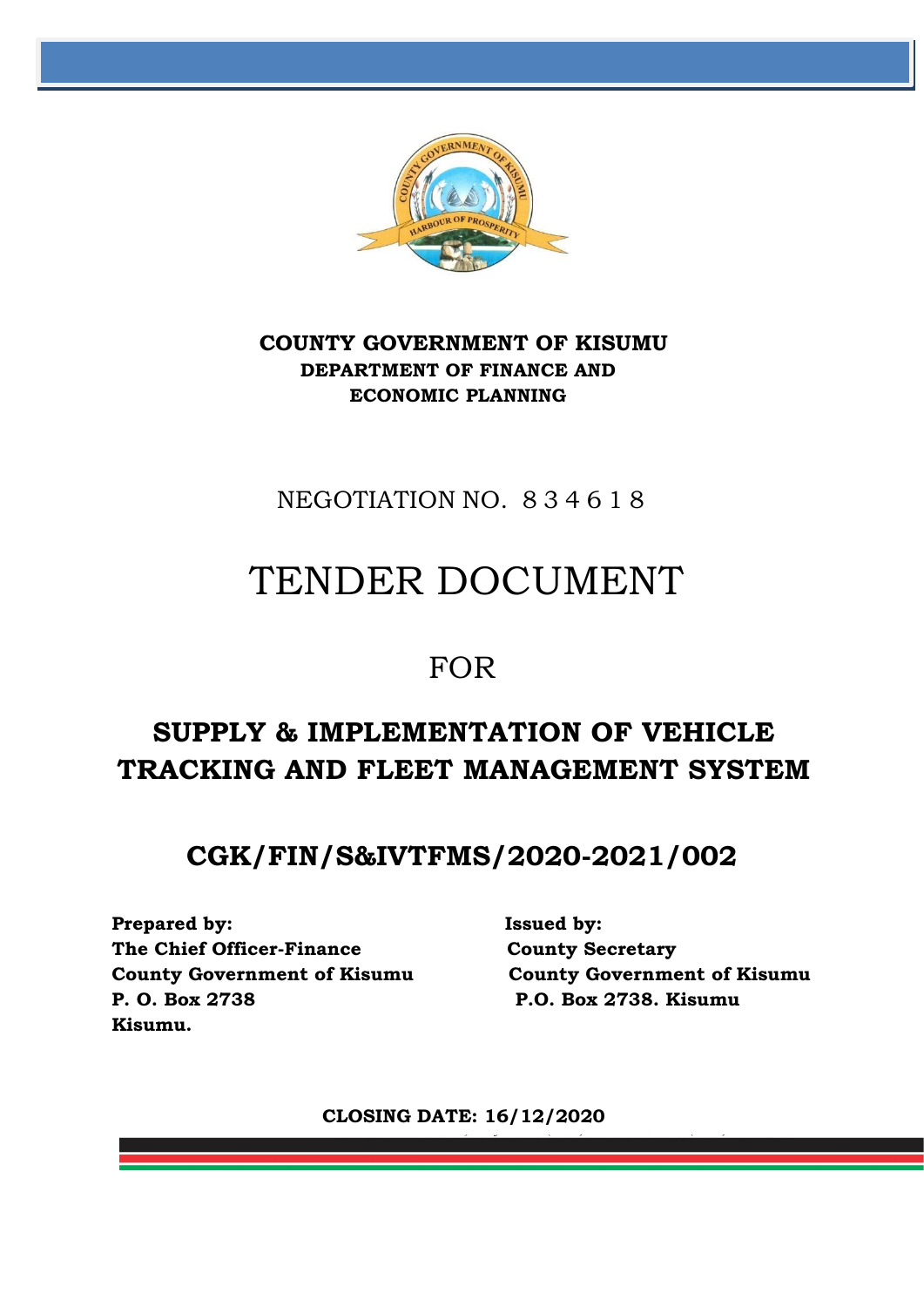#### **Contents**

| 1.  |                                                                     |  |
|-----|---------------------------------------------------------------------|--|
| 2.  |                                                                     |  |
| З.  |                                                                     |  |
| 1.  |                                                                     |  |
| 2.  |                                                                     |  |
| 3.  |                                                                     |  |
| 4.  |                                                                     |  |
| 1.  |                                                                     |  |
| 2.  |                                                                     |  |
| 3.  |                                                                     |  |
| 5.  |                                                                     |  |
| 1.  |                                                                     |  |
| 2.  |                                                                     |  |
| 3.  |                                                                     |  |
| 4.  |                                                                     |  |
| 5.  |                                                                     |  |
| 6.  |                                                                     |  |
| 7.  | Goods' Eligibility and Conformity to Tender Document 11             |  |
| 8.  |                                                                     |  |
| 9.  |                                                                     |  |
| 10. |                                                                     |  |
| 11. |                                                                     |  |
| 12. |                                                                     |  |
| 6.  |                                                                     |  |
| 1.  |                                                                     |  |
| 2.  |                                                                     |  |
| 3.  |                                                                     |  |
| 4.  |                                                                     |  |
| 7.  |                                                                     |  |
| 1.  |                                                                     |  |
| 2.  |                                                                     |  |
| 3.  |                                                                     |  |
| 4.  |                                                                     |  |
| 5.  | Procuring entity's right to accept or reject any or all tenders  18 |  |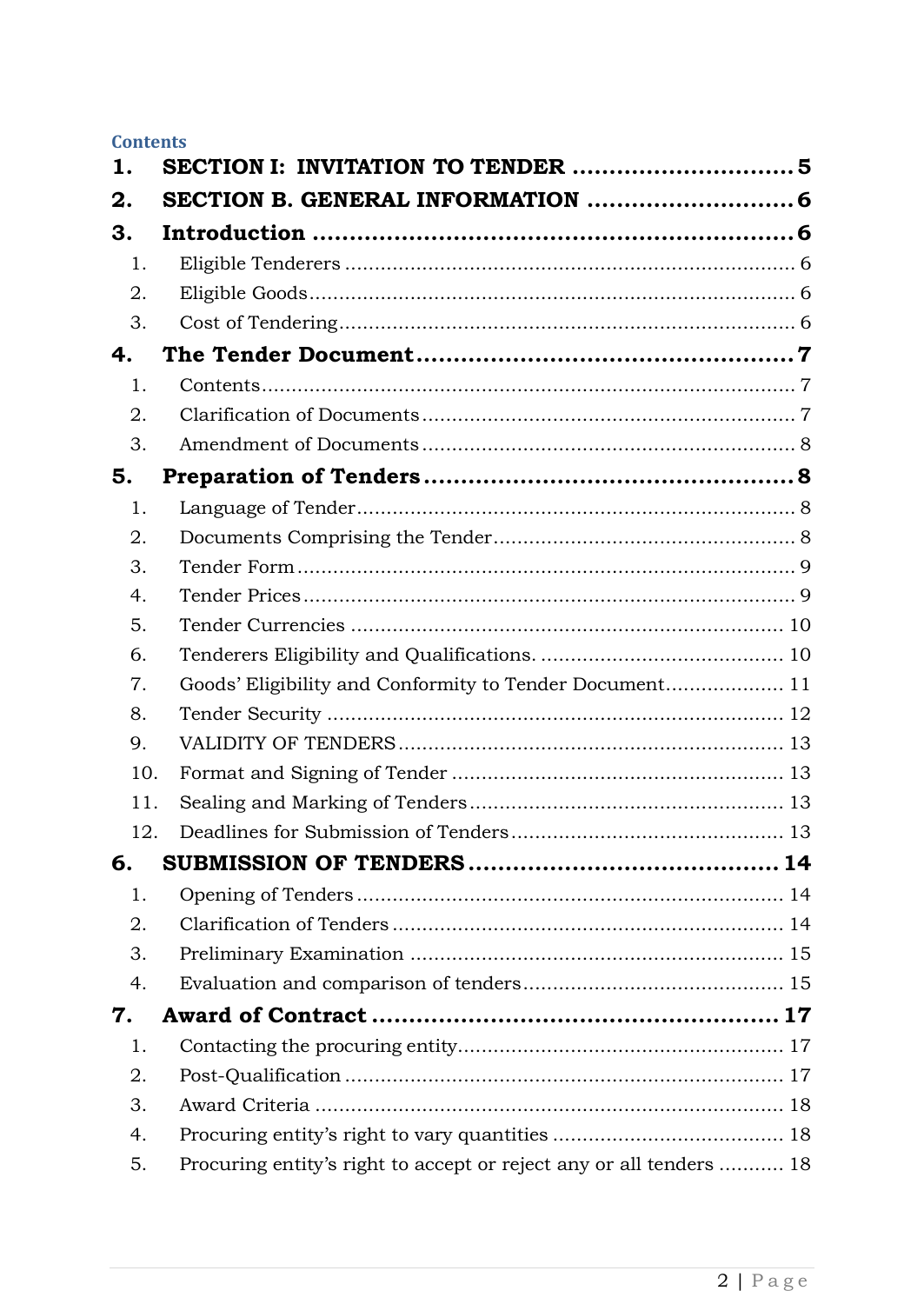| 6.  |                                                     |  |
|-----|-----------------------------------------------------|--|
| 7.  |                                                     |  |
| 8.  |                                                     |  |
| 9.  |                                                     |  |
| 8.  | <b>SECTION C - GENERAL CONDITIONS OF CONTRACT21</b> |  |
| 9.  |                                                     |  |
| 1.  |                                                     |  |
| 2.  |                                                     |  |
| 3.  |                                                     |  |
| 4.  |                                                     |  |
| 5.  |                                                     |  |
| 6.  |                                                     |  |
| 7.  |                                                     |  |
| 8.  |                                                     |  |
| 9.  |                                                     |  |
| 10. |                                                     |  |
| 11. |                                                     |  |
| 12. |                                                     |  |
| 13. |                                                     |  |
| 14. |                                                     |  |
| 15. |                                                     |  |
| 16. |                                                     |  |
| 17. |                                                     |  |
| 18. |                                                     |  |
| 19. |                                                     |  |
| 20. |                                                     |  |
| 10. | <b>SECTION D. SPECIAL CONDITIONS OF CONTRACT27</b>  |  |
| 11. | SECTION E. SCHEDULE OF REQUIREMENTS 28              |  |
| 12. | SECTION F. TECHNICAL SPECIFICATIONS 29              |  |
| 1.  |                                                     |  |
| 2.  |                                                     |  |
| 1.  |                                                     |  |
| 2.  |                                                     |  |
| 3.  |                                                     |  |
| 4.  |                                                     |  |
| 5.  |                                                     |  |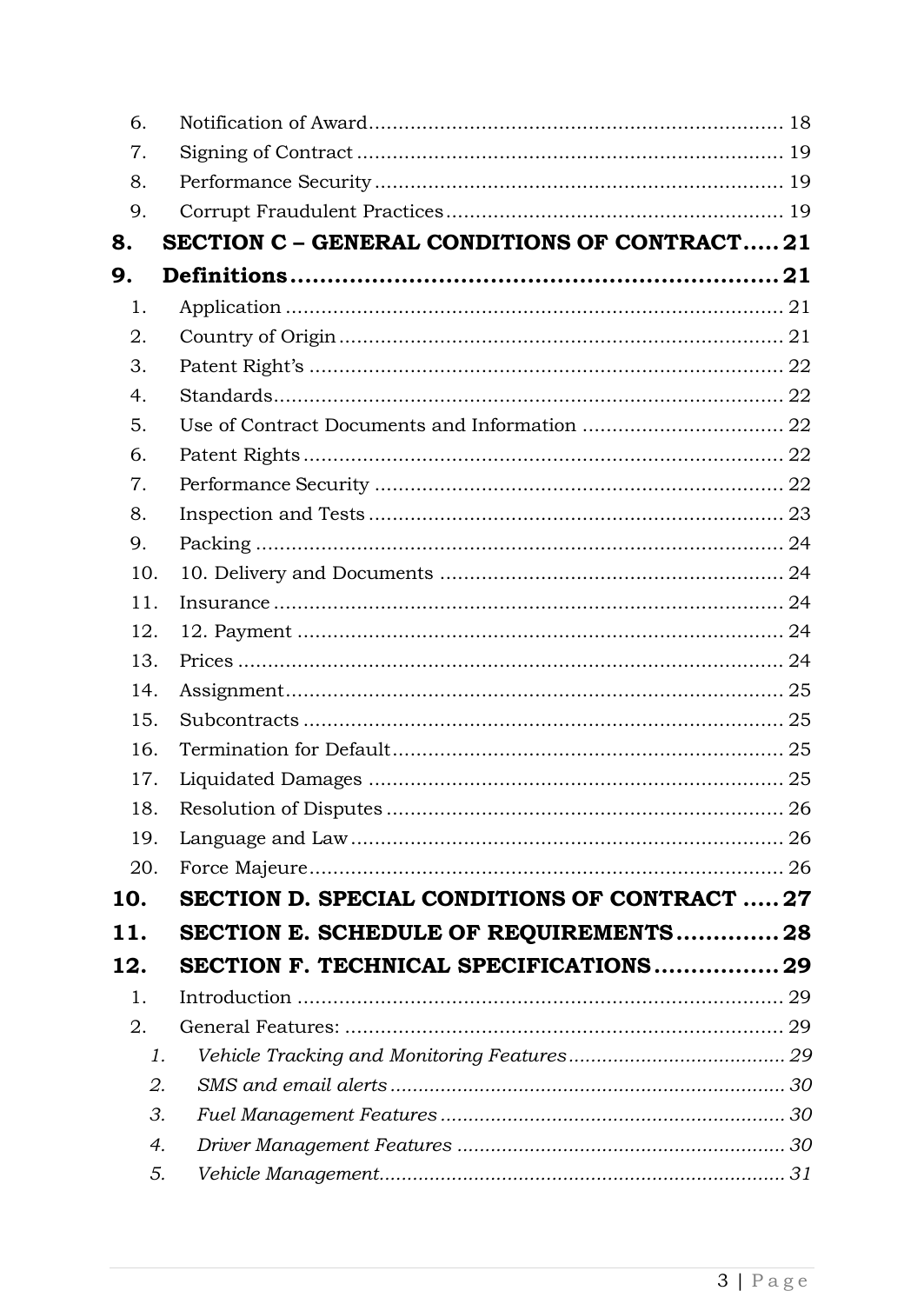| 6.  |                                                                                   |  |
|-----|-----------------------------------------------------------------------------------|--|
| 7.  |                                                                                   |  |
| 8.  |                                                                                   |  |
| 13. |                                                                                   |  |
| 1.  | Stage 1: General Pre-Qualification (Mandatory Requirements) 35                    |  |
| 2.  |                                                                                   |  |
| 14. | Stage 3: Technical capacity evaluation 39                                         |  |
| 15. | Stage 4: Pitching presentation stage31                                            |  |
| 16. |                                                                                   |  |
| 17. | Formulae for determining the Financial Score (Sf)  32                             |  |
| 18. | <b>SECTION G. TENDER FORM AND PRICE SCHEDULES</b><br>Error! Bookmark not defined. |  |
| 1.  |                                                                                   |  |
| 2.  | CONFIDENTIAL BUSINESS QUESTIONNAIRE Error! Bookmark not                           |  |

**defined.**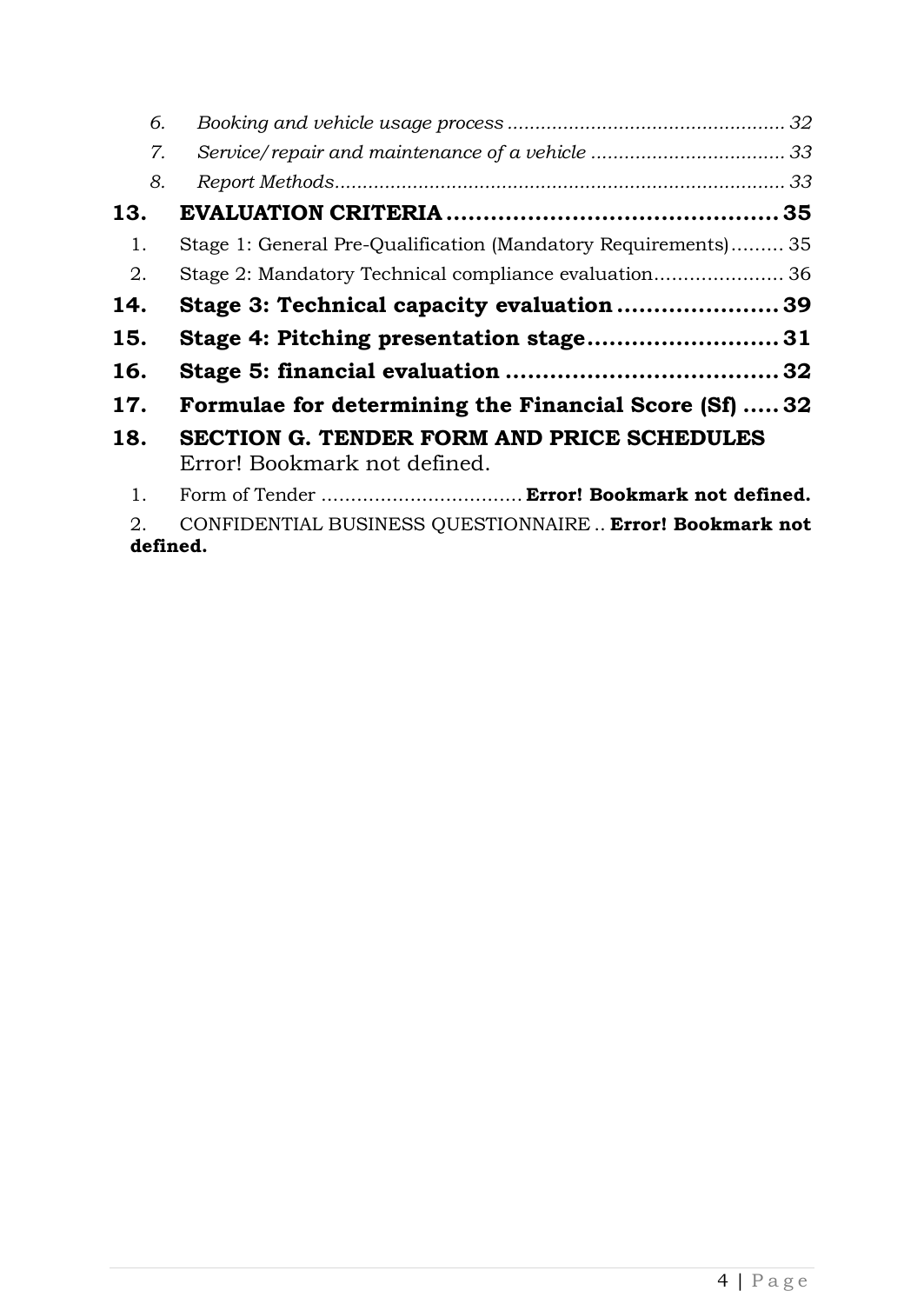#### **Date: 3 ST DEC 2020**

#### <span id="page-4-0"></span>**TENDER NAME**: **SUPPLY & IMPLEMENTATION OF VEHICLE TRACKING AND FLEET MANAGEMENT SYSTEM**

#### **TENDER REF. NO. TENDER NO: CGK/FIN/S&IVTFMS/2020- 2021/002**

- **1.1** The County Government of Kisumu (CGK) invites sealed bids from eligible candidates for the **SUPPLY & IMPLEMENTATION OF VEHICLE TRACKING AND FLEET MANAGEMENT SYSTEM**
- 1.2 A complete set of tender documents may be downloaded free of charge from the County Government of Kisumu website at <https://www.kisumu.go.ke/category/tenders/> or from the Public Procurement Information Portal at https://tenders.go.ke Suppliers portal [www.suppliers.treasury.go.ke.](http://www.suppliers.treasury.go.ke/) bidders who download the documents from the Public Procurement information Portal must forward their particulars immediately to [www.suppliers.treasury.go.ke.](http://www.suppliers.treasury.go.ke/)
	- 1.3 Prices quoted should be net, inclusive of all taxes, and delivery must be in Kenya Shillings and shall remain valid for **120 days** from the closing date of the tender.
- 1.4 T e nders must be accompanied by a Tender security of 2% of the quoted amount in the form of a guarantee from a reputable commercial bank or insurance company in Kenya approved by Public Procurement Regulatory Authority. **Sealed Original tender security of 2% should be d to deposited at 2nd floor Prosperity House (Huduma Center) Department Finance, Director Supply Chain Management Office on or before 16th December 2020 12:00 noon on official working hours only.**
- **1.5 Bidders are advised that this tender will be done purely on online no manual submission will be accepted**

**Tenders will be** received on or before **16/12/2020** at 12.00 NOON

**CHIEF FINANCE OFFICER COUNTY GOVERNMENT OF KISUMU**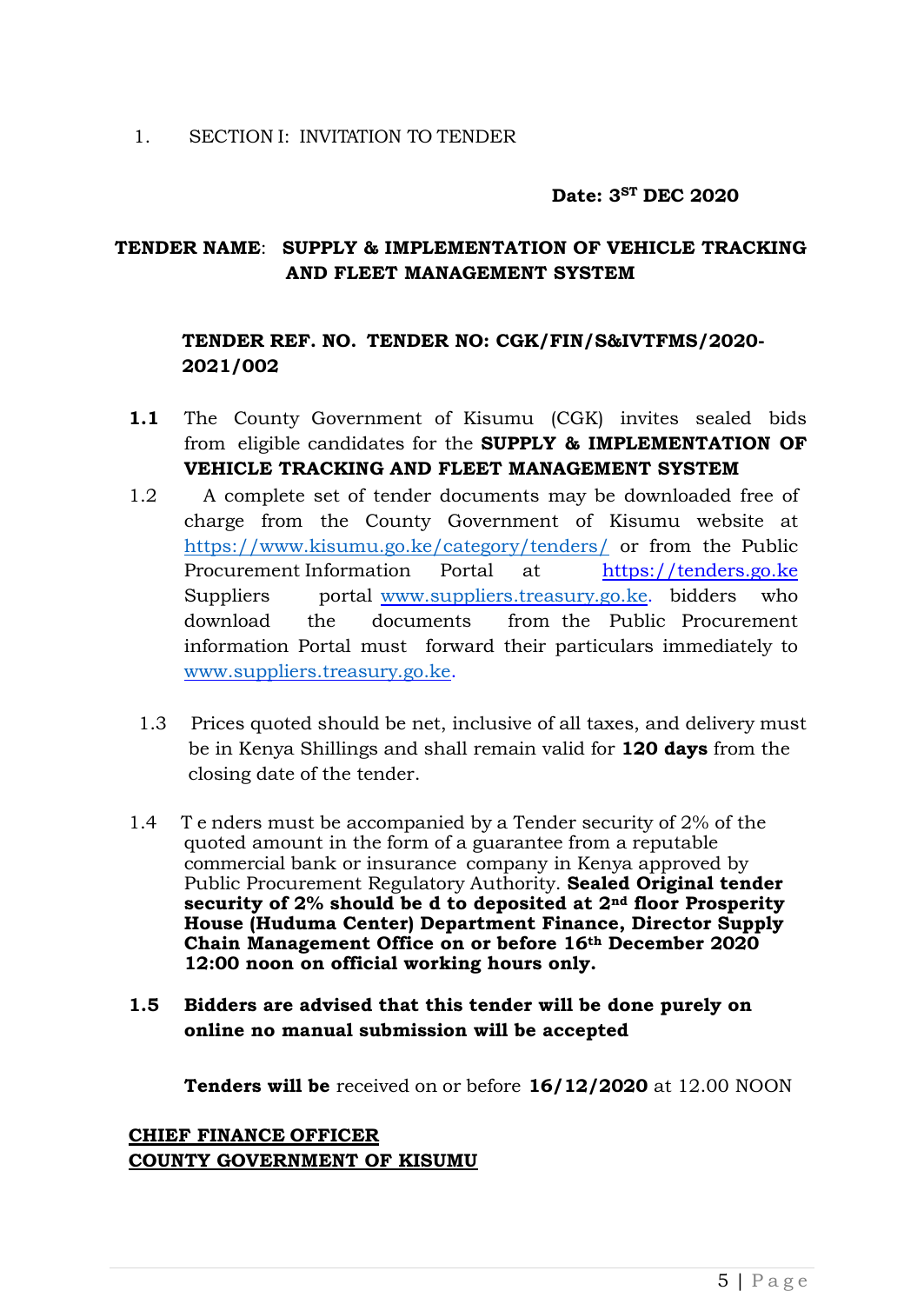#### <span id="page-5-0"></span>2. SECTION B. GENERAL INFORMATION

#### <span id="page-5-1"></span>3. Introduction

#### <span id="page-5-2"></span>**1. Eligible Tenderers**

- 1.1 This Invitation for Tenders is open to all tenderers eligible as described in the tender documents. Successful tenderers shall complete the supply of goods by the intended completion date specified in the tender documents.
- 1.2 Tenderers shall provide the qualification information statement that the tenderer (including all members of a joint venture and subcontractors) is not associated, or have been associated in the past, directly or indirectly, with a firm or any of its affiliates which have been engaged by the Procuring entity to provide consulting services for the preparation of the design, specifications, and other documents to be used for the procurement of the goods under this Invitation for tenders.
- 1.3 Tenderers shall not be under a declaration of ineligibility for corrupt and fraudulent practices.

## <span id="page-5-3"></span>**2. Eligible Goods**

- 2.1 All goods to be supplied under the contract shall have their origin in eligible source countries.
- 2.2 For purposes of this clause, "origin" means the place where the goods are mined, grown, or produced. Goods are produced when, through manufacturing, processing, or substantial and major assembly of components, a commercially recognized product results that is substantially different in basic characteristics or in purpose or utility from its components.
- 2.3 The origin of goods is distinct from the nationality of the tenderer.

## <span id="page-5-4"></span>**3. Cost of Tendering**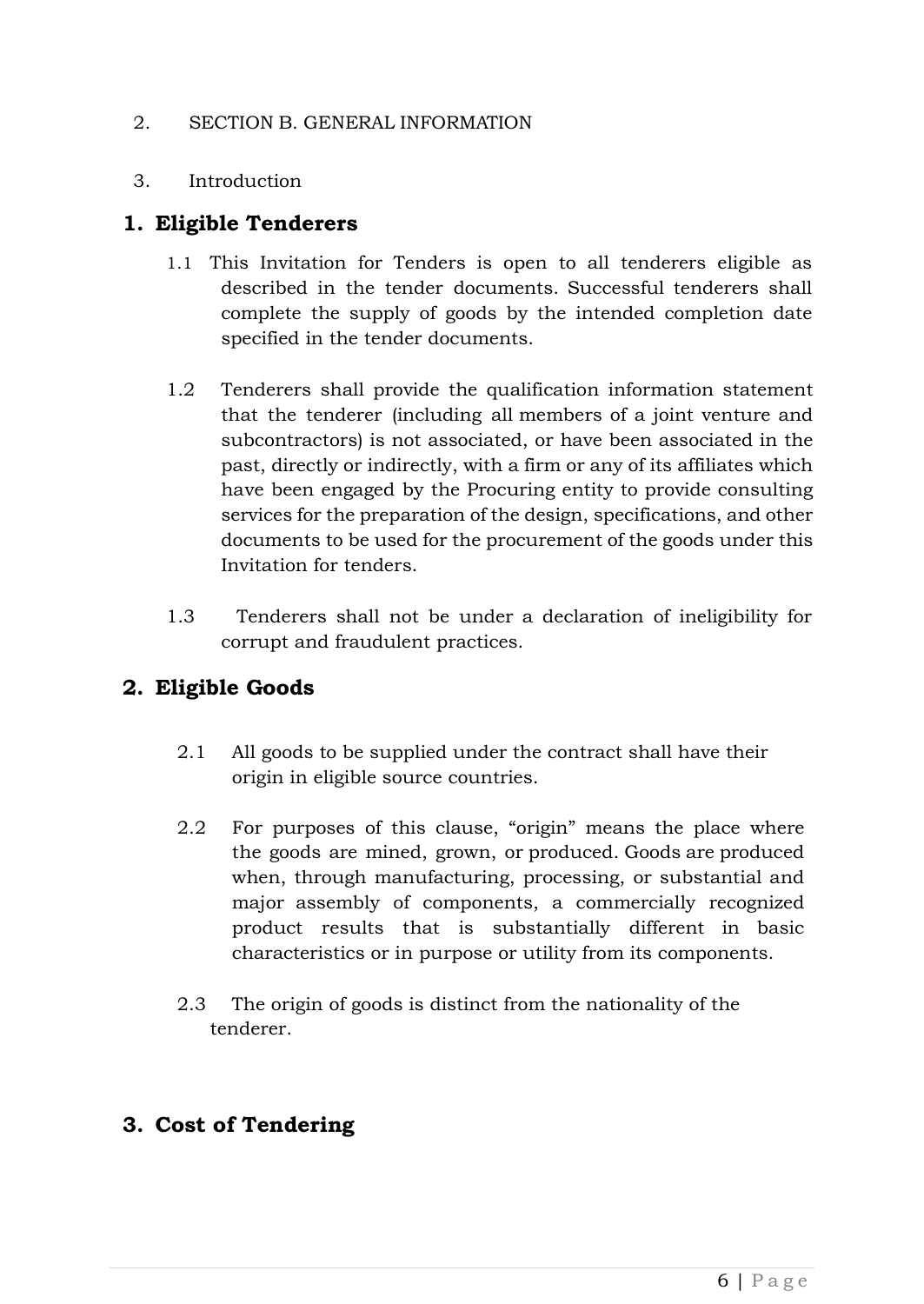- 3.1 The Tenderer shall bear all costs associated with the preparation and submission of its tender, and the procuring entity, will in no case be responsible or liable for those costs, regardless of the conduct or outcome of the tendering process.
- <span id="page-6-0"></span>4. The Tender Document

## <span id="page-6-1"></span>**1. Contents**

1.1 The tender document comprises the documents listed below and addenda issued in accordance with clause 6 of these instructions to tenders.

| (i)    | Invitation for Tenders          |
|--------|---------------------------------|
| (ii)   | General information             |
| (iii)  | General Conditions of Contract  |
| (iv)   | Special Conditions of Contract  |
| (v)    | Schedule of Requirements        |
| (vi)   | <b>Technical Specifications</b> |
| (vii)  | Tender Form and Price Schedules |
| (viii) | Tender Security Form            |
| (ix)   | Contract Form                   |
| (x)    | Performance Security Form       |
|        |                                 |

1.2 The Tenderer is expected to examine all instructions, forms, terms, and specifications in the tender documents. Failure to furnish all information required by the tender documents or to submit a tender not substantially responsive to the tender documents in every respect will be at the tenderers risk and may result in the rejection of its tender.

## <span id="page-6-2"></span>**2. Clarification of Documents**

2.1 A prospective tenderer requiring any clarification of the tender document may notify the County Government of Kisumu in writing via email on director.supplychain@kisumu.go.ke . The Procuring entity will respond in writing to any request for clarification of the tender documents, which it receives no later than **seven (7) days** prior to the deadline for the submission of tenders, prescribed by the procuring entity. Written copies of the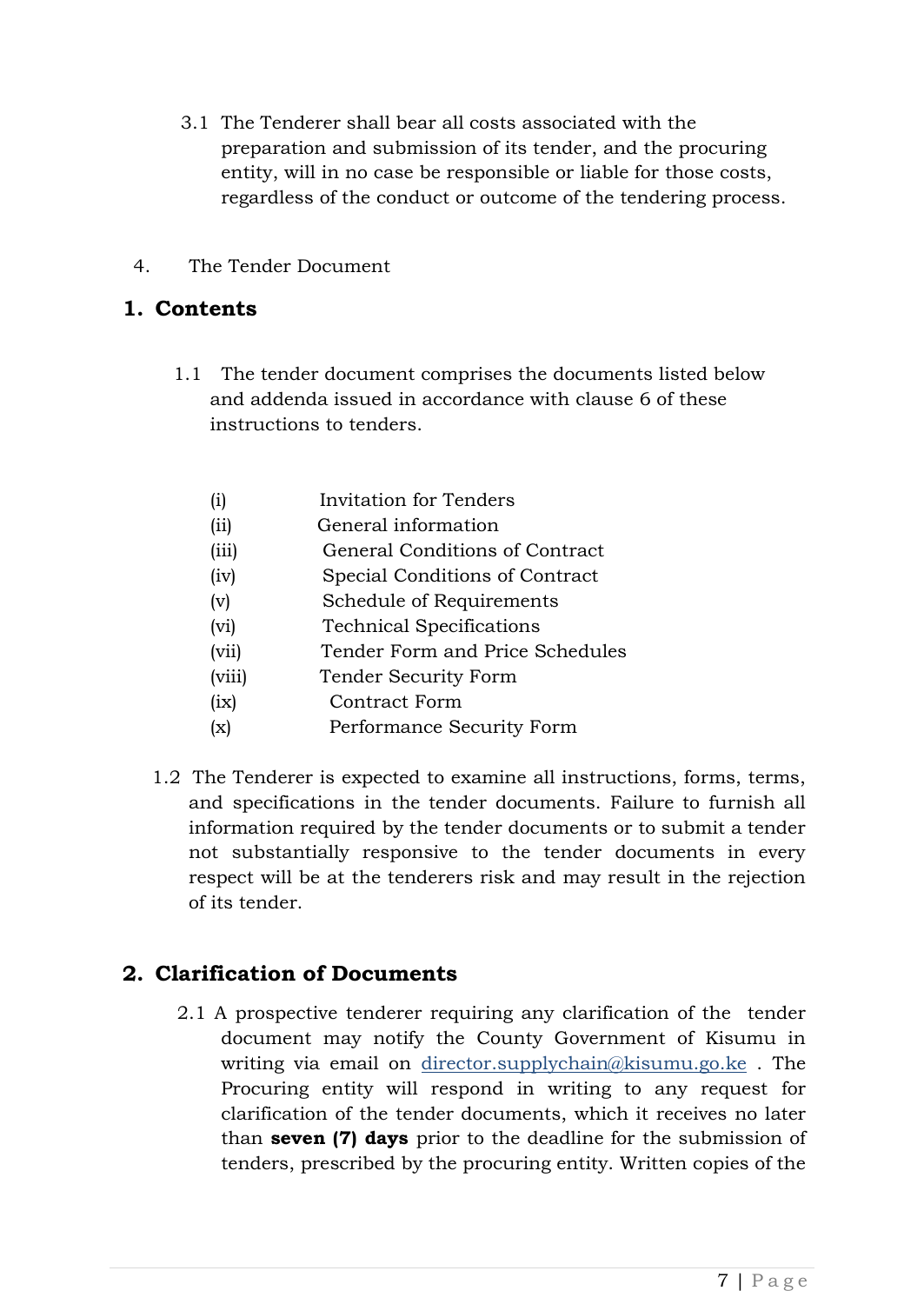Procuring entities response (including an explanation of the query but without identifying the source of inquiry) will be sent to all prospective tenderer that have received the tender document.

#### <span id="page-7-0"></span>**3. Amendment of Documents**

- 3.1 At any time prior to the deadline for submission of tenders, the Procuring entity, for any reason, whether at its own initiative or in response to a clarification requested by a prospective tenderer, may modify the tender documents by amendment.
- 3.2 All prospective candidates that have received the tender documents will be notified of the amendment in writing or by cable, and will be binding on them.
- 3.3 In order to allow prospective tenderers reasonable time in which to take the amendment into account in preparing their tenders, the Procuring entity, at its discretion, may extend the deadline for the submission of tenders.

#### <span id="page-7-1"></span>5. Preparation of Tenders

## <span id="page-7-2"></span>**1. Language of Tender**

1.1 The tender prepared by the tenderer, as well as all correspondence and documents relating to the tender exchanged by the tenderer and the Procuring entity, shall be written in English language, provided that any printed literature furnished by the tenderer may be written in another language provided they are accompanied by an accurate English translation of the relevant passages in which case, for purposes of interpretation of the tender, the English translation shall govern.

## <span id="page-7-3"></span>**2. Documents Comprising the Tender**

- 2.1 The tender prepared by the tenderer shall comprise the following components:
	- (a) A Tender Form and a Price Schedule completed in accordance with paragraph 9, 10 and 11 below.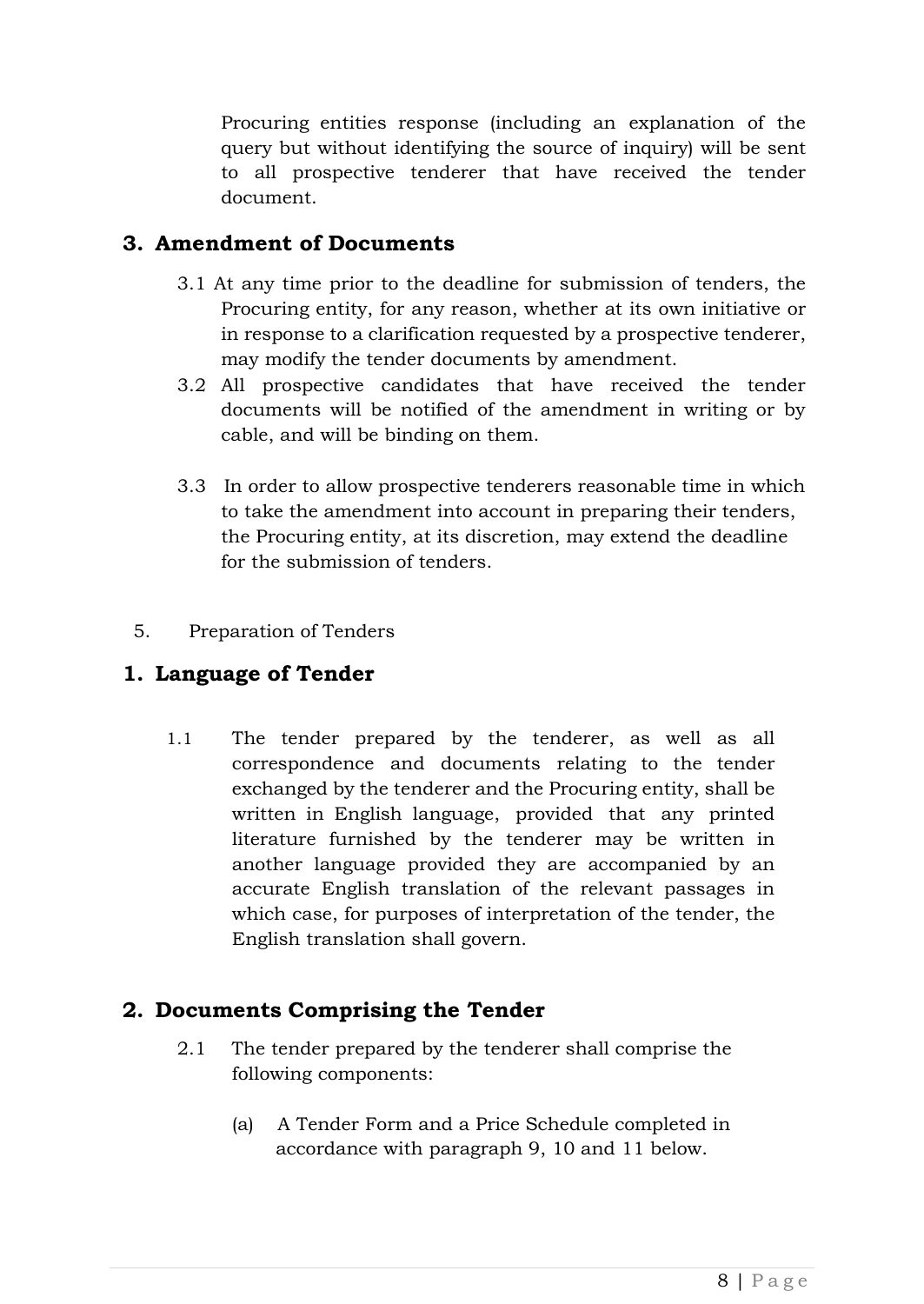- (b) Documentary evidence established in accordance with paragraph 12 that the tenderer is eligible to tender and is qualified to perform the contract if its tender is accepted;
- (c) Documentary evidence established in accordance with paragraph 13 that the goods and ancillary services to be supplied by the tenderer are eligible goods and services and conform to the tender documents; and
- (d) Tender security furnished in accordance with paragraph 14

## <span id="page-8-0"></span>**3. Tender Form**

3.1 The tenderer shall complete the Tender Form and the appropriate Price Schedule furnished in the tender documents, indicating the goods to be supplied, a brief description of the goods, their country of origin, quantity, and prices.

## <span id="page-8-1"></span>**4. Tender Prices**

- 4.1 The tenderer shall indicate on the appropriate Price Schedule the unit prices and total tender price of the goods it proposes to supply under the contract.
- 4.2 Prices indicated on the Price Schedule shall be entered separately in the following manner:
	- (i) The price of the goods quoted EXW (ex works, ex factory, ex warehouse, ex showroom, or off-the-shelf, as applicable), including all customs duties and sales and other taxes already paid or payable.
	- (ii) Charges for inland transportation, insurance, and other local costs incidental to delivery of the goods to their final destination.
- 4.3 Prices quoted by the tenderer shall be fixed during the Tender's performance of the contract and not subject to variation on any account. A tender submitted with an adjustable price quotation will be treated as non-responsive and will be rejected, pursuant to paragraph 22.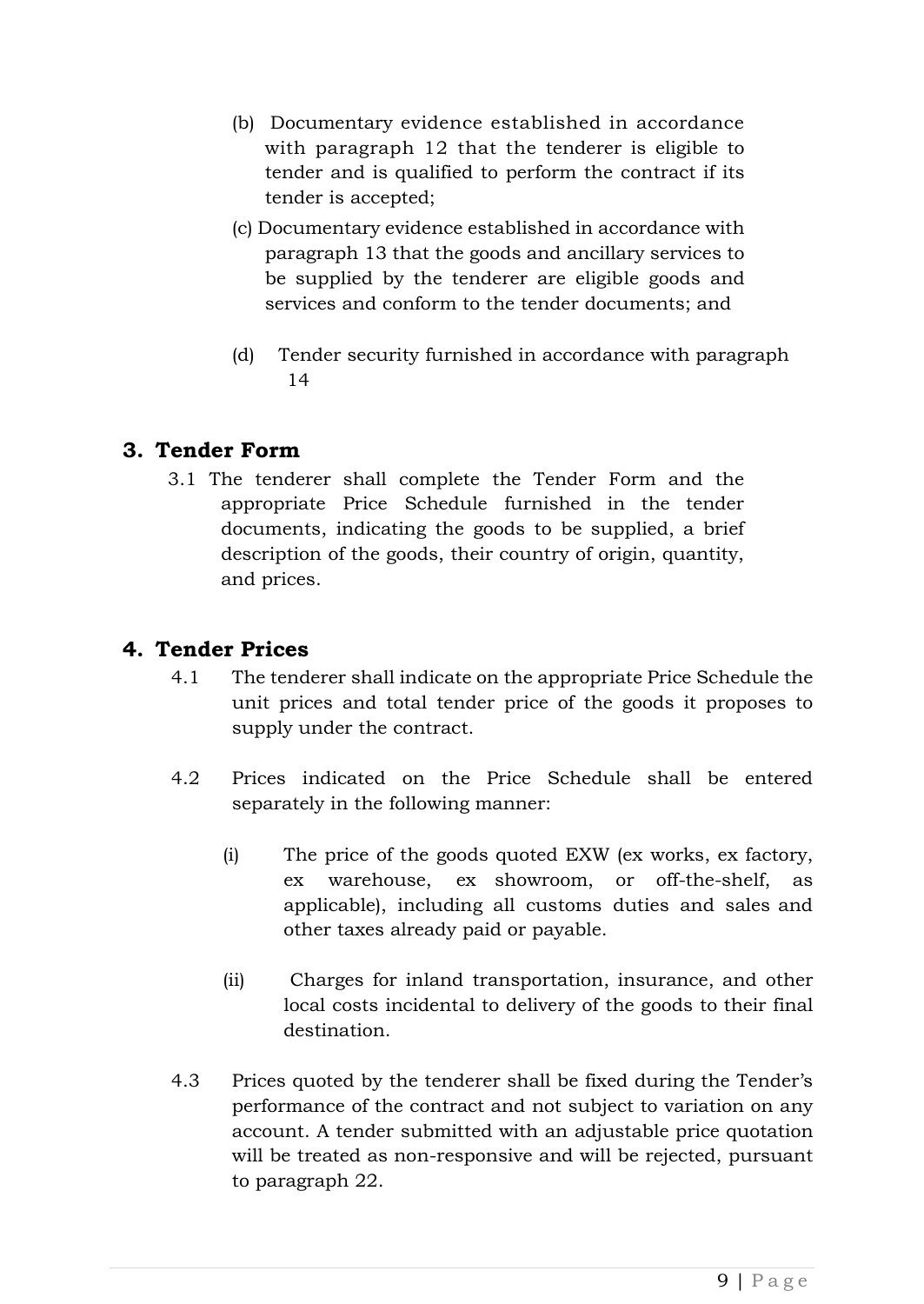#### <span id="page-9-0"></span>**5. Tender Currencies**

5.1 Prices shall be quoted in the following currencies:

- (a) For goods that the tenderer will supply from within Kenya, the prices shall be quoted in Kenya shillings; and
- (b) For goods that the tenderer will supply from outside Kenya, the prices shall be quoted in US dollars or in another freely convertible currency.

## <span id="page-9-1"></span>**6. Tenderers Eligibility and Qualifications.**

- 6.1 Pursuant to paragraph 1 of section III, the tenderer shall furnish, as part of its tender, documents establishing the tenderers eligibility to tender and its qualifications to perform the contract if its tender is accepted.
- 6.2 The documentary evidence of the tenderers eligibility to tender shall establish to the Procuring entity's satisfaction that the tenderer, at the time of submission of its tender, is from an eligible source country as defined under paragraph I of section III.
- 6.3 The documentary evidence of the tenderers qualifications to perform the contract if its tender is accepted shall establish to the Procuring entity's satisfaction:
	- (a) That, in the case of a tenderer offering to supply goods under the contract which the tenderer did not manufacture or otherwise produce, the tenderer has been duly authorized by the goods' Manufacturer or producer to supply the goods;
	- (b) That the tenderer has the financial, technical, and production capability necessary to perform the contract;
	- (b) That, in the case of a tenderer not doing business within Kenya, the tenderer is or will be (if awarded the contract) represented by an Agent in Kenya equipped, and able to carry out the Tenderer's maintenance, repair, and spare parts-stocking obligations prescribed in the Conditions of Contract and/or Technical Specifications.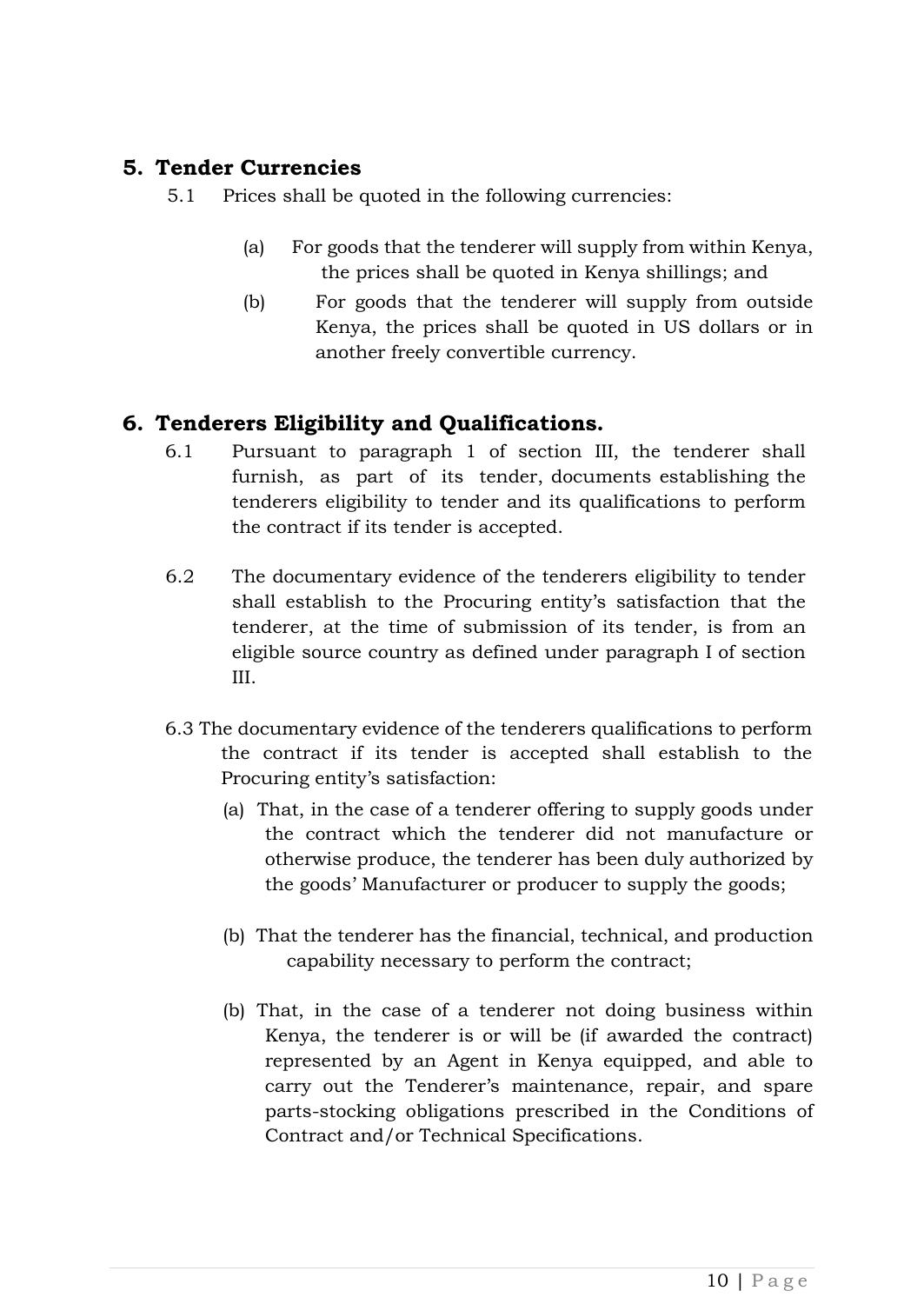## <span id="page-10-0"></span>**7. Goods' Eligibility and Conformity to Tender Document**

- 7.1 Pursuant paragraph 2 of this section, the tenderer shall furnish, as part of its tender, documents establishing the eligibility and conformity to the tender documents of all goods, which the tenderer proposes to supply under the contract.
- 7.2 The documentary evidence of the eligibility of the goods shall consist of a statement in the Price Schedule of the country of origin of the goods and services offered which a certificate of origin issued at the time of shipment shall confirm.
- 7.3 The documentary evidence of conformity of the goods to the tender documents may be in the form of literature, drawings, and data, and shall consist of:
	- (a) A detailed description of the essential technical and performance characteristics of the goods;
	- (b) A list giving full particulars, including available sources and current prices of spare parts, special tools, etc., necessary for the proper and continuing functioning of the goods for a period of two (2) years, following commencement of the use of the goods by the Procuring entity; and
	- (c) A clause-by-clause commentary on the Procuring entity's Technical Specifications demonstrating substantial responsiveness of the goods and services to those specifications, or a statement of deviations and exceptions to the provisions of the Technical Specifications.
- 7.4 For purposes of the commentary to be furnished pursuant to paragraph 13.3(c) above, the tenderer shall note that standards for workmanship, material, and equipment, as well as references to brand names or catalogue numbers designated by the Procurement entity in its Technical Specifications, are intended to be descriptive only and not restrictive. The tenderer may substitute alternative standards, brand names, and/or catalogue numbers in its tender, provided that it demonstrates to the Procurement entity's satisfaction that the substitutions ensure substantial equivalence to those designated in the Technical Specifications.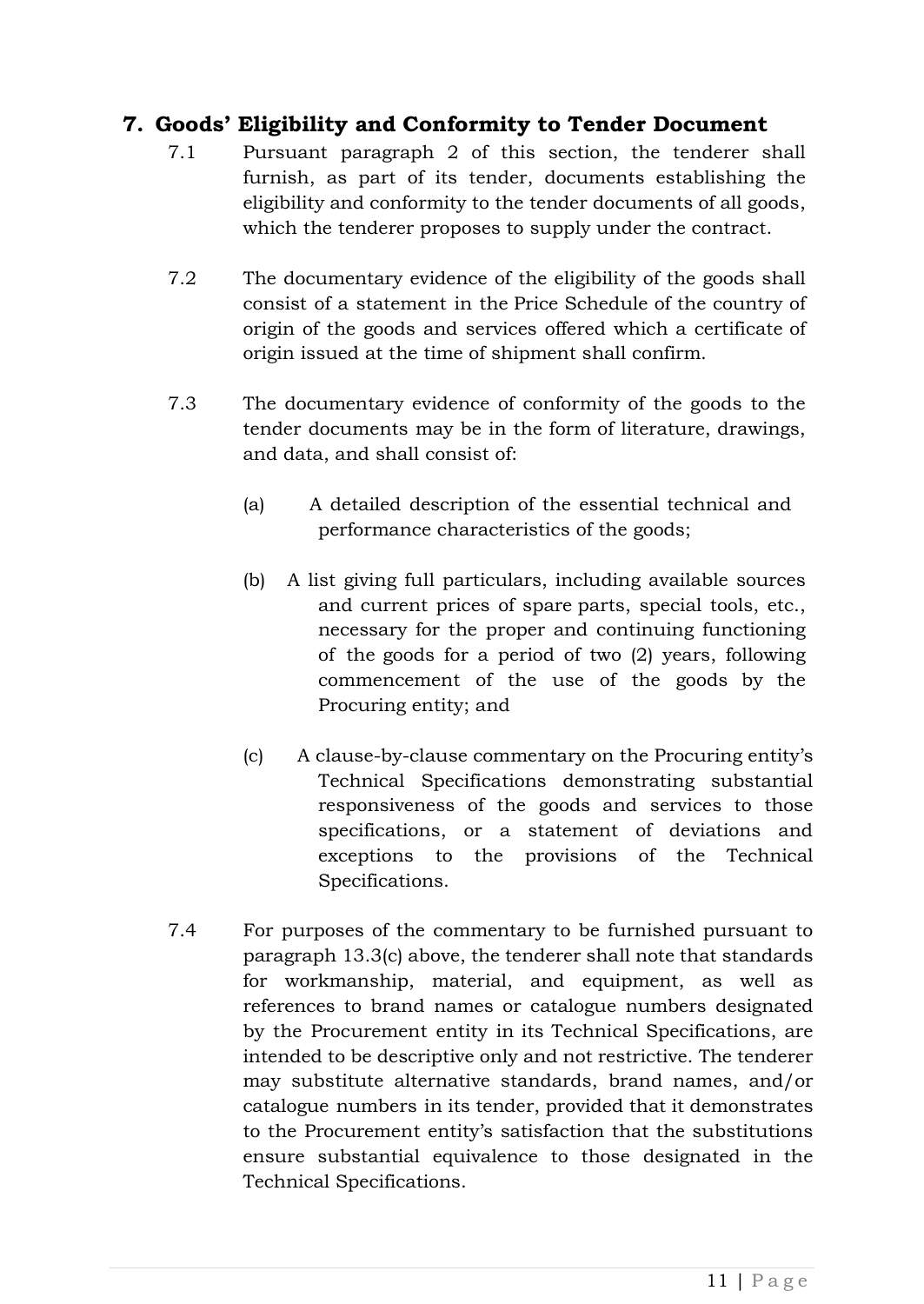#### <span id="page-11-0"></span>**8. Tender Security**

- 8.1 The tenderer shall furnish, as part of its tender, a tender security for the amount specified in the Invitation to tender.
- 8.2 The tender security is required to protect the Procuring entity against the risk of Tenderer's conduct which would warrant the security's forfeiture, pursuant to paragraph 14.7
- 8.3 The tender security shall be denominated in Kenya Shillings or in another freely convertible currency and shall be in the form of Cash, bank guarantee issued by a reputable bank, or insurance guarantee approved by the Authority and valid for **30 days** beyond validity of the tender.
- 8.4 Any tender not secured in accordance with paragraph 14.1 and 14.3 will be rejected by the Procuring entity as nonresponsive, pursuant to paragraph 22.
- 8.5 Unsuccessful Tenderer's tender security will be discharged or returned as promptly as possible as but not later than thirty (30) days after the expiration of the period of tender validity prescribed by the Procuring entity.
- 8.6 The successful Tenderer's tender security will be discharged upon the tenderer signing the contract, pursuant to paragraph 30, and furnishing the performance security, pursuant to paragraph 31.
- 8.7 The tender security may be forfeited:
	- (a) if a tenderer withdraws its tender during the period of tender validity specified by the procuring entity on the Tender Form; or
	- (b) In the case of a successful tenderer, if the tenderer fails:
	- (i) To sign the contract in accordance with paragraph 30

Or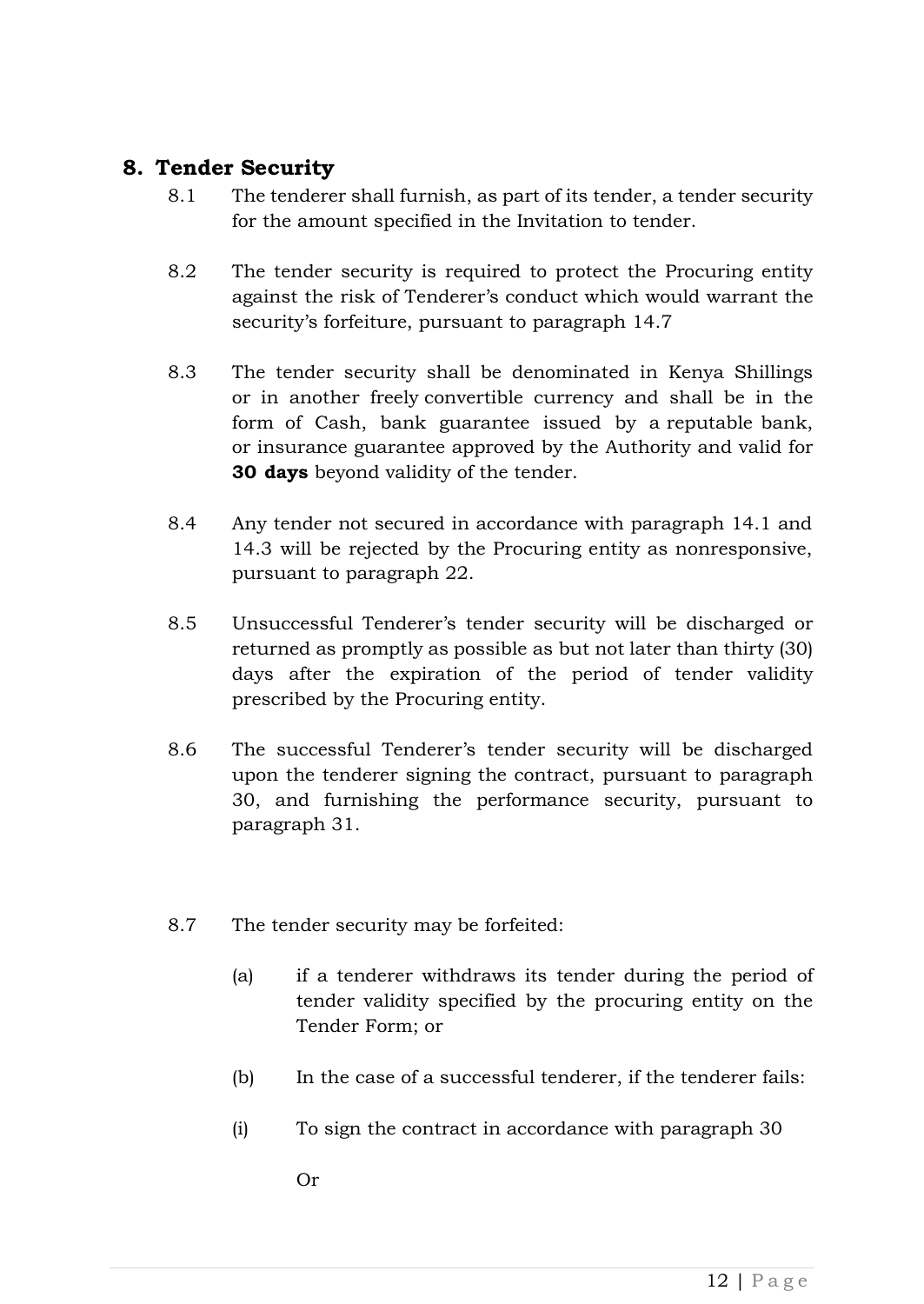(ii) To furnish performance security in accordance with paragraph 31.

## <span id="page-12-0"></span>**9. VALIDITY OF TENDERS**

- 9.1 Tenders shall remain valid for **120 days** or as specified in the tender documents after date of tender opening prescribed by the Procuring entity, pursuant to paragraph 18. A tender valid for a shorter period shall be rejected by the Procuring entity as nonresponsive.
- 9.2 In exceptional circumstances, the Procuring entity may solicit the Tenderer's consent to an extension of the period of validity. The request and the responses thereto shall be made in writing. The tender security provided under paragraph 14 shall also be suitably extended. A tenderer may refuse the request without forfeiting its tender security. A tenderer granting the request will not be required nor permitted to modify its tender.

## <span id="page-12-1"></span>**10. Format and Signing of Tender**

- 10.1 The Tenderer shall download the tender document from the Suppliers portal fill and serialize and scan and upload it to the Suppliers portal
- 10.2 The tenders should ensure that all the needed technical requirements are uploaded in the IFMIS Portal.

## <span id="page-12-2"></span>**11. Sealing and Marking of Tenders**

11.1 The tender document is to be uploaded in the IFMIS Portal through supplier's portal **"DO NOT OPEN BEFORE" 12.00 noon on 16th December 2020.**

## <span id="page-12-3"></span>**12. Deadlines for Submission of Tenders**

- 12.1 Tenders must be received by the Procuring entity at the address specified under paragraph 17.2 no later than **12.00 noon on Wednesday 16th December 2020.**
- 12.2 The Procuring entity may, at its discretion, extend this deadline for the submission of tenders by amending the tender documents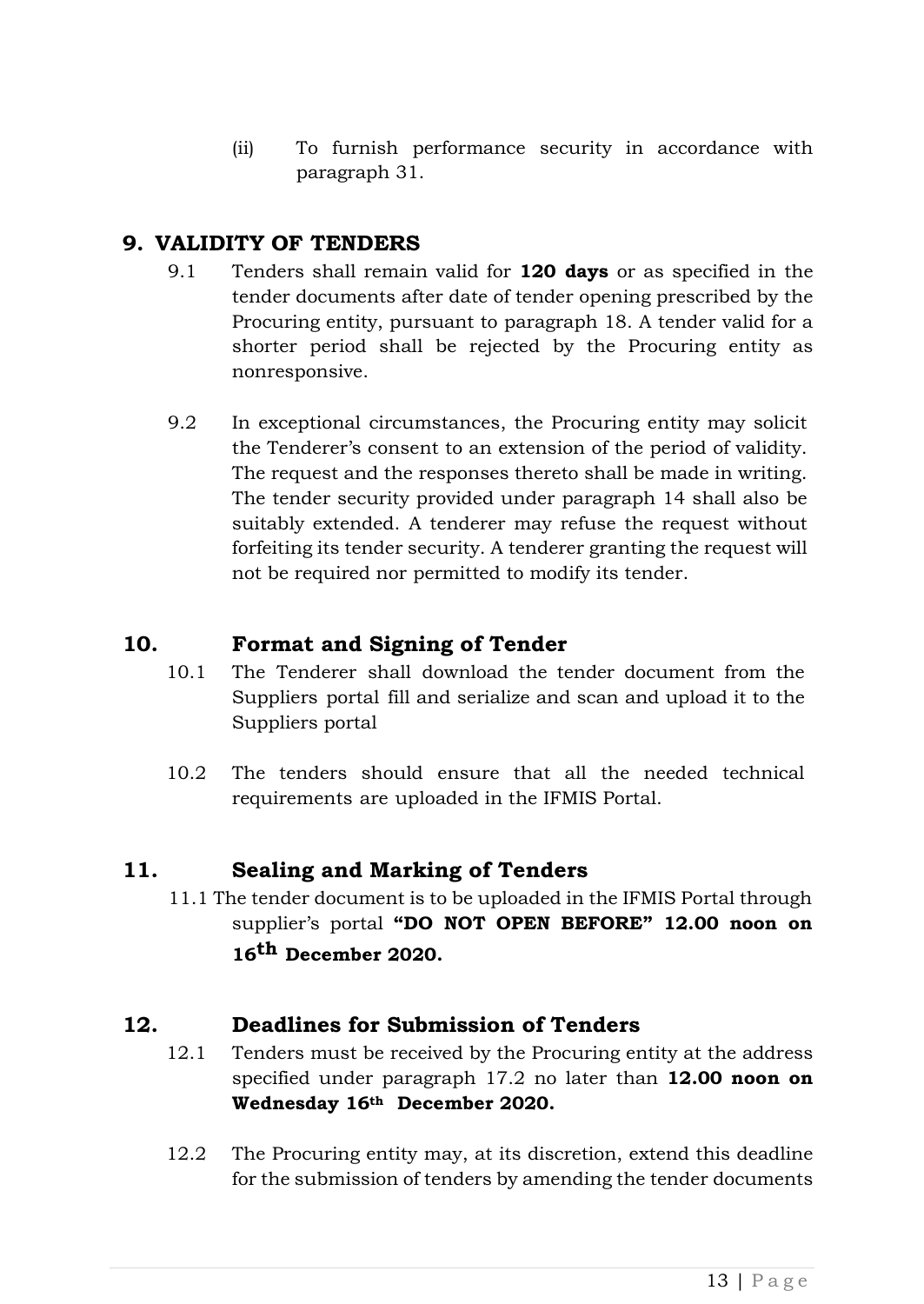in accordance with paragraph 6, in which case all rights and obligations of the Procuring entity and candidates previously subject to the deadline will thereafter be subject to the deadline as extended.

#### <span id="page-13-0"></span>6. SUBMISSION OF TENDERS

#### <span id="page-13-1"></span>**1. Opening of Tenders**

1.1 The Procuring entity will open all tenders in the presence of tenderers' representatives who choose to attend, at **12.00 noon on 16th October 2020.**and in the following location:

#### **COUNTY GOVERNMENT OF KISUMU Prosperity house (HUDUMU CENTER) P.O. Box 2739-40100 Kisumu**

- The tenderers' representatives who are present shall sign a register evidencing their attendance.
- 1.2 The tenderers' names, tender modifications or withdrawals, tender prices, discounts, and the presence or absence of requisite tender security and such other details as the Procuring entity, at its discretion, may consider appropriate, will be announced at the opening.
- 1.3 The Procuring entity will prepare minutes of the tender opening.

## <span id="page-13-2"></span>**2. Clarification of Tenders**

- 2.1 To assist in the examination, evaluation and comparison of tenders the Procuring entity may, at its discretion, ask the tenderer for a clarification of its tender. The request for clarification and the response shall be in writing, and no change in the prices or substance of the tender shall be sought, offered, or permitted.
- 2.2 Any effort by the tenderer to influence the Procuring entity in the Procuring entity's tender evaluation, tender comparison or contract award decisions may result in the rejection of the tenderers' tender.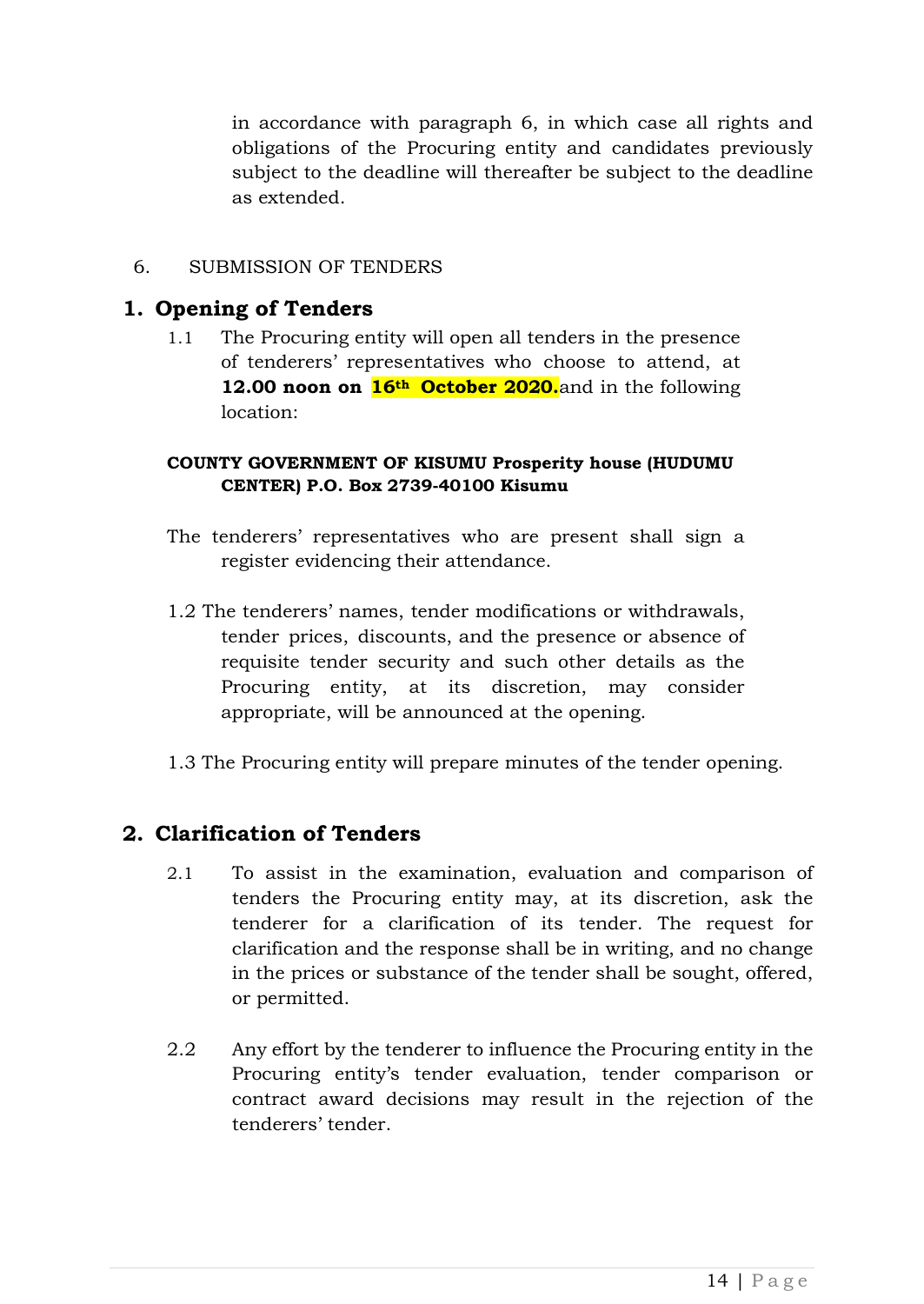## <span id="page-14-0"></span>**3. Preliminary Examination**

- 3.1 The Procuring entity will examine the tenders to determine whether they are complete, whether any computational errors have been made, whether required sureties have been furnished, whether the documents have been properly signed, and whether the tenders are generally in order.
- 3.2 Arithmetical errors will be rectified on the following basis. If there is a discrepancy between the unit price and the total price that is obtained by multiplying the unit price and quantity, the unit price shall prevail, and the total price shall be corrected. If the candidate does not accept the correction of the errors, its tender will be rejected, and its tender security may be forfeited. If there is a discrepancy between words and figures, the amount in words will prevail.
- 3.3 The Procuring entity may waive any minor informality or nonconformity or irregularity in a tender which does not constitute a material deviation, provided such waiver does not prejudice or affect the relative ranking of any tenderer.
- 3.4 Prior to the detailed evaluation, pursuant to paragraph 23, the Procuring entity will determine the substantial responsiveness of each tender to the tender documents. For purposes of these paragraphs, a substantially responsive tender is one, which conforms to all the terms and conditions of the tender documents without material deviations. The Procuring entity's determination of a tender's responsiveness is to be based on the contents of the tender itself without recourse to extrinsic evidence.
- 3.5 If a tender is not substantially responsive, it will be rejected by the Procuring entity and may not subsequently be made responsive by the tenderer by correction of the nonconformity

## <span id="page-14-1"></span>**4. Evaluation and comparison of tenders**

4.1 The Procuring entity will evaluate and compare the tenders, which have been determined to be substantially responsive, pursuant to paragraph 22.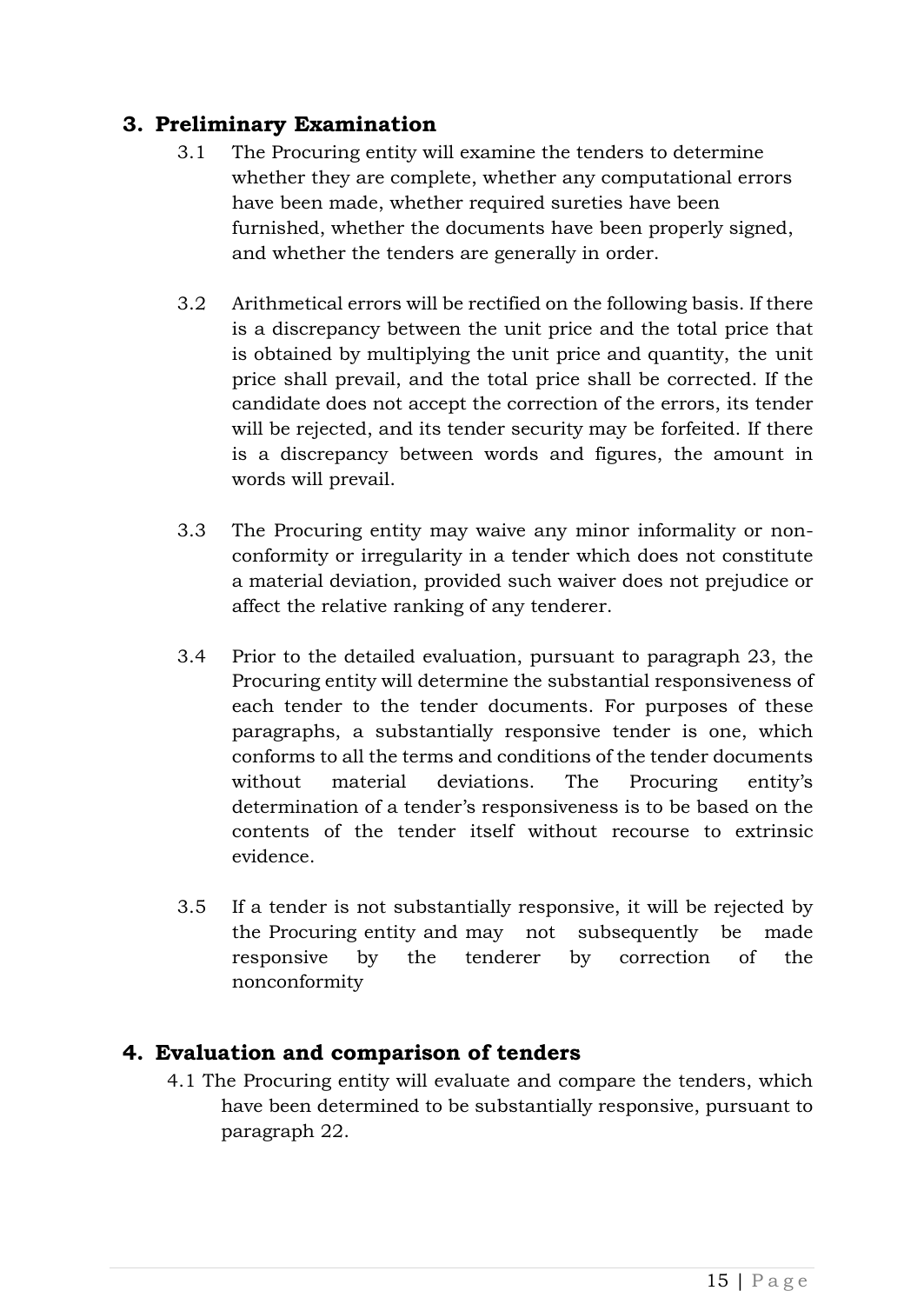- 4.2 The Procuring entity's evaluation of a tender will exclude and not take into account:
	- (b) in the case of goods manufactured in Kenya or goods of foreign origin already located in Kenya, sales and other similar taxes, which will be payable on the goods if a contract is awarded to the tenderer; and
	- (c) Any allowance for price adjustment during the period of execution of the contract, if provided in the tender.
- 4.3 The comparison shall be of the ex-factory/ex-warehouse/off-theshelf price of the goods offered from within Kenya, such price to include all costs, as well as duties and taxes paid or payable on components and raw material incorporated or to be incorporated in the goods.
- 4.4 The Procuring entity's evaluation of a tender will take into account, in addition to the tender price and the price of incidental services, the following factors, in the manner and to the extent indicated in paragraph 23.5 and in the technical specifications:
	- (a) Delivery schedule offered in the tender;
	- (b) Deviations in payment schedule from that specified in the Special Conditions of Contract;
	- (c) The cost of components, mandatory spare parts, and service;
	- (d) The availability in Kenya of spare parts and after-sales services for the equipment offered in the tender.
- 4.5 Pursuant to paragraph 23.4 the following evaluation methods will be applied:
	- *(a) Delivery schedule.*

The Procuring entity requires that the goods under the Invitation for Tenders shall be delivered at the time specified in the Schedule of Requirements. Tenders offering deliveries longer than the procuring entity's required delivery time will be treated as non-responsive and rejected.

*(b) Deviation in payment schedule.*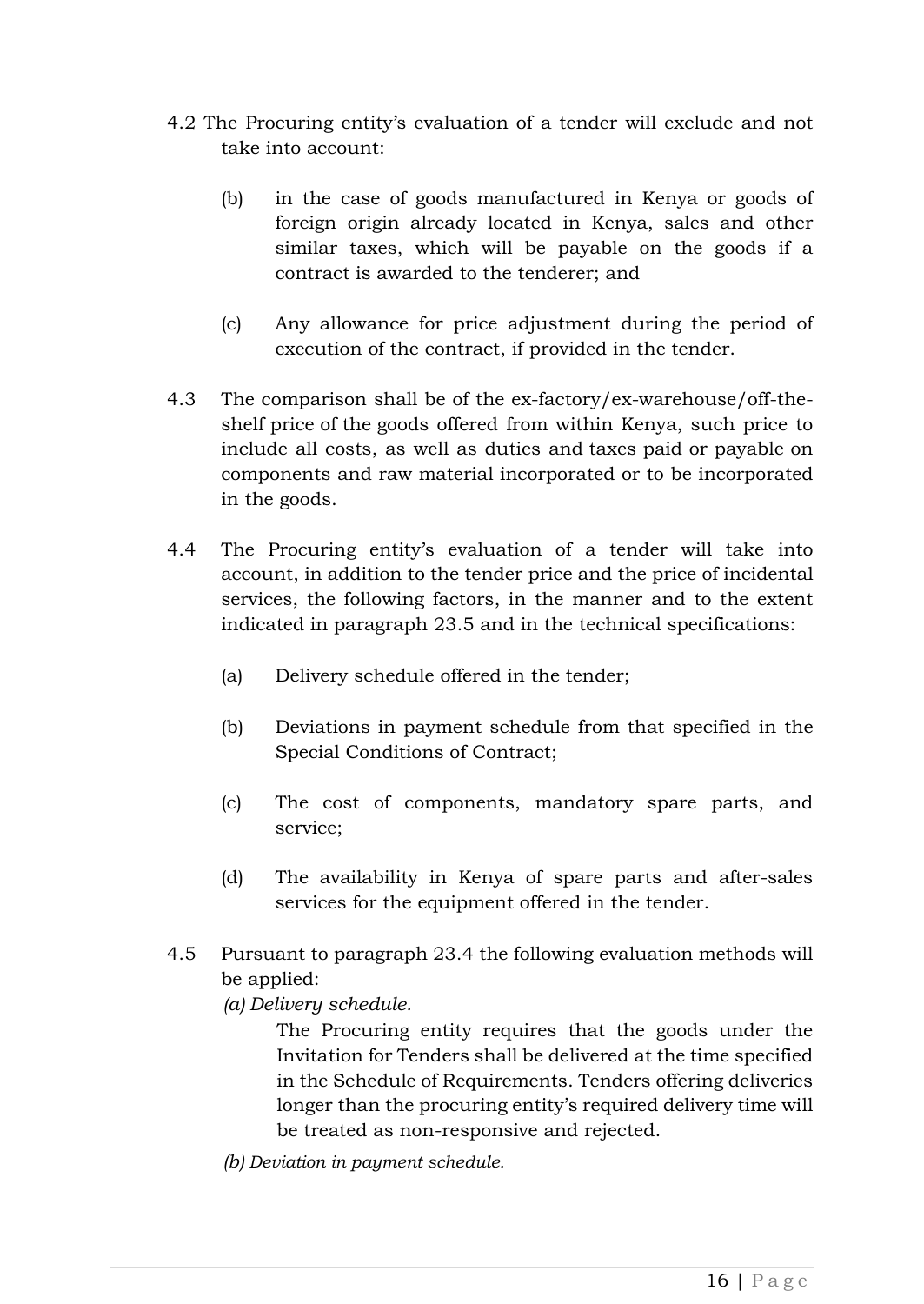#### <span id="page-16-0"></span>7. Award of Contract

Tenderers shall state their tender price for the payment of schedule outlined in the special conditions of contract. Tenders will be evaluated on the basis of this base price. Tenderers are, however, permitted to state an alternative payment schedule and indicate the reduction in tender price they wish to offer for such alternative payment schedule. The Procuring entity may consider the alternative payment schedule offered by the selected tenderer.

#### *(c) Spare parts and after sales service facilities.*

Tenderers must offer items with service and spares parts back-up. Documentary evidence and locations of such back- up must be given. Where a tenderer offers items without such back-up in the country, he must give documentary evidence and assurance that he will establish adequate back-up for items supplied.

## <span id="page-16-1"></span>**1. Contacting the procuring entity**

- 1.1 Subject to paragraph 20, no tenderer shall contact the Procuring entity on any matter relating to its tender, from the time of the tender opening to the time the contract is awarded.
- 2.2 Any effort by a tenderer to influence the Procuring entity in its decisions on tender evaluation, tender comparison, or contract award may result in the rejection of the Tenderer's tender.

## <span id="page-16-2"></span>**2. Post-Qualification**

- 2.1 In the absence of pre-qualification, the Procuring entity will determine to its satisfaction whether the tenderer that is selected as having submitted the lowest evaluated responsive tender is qualified to perform the contract satisfactorily.
- 2.2 The determination will take into account the tenderer financial, technical, and production capabilities. It will be based upon an examination of the documentary evidence of the tenderers qualifications submitted by the tenderer, pursuant to paragraph 12.3, as well as such other information as the Procuring entity deems necessary and appropriate.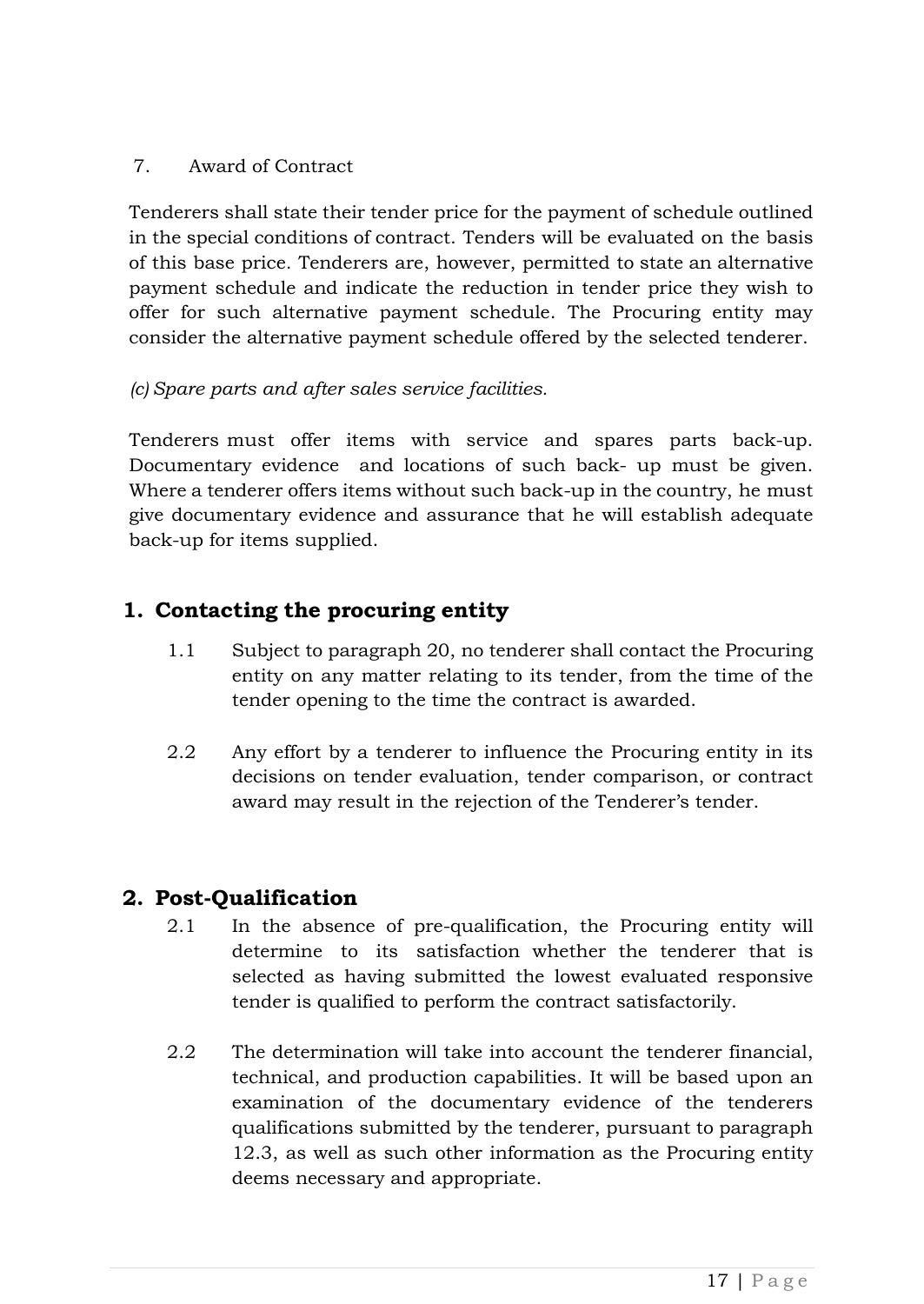25.3 An affirmative determination will be a prerequisite for award of the contract to the tenderer. A negative determination will result in rejection of the Tenderer's tender, in which event the Procuring entity will proceed to the next lowest evaluated tender to make a similar determination of that Tenderer's capabilities to perform satisfactorily.

## <span id="page-17-0"></span>**3. Award Criteria**

3.1 Subject to paragraph 10, 23 and 28 the Procuring entity will award the contract to the successful tenderer(s) whose tender has been determined to be substantially responsive and has been determined to be the lowest evaluated tender, provided further that the tenderer is determined to be qualified to perform the contract satisfactorily.

#### <span id="page-17-1"></span>**4. Procuring entity's right to vary quantities**

4.1 The Procuring entity reserves the right at the time of contract award to increase or decrease the quantity of goods originally specified in the Schedule of requirements without any change in unit price or other terms and conditions.

## <span id="page-17-2"></span>**5. Procuring entity's right to accept or reject any or all tenders**

5.1 The Procuring entity reserves the right to accept or reject any tender, and to annul the tendering process and reject all tenders at any time prior to contract award, without thereby incurring any liability to the affected tenderer or tenderers or any obligation to inform the affected tenderer or tenderers of the grounds for the Procuring entity's action.

#### <span id="page-17-3"></span>**6. Notification of Award**

- 6.1 Prior to the expiration of the period of tender validity, the Procuring entity will notify the successful tenderer in writing that its tender has been accepted.
- 6.2 The notification of award will constitute the formation of the Contract.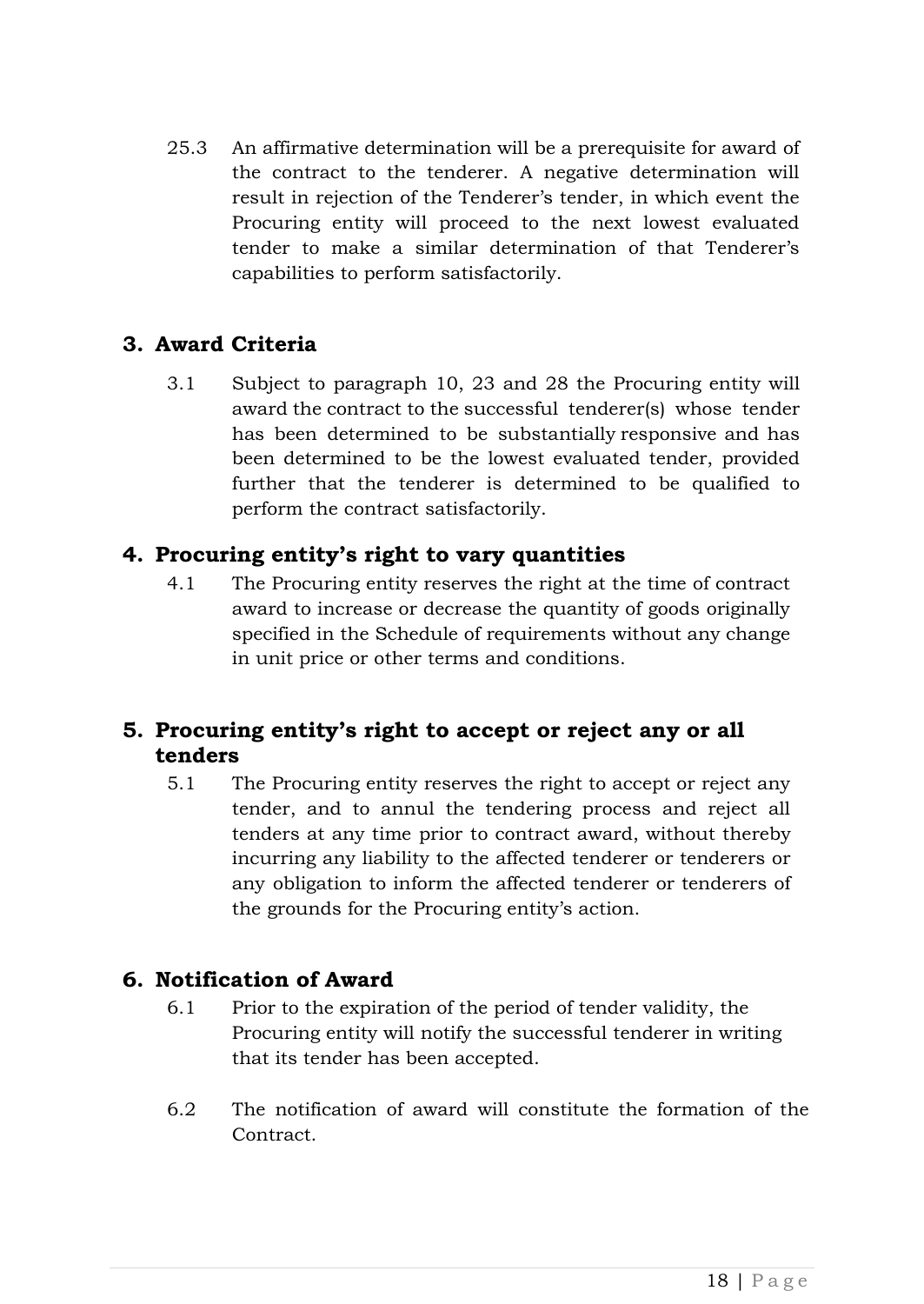6.3 Upon the successful Tenderer's furnishing of the performance security pursuant to paragraph 30, the Procuring entity will promptly notify each unsuccessful Tenderer and will discharge its tender security, pursuant to paragraph 14.

## <span id="page-18-0"></span>**7. Signing of Contract**

- 7.1 At the same time as the Procuring entity notifies the successful tenderer that its tender has been accepted, the Procuring entity will send the tenderer the Contract Form provided in the tender documents, incorporating all agreements between the parties.
- 7.2 Within thirty (30) days of receipt of the Contract Form, the successful tenderer shall sign and date the contract and return it to the Procuring entity.

#### <span id="page-18-1"></span>**8. Performance Security**

- 8.1 Within thirty (30) days of the receipt of notification of award from the Procuring entity, the successful tenderer shall furnish the performance security in accordance with the Conditions of Contract, in the Performance Security Form provided in the tender documents, or in another form acceptable to the Procuring entity.
- 8.2 Failure of the successful tenderer to comply with the requirement of paragraph 30 or paragraph 31 shall constitute sufficient grounds for the annulment of the award and forfeiture of the tender security, in which event the Procuring entity may make the award to the next lowest evaluated Candidate or call for new tenders.

## <span id="page-18-2"></span>**9. Corrupt Fraudulent Practices**

- 9.1 The Procuring entity requires that tenderers observe the highest standard of ethics during the procurement process and execution of contracts. In pursuance of this policy, the Procuring entity: -
	- (a) Defines, for the purposes of this provision, the terms set forth below as follows: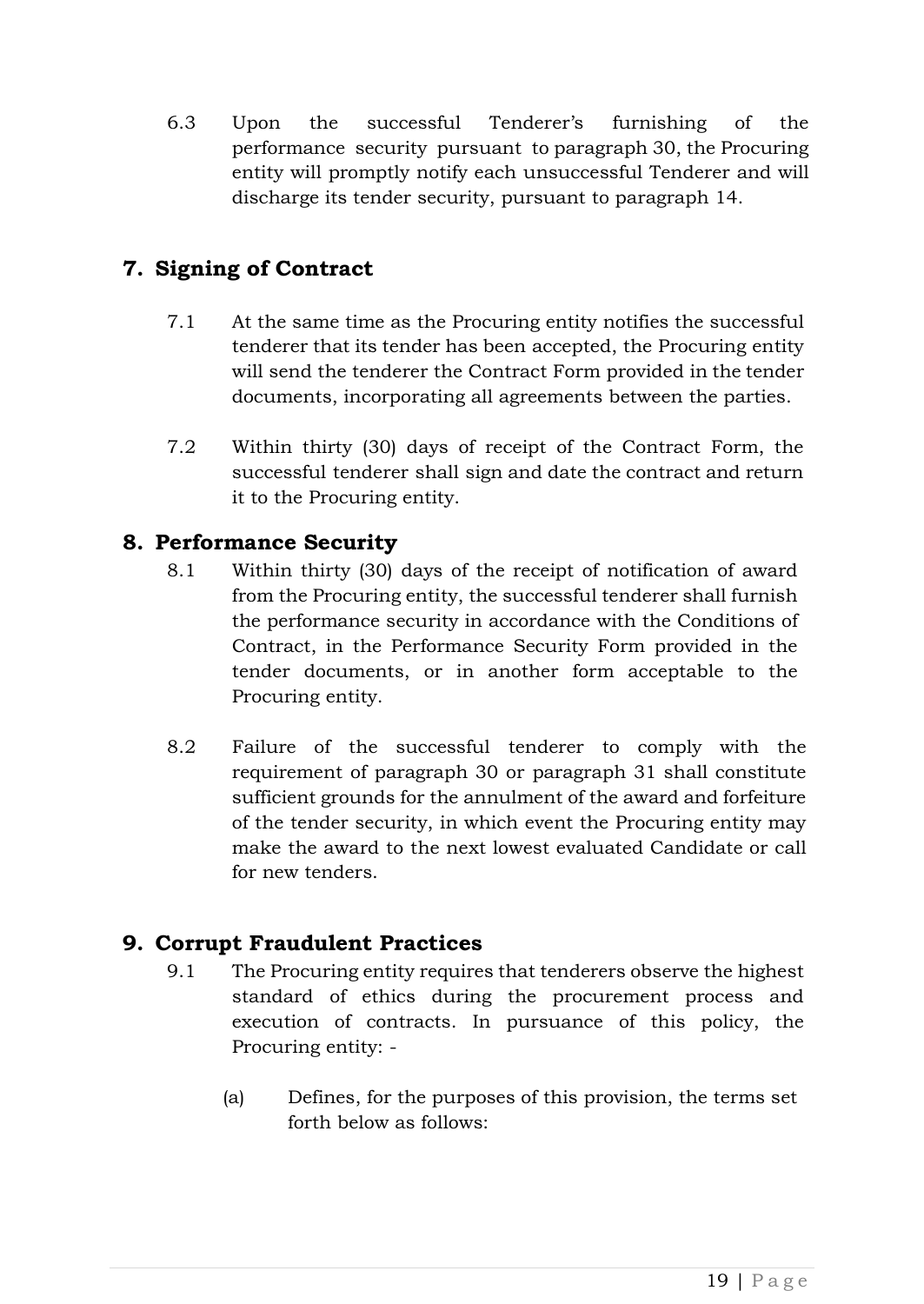- (i) "Corrupt practice" means the offering, giving, receiving or soliciting of anything of value to influence the action of a public official in the procurement process or in contract execution; and
- (ii) "Fraudulent practice" means a misrepresentation of facts in order to influence a procurement process or the execution of a contract to the detriment of the Procuring entity, and includes collusive practice among tenderer (prior to or after tender submission) designed to establish tender prices at artificial non-competitive levels and to deprive the Procuring entity of the benefits of free and open competition;
- (b) Will reject a proposal for award if it determines that the tenderer recommended for award has engaged in corrupt or fraudulent practices in competing for the contract in question;
- (c) Will declare a firm ineligible, either indefinitely or for a stated period of time, to be awarded any contract if it at any time determines that the firm has engaged in corrupt or fraudulent practices in competing for, or in executing, a contract.
- 9.2 Furthermore, tenderers shall be aware of the provision stated in the General Conditions of Contract.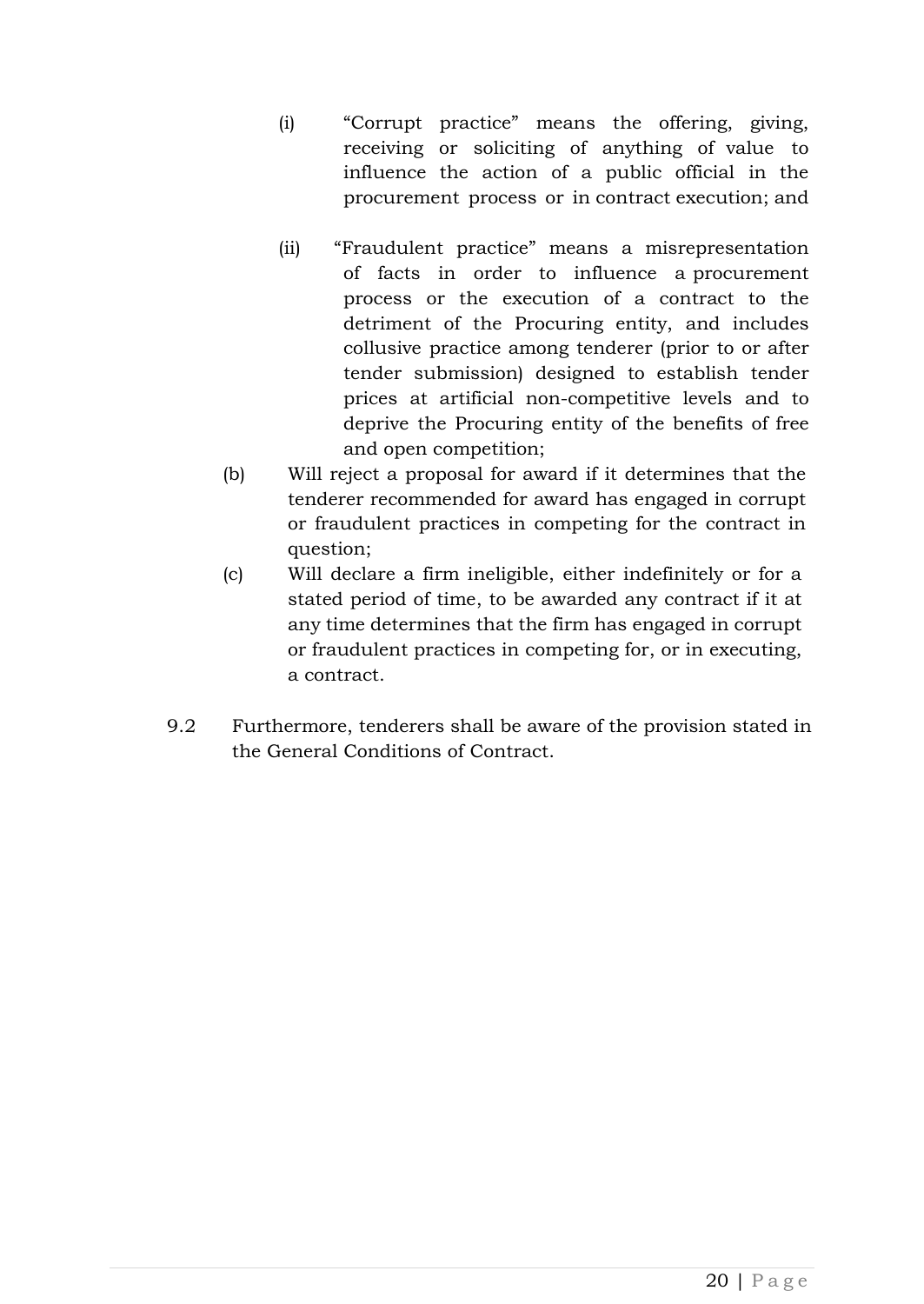#### <span id="page-20-0"></span>8. SECTION C – GENERAL CONDITIONS OF CONTRACT

- <span id="page-20-1"></span>9. Definitions
	- 1.1 In this Contract, the following terms shall be interpreted as indicated:
	- (a) "The Contract" means the agreement entered into between the Procuring entity and the tenderer, as recorded in the Contract Form signed by the parties, including all attachments and appendices thereto and all documents incorporated by reference therein.
	- (b) "The Contract Price" means the price payable to the tenderer under the Contract for the full and proper performance of its contractual obligations.
	- (c) "The Goods" means all of the equipment, machinery, and/or other materials, which the tenderer is required to supply to the Procuring entity under the Contract.
	- (d) "The Procuring entity" means the organization purchasing the Goods under this Contract.
	- (e) "The tenderer" means the individual or firm supplying the Goods under this Contract.

#### <span id="page-20-2"></span>**1. Application**

1.1 These General Conditions shall apply in all Contracts made by the Procuring entity for the procurement of goods.

#### <span id="page-20-3"></span>**2. Country of Origin**

- 2.1 For purposes of this Clause, "origin" means the place where the Goods were mined, grown, or produced.
- 2.2 The origin of Goods and Services is distinct from the nationality of the tenderer.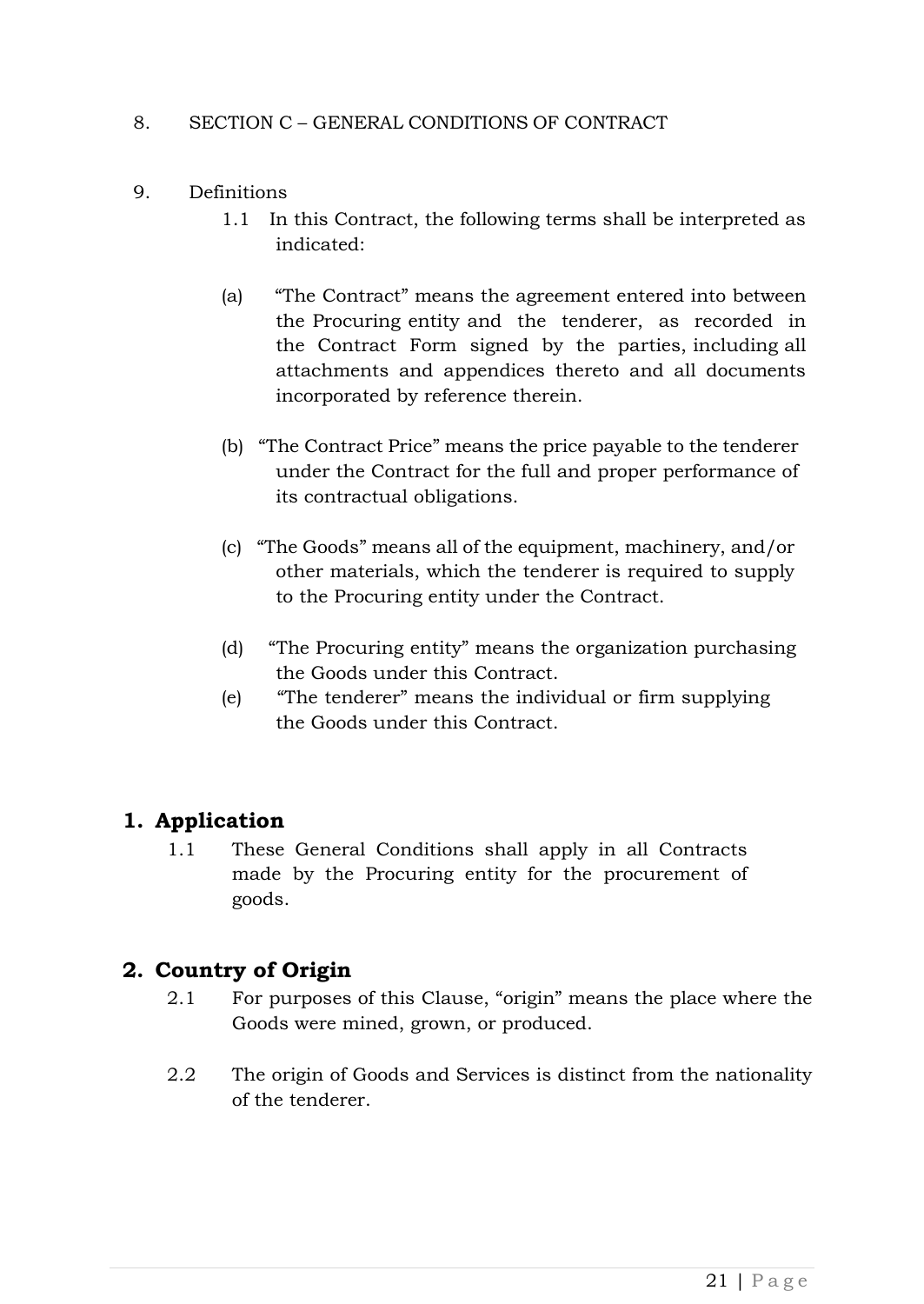## <span id="page-21-0"></span>**3. Patent Right's**

3.1 The tenderer shall indemnify the Procuring entity against all third-party claims of infringement of patent, trademark, or industrial design tights arising from use of the services under the contract or any part thereof.

## <span id="page-21-1"></span>**4. Standards**

4.1 The Goods supplied under this Contract shall conform to the standards mentioned in the Technical Specifications.

#### <span id="page-21-2"></span>**5. Use of Contract Documents and Information**

- 5.1 The Candidate shall not, without the Procuring entity's prior written consent, disclose the Contract, or any provision thereof, or any specification, plan, drawing, pattern, sample, or information furnished by or on behalf of the Procuring entity in connection therewith, to any person other than a person employed by the tenderer in the performance of the Contract.
- 5.2 The tenderer shall not, without the Procuring entity's prior written consent, make use of any document or information enumerated in paragraph 5.1 above.
- 5.3 Any document, other than the Contract itself, enumerated in paragraph 5.1 shall remain the property of the Procuring entity and shall be returned (all copies) to the Procuring entity on completion of the Tenderer's performance under the Contract if so required by the Procuring entity.

#### <span id="page-21-3"></span>**6. Patent Rights**

6.1 The tenderer shall indemnify the Procuring entity against all third-party claims of infringement of patent, trademark, or industrial design rights arising from use of the Goods or any part thereof in the Procuring entity's country.

#### <span id="page-21-4"></span>**7. Performance Security**

7.1 Within thirty (30) days of receipt of the notification of Contract award, the successful tenderer shall furnish to the Procuring entity the performance security in the amount specified in Special Conditions of Contract.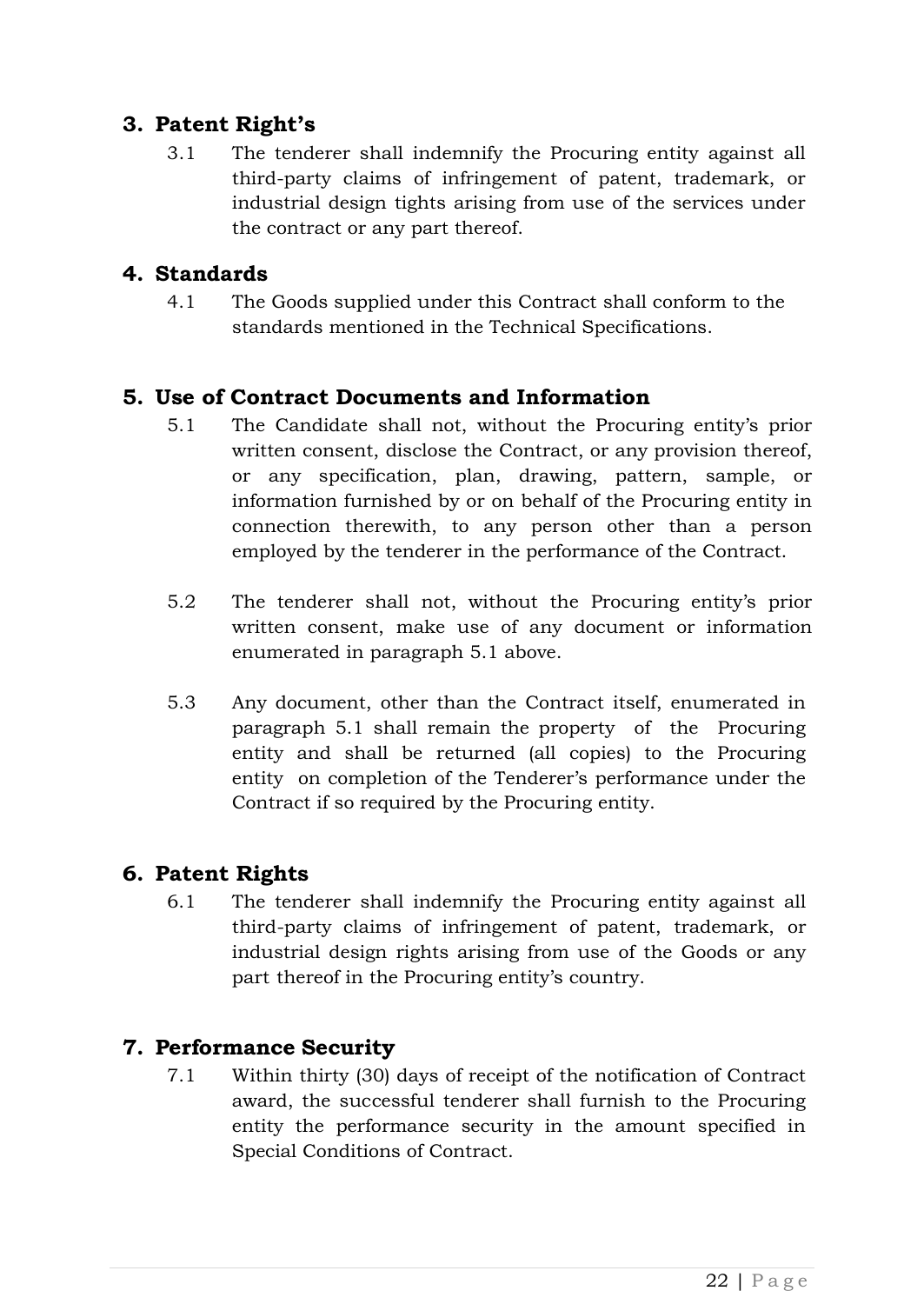- 7.2 The proceeds of the performance security shall be payable to the Procuring entity as compensation for any loss resulting from the Tenderer's failure to complete its obligations under the Contract.
- 7.3 The performance security shall be denominated in the currency of the Contract, or in a freely convertible currency acceptable to the Procuring entity and shall be in the form of a bank guarantee or an irrevocable letter of credit issued by a reputable bank located in Kenya or abroad, acceptable to the Procuring entity, in the form provided in the tender documents.
- 7.4 The performance security will be discharged by the Procuring entity and returned to the Candidate not later than thirty (30) days following the date of completion of the Tenderer's performance obligations under the Contract, including any warranty obligations, under the Contract.

#### <span id="page-22-0"></span>**8. Inspection and Tests**

- 8.1 The Procuring entities or its representative shall have the right to inspect and/or to test the Goods to confirm their conformity to the Contract specifications. The Procuring entity shall notify the tenderer in writing, in a timely manner, of the identity of any representatives retained for these purposes.
- 8.2 The inspections and tests may be conducted on the premises of the tenderer or its subcontractor(s), at point of delivery, and/or at the Goods' final destination. If conducted on the premises of the tenderer or its subcontractor(s), all reasonable facilities and assistance, including access to drawings and production data, shall be furnished to the inspectors at no charge to the Procuring entity.
- 8.3 Should any inspected or tested Goods fail to conform to the Specifications, the Procuring entity may reject the Goods, and the tenderer shall either replace the rejected Goods or make alterations necessary to meet specification requirements free of cost to the Procuring entity.
- 8.4 The Procuring entity's right to inspect, test and, where necessary, reject the Goods after the Goods' arrival shall in no way be limited or waived by reason of the Goods having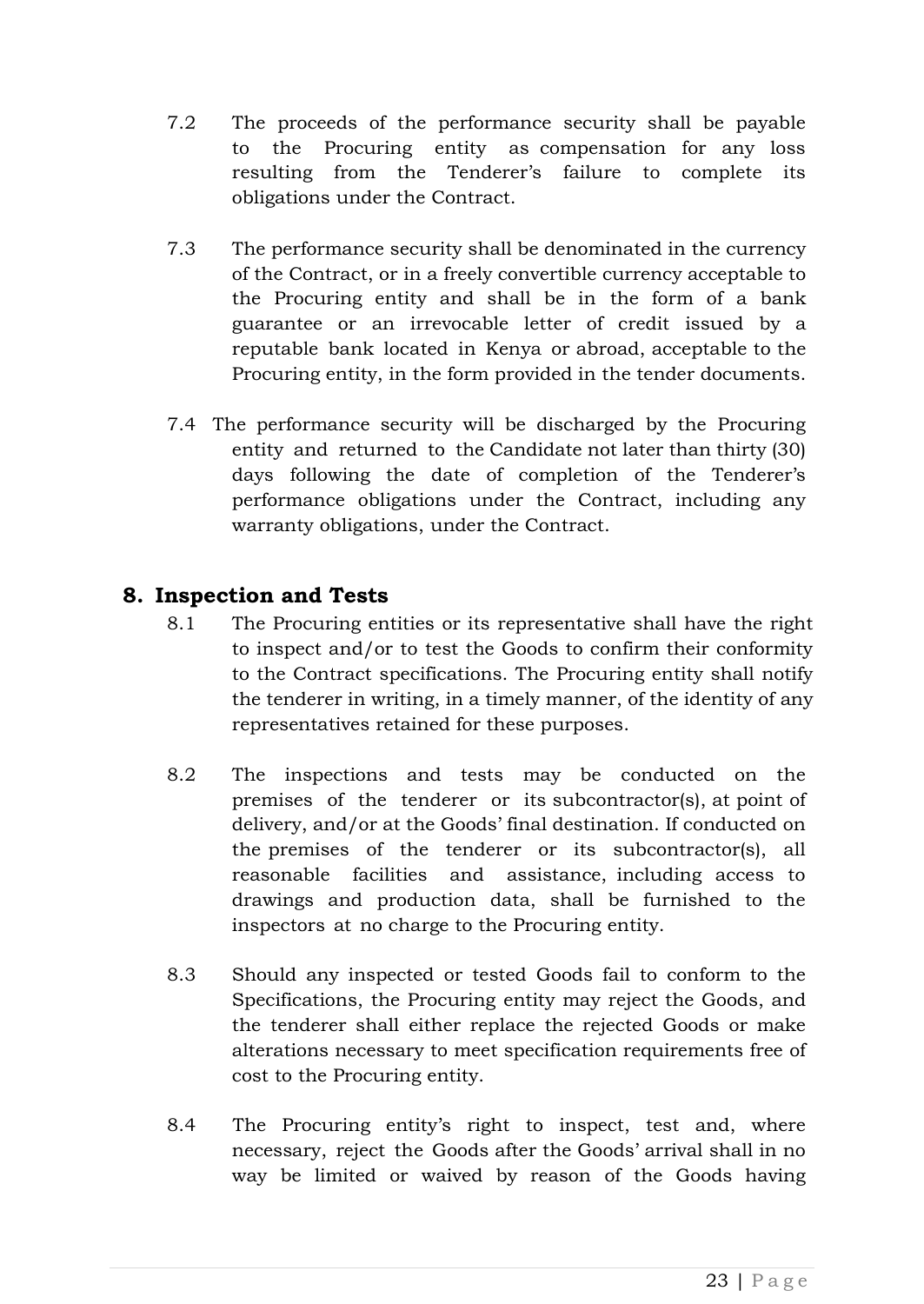previously been inspected, tested, and passed by the Procuring entity or its representative prior to the Goods' delivery.

8.5 Nothing in paragraph 8 shall in any way release the tenderer from any warranty or other obligations under this Contract.

#### <span id="page-23-0"></span>**9. Packing**

- 9.1 The tenderer shall provide such packing of the Goods as is required to prevent their damage or deterioration during transit to their final destination, as indicated in the Contract.
- 9.2 The packing, marking, and documentation within and outside the packages shall comply strictly with such special requirements as shall be expressly provided for in the Contract.

## <span id="page-23-1"></span>**10. 10. Delivery and Documents**

10.1 Delivery of the Goods shall be made by the tenderer in accordance with the terms specified by Procuring entity in its Schedule of Requirements and the Special Conditions of **Contract** 

#### <span id="page-23-2"></span>**11. Insurance**

11.1 The Goods supplied under the Contract shall be fully insured against loss or damage incidental to manufacture or acquisition, transportation, storage, and delivery in the manner specified in the Special conditions of contract

#### <span id="page-23-3"></span>**12. 12. Payment**

- 12.1 The method and conditions of payment to be made to the tenderer under this Contract shall be specified in Special Conditions of Contract.
- 12.2 Payments shall be made promptly by the Procuring entity as specified in the contract.

#### <span id="page-23-4"></span>**13. Prices**

13.1 Prices charged by the tenderer for Goods delivered and Services performed under the Contract shall not, with the exception of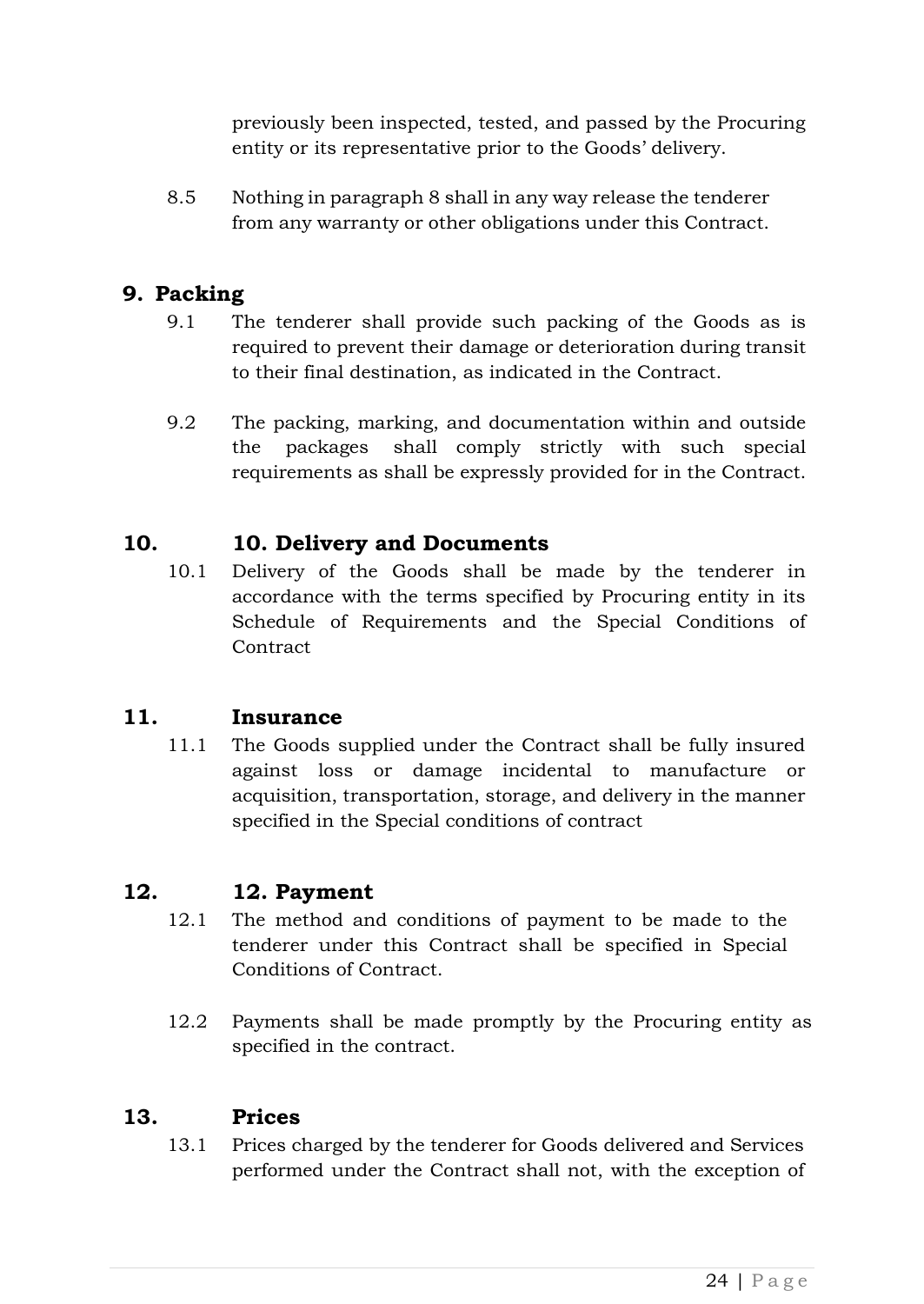any price adjustments authorized in Special Conditions of Contract, vary from the prices by the tenderer in its tender.

#### <span id="page-24-0"></span>**14. Assignment**

14.1 The tenderer shall not assign, in whole or in part, its obligations to perform under this Contract, except with the Procuring entity's prior written consent.

## <span id="page-24-1"></span>**15. Subcontracts**

**15.1** The tenderer shall notify the Procuring entity in writing of all subcontracts awarded under this Contract if not already specified in the tender. Such notification, in the original tender or later, shall not relieve the tenderer from any liability or obligation under the Contract.

## <span id="page-24-2"></span>**16. Termination for Default**

- 16.1 The Procuring entity may, without prejudice to any other remedy for breach of Contract, by written notice of default sent to the tenderer, terminate this Contract in whole or in part:
	- (a) If the tenderer fails to deliver any or all of the Goods within the period(s) specified in the Contract, or within any extension thereof granted by the Procuring entity.
	- (b) If the tenderer fails to perform any other obligation(s) under the Contract.
	- (c) If the tenderer, in the judgment of the Procuring entity has engaged in corrupt or fraudulent practices in competing for or in executing the Contract.
- 16.2 In the event the Procuring entity terminates the Contract in whole or in part, it may procure, upon such terms and in such manner, as it deems appropriate, Goods similar to those undelivered, and the tenderer shall be liable to the Procuring entity for any excess costs for such similar Goods.

## <span id="page-24-3"></span>**17. Liquidated Damages**

17.1 If the tenderer fails to deliver any or all of the goods within the period(s) specified in the contract, the procuring entity shall, without prejudice to its other remedies under the contract, deduct from the contract prices liquidated damages sum equivalent to 0.5% of the delivered price of the delayed goods up to a maximum deduction of 10% of the delayed goods. After this the tenderer may consider termination of the contract.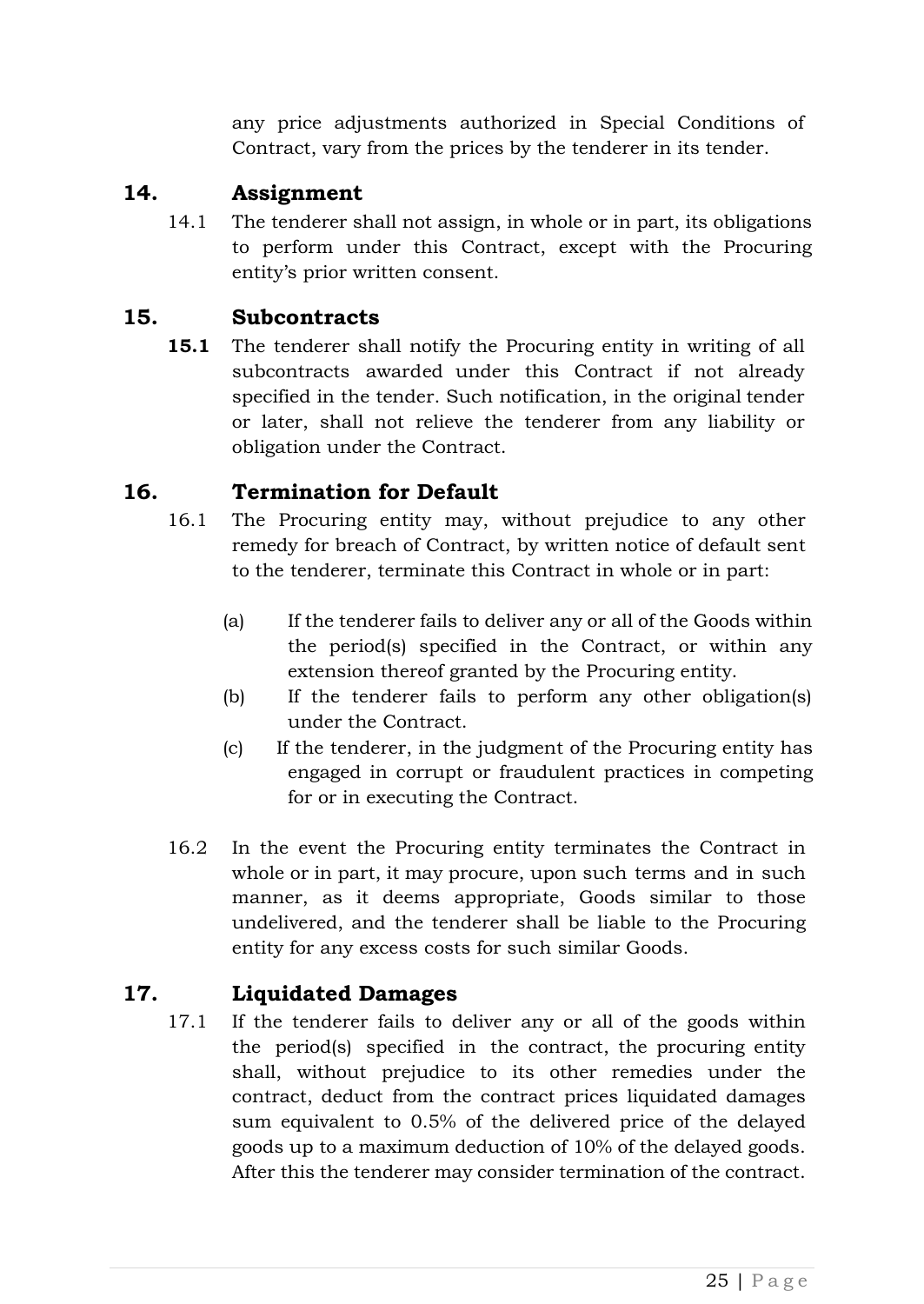#### <span id="page-25-0"></span>**18. Resolution of Disputes**

- 18.1 The procuring entity and the tenderer shall make every effort to resolve amicably by direct informal negotiation any disagreement or dispute arising between them under or in connection with the Contract.
- 18.2 If, after thirty (30) days from the commencement of such informal negotiations both parties have been unable to resolve amicably a contract dispute, either party may require adjudication in an agreed national or international forum, and/or international arbitration.

#### <span id="page-25-1"></span>**19. Language and Law**

19.1 The language of the contract and the law governing the contract shall be English language and the Laws of Kenya respectively unless otherwise stated.

#### <span id="page-25-2"></span>**20. Force Majeure**

20.1 The tenderer shall not be liable for forfeiture of its performance security, or termination for default if and to the extent that it's delay in performance or other failure to perform its obligations under the Contract is the result of an event of Force Majeure.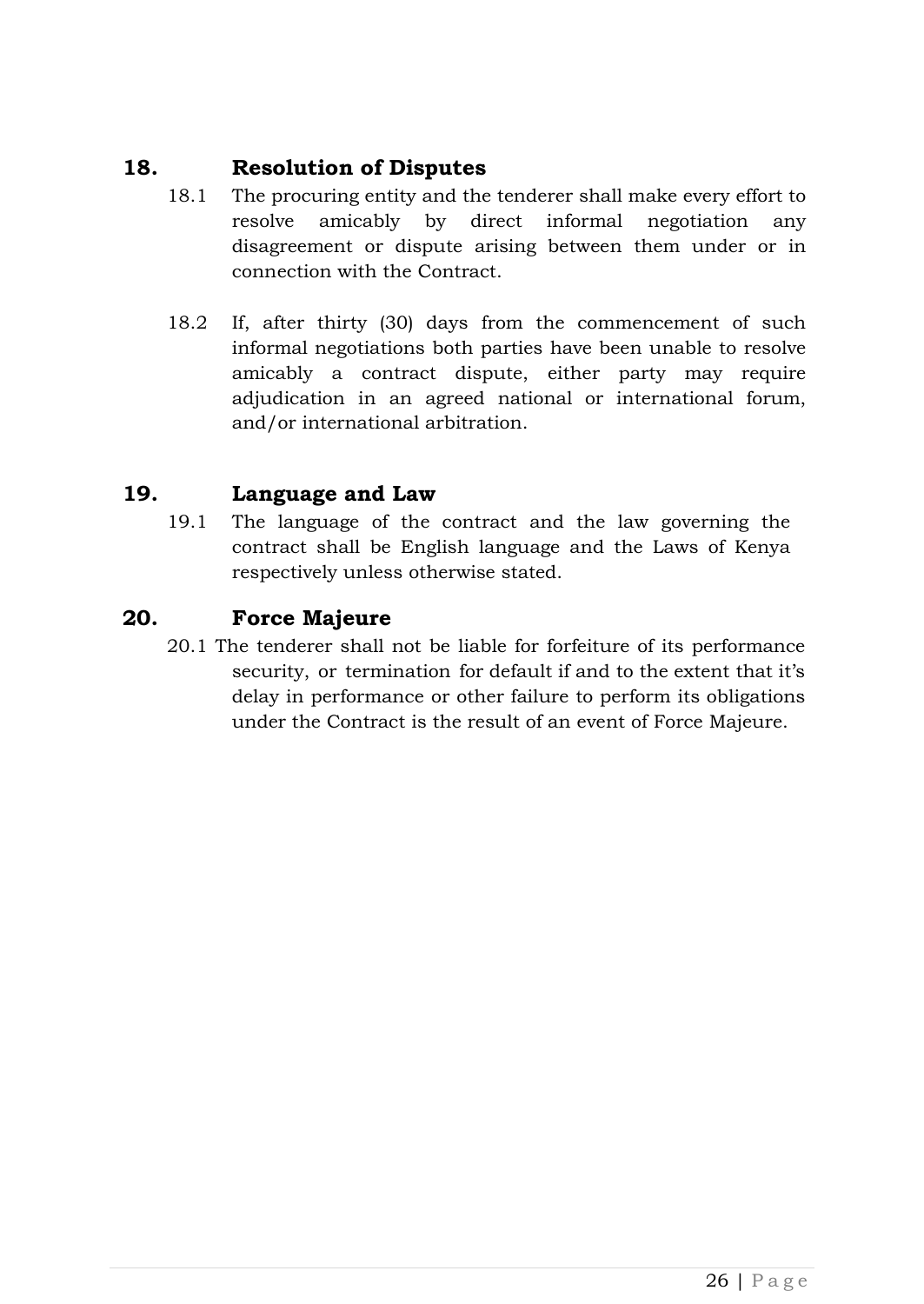#### <span id="page-26-0"></span>10. SECTION D. SPECIAL CONDITIONS OF CONTRACT

- **1.** Special Conditions of Contract shall supplement the General Conditions of Contract. Whenever there is a conflict, the provisions herein shall prevail over those in the General Conditions of Contract.
- 2. Bid Security. Tender bids must be accompanied by a Tender security of 2% of the quoted amount in the form of a guarantee from a reputable commercial bank or insurance company in Kenya approved by Public Procurement Regulatory Authority. Proof of tender security shall be scanned and uploaded along with the bid, and the original physical copy shall be submitted to the procuring entity so as to reach on or before 16th December 2020 12:00 noon
	- **3. General conditions of the contract clause 7.1 performance security**. The performance security shall be in the amount of 10% of the contract price and shall remain valid for 30 days beyond the last date of installation and commissioning.
	- **4.** Where the tender price is in foreign currency, the Exchange Rate will be as per Central Bank of Kenya exchange rate of Tender closing/opening date.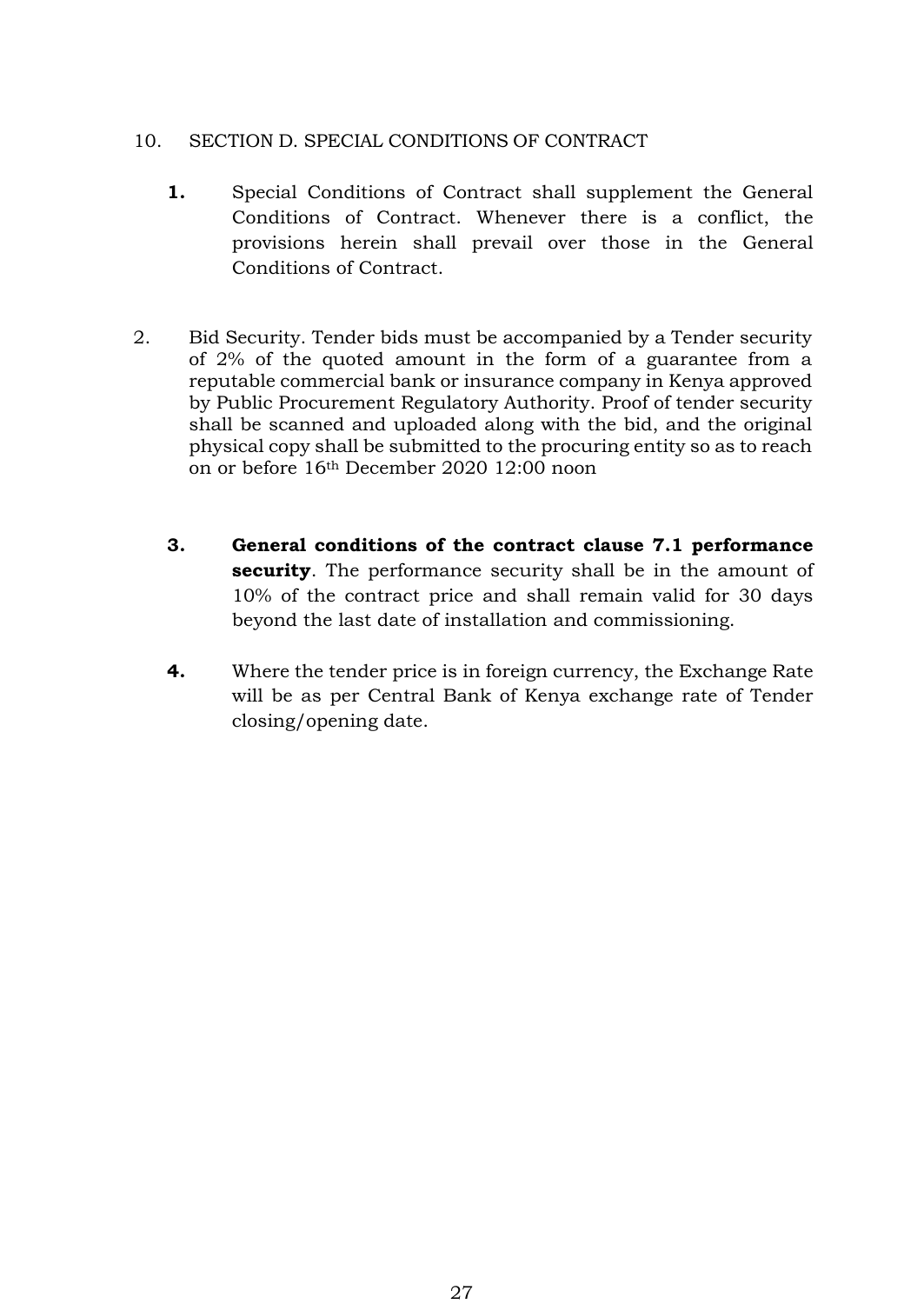## <span id="page-27-0"></span>3. SECTION E. SCHEDULE OF REQUIREMENTS

| <b>Number</b> | Description                                                                          | Quantity              | <b>Delivery Schedule</b><br><b>Start: End:</b> |
|---------------|--------------------------------------------------------------------------------------|-----------------------|------------------------------------------------|
| 1.            | Supply & Implementation<br>of Vehicle Tracking and<br><b>Fleet Management System</b> | 200 motor<br>vehicles |                                                |

**(Shipment) In weeks/months from** 

**Indicate your Delivery schedule for the service after receipt of a confirmed Purchase Order from the County Government of Kisumu.**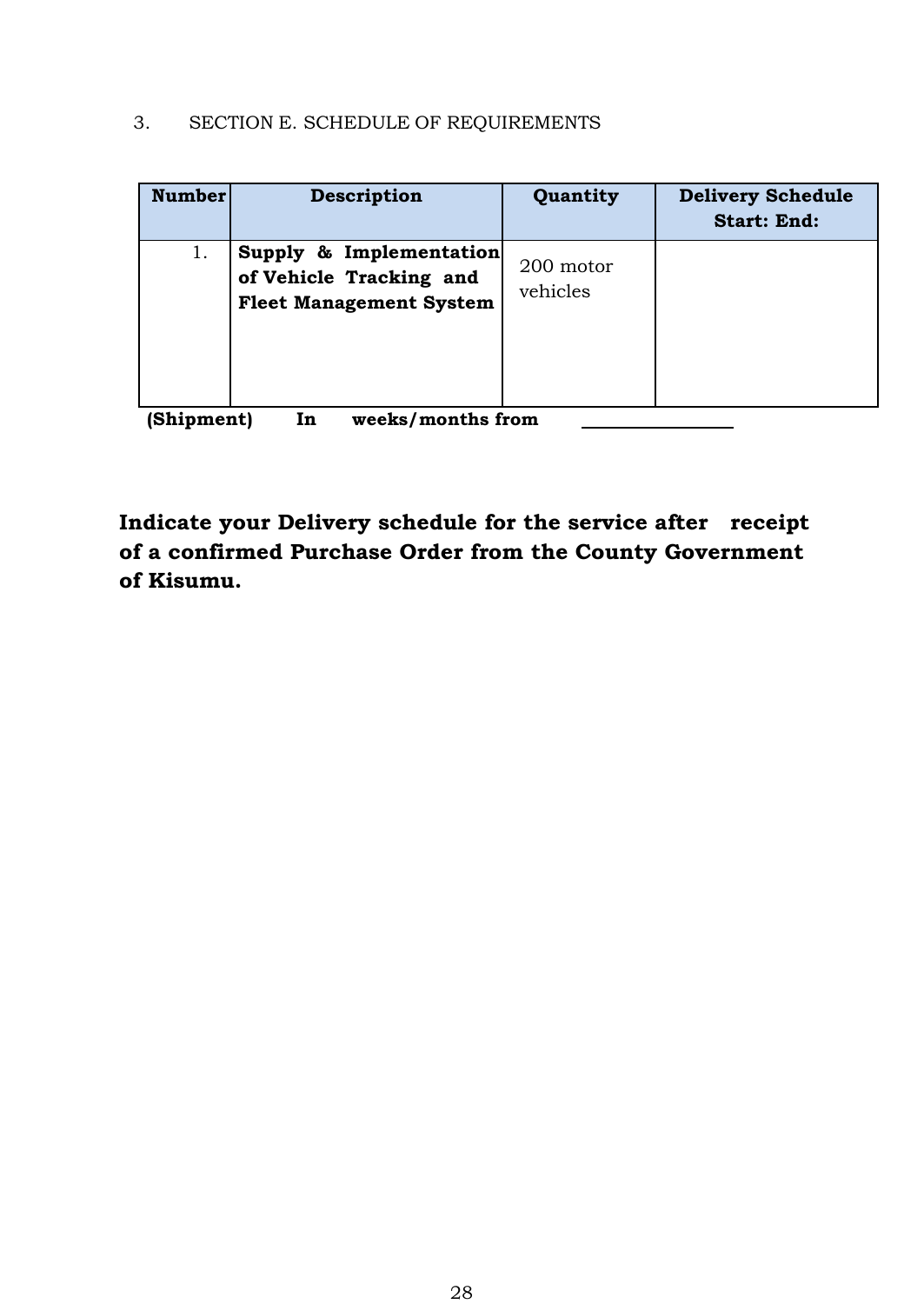#### <span id="page-28-0"></span>4. SECTION F. TECHNICAL SPECIFICATIONS

#### **SUPPLY & IMPLEMENTATION OF VEHICLE TRACKING AND FLEET MANAGEMENT SYSTEM**

#### <span id="page-28-1"></span>**1. Introduction**

The County Government of Kisumu recognizes the important role that technology plays in achieving its strategic objectives, improving efficiency and enhancing public service delivery. The county seeks to implement a web-based and Mobile App vehicle tracking management solution to enhance efficiency in the vehicle management process. The solution will:

- i. Incorporate real-Time GPS/GPRS based vehicle mounted (on-board) units for tracking
- ii. Deliver real time monitoring and reporting of vehicle operations and logistics

#### <span id="page-28-3"></span><span id="page-28-2"></span>**2. General Features:**

#### **1. Vehicle Tracking and Monitoring Features**

- a) The system must have a remote vehicle immobilization capacity for absolute control where necessary
- b) The system should be capable of real time monitoring in remote areas by use of Global position system (GPS)
- c) The system should create different user accounts with different rights and access
- d) The system should have a 24HR support service and backup e) The system should be tamper proofed and have an audit trail
- e) The system should have an internal battery for back up enabling continued storage and transmission of tracking data even when the main power from vehicle is disconnected.
- f) The system should not interfere with the existing vehicle alarm system.
- g) The tracking shall not impair the operations of the vehicle.
- h) The system should be able to have a capacity to handle over 100 units fitted to a fleet of vehicles.
- i) The system should enable replay of movement of the vehicle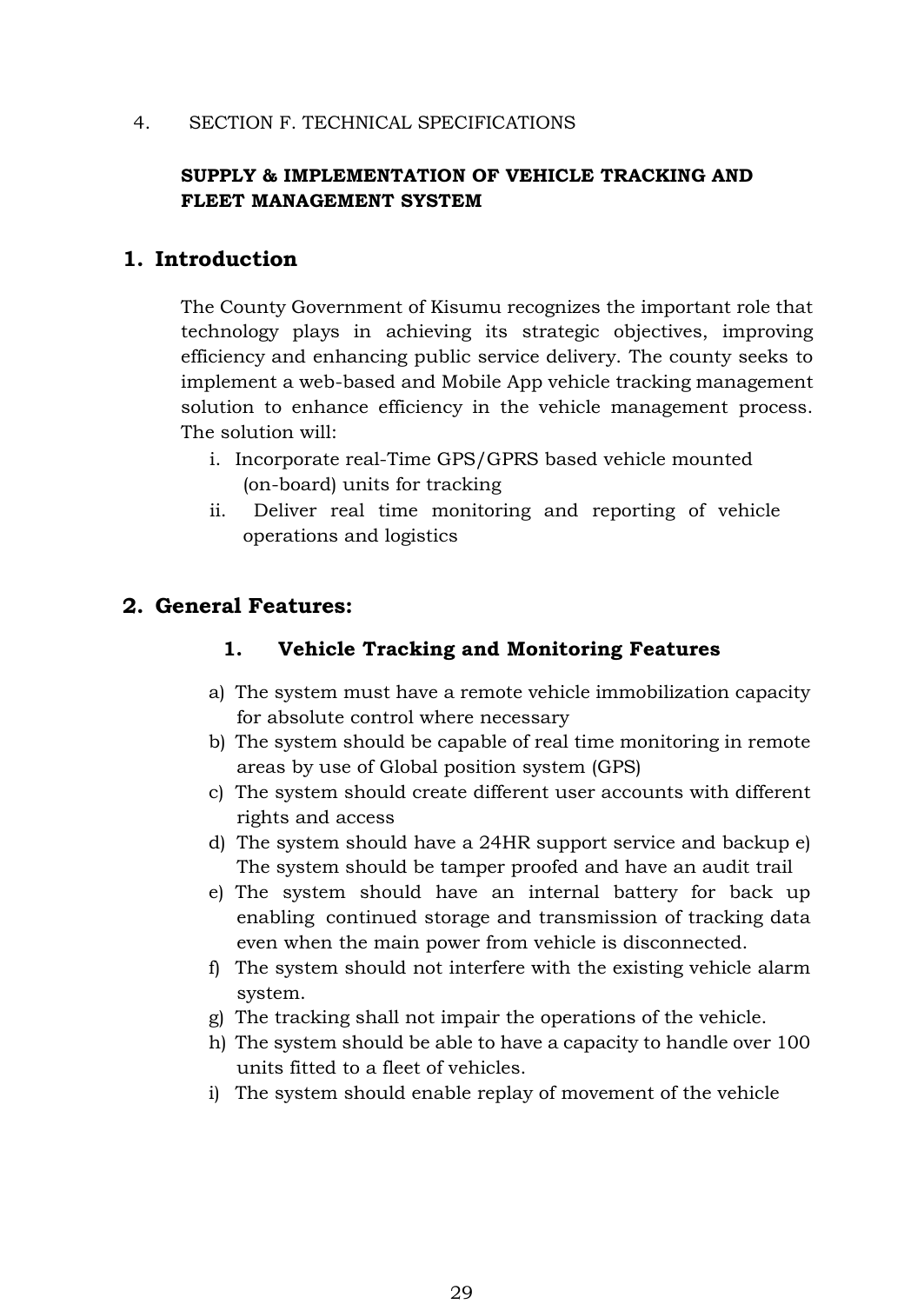#### <span id="page-29-0"></span>**2. SMS and email alerts**

- a) system should have capabilities for panic alerts events
- b) The tracker should indicate speed at which the vehicle is moving.

#### <span id="page-29-1"></span>**3. Fuel Management Features**

- a) The system should have a feature that remotely monitors the usage of fuel and reporting on fuel consumption and give alerts on fuel theft. Fuel monitoring gadget should be attached.
- b) The system should have features that capture fuel issuance to the vehicle and amounts of fuel per day, week, monthly and year. In addition, it should be able to generate fuel analysis reports.
- c) The system shall allow the users to record the fuel intake of a vehicle against the under listed,
	- (i) Quantity taken against vehicle registration number.
	- (ii) Department.
	- (iii) Time and date
	- (iv) Distance covered against fuel drawn and the ratios, this will determine the fuel consumption per Km covered on each vehicle.
- d) The system should determine the location, time and volume of fueling
- e) The fuel gadget should not tamper with the vehicle system.

#### <span id="page-29-2"></span>**4. Driver Management Features**

- (a) The system should allow users to manage information on drivers, including; -
- (i) Name
- (ii) Driver permit details
- (iii) Driving history
- (iv) Driving experience
- (v) Accident reports
- (vi) Drivers health details (medical history)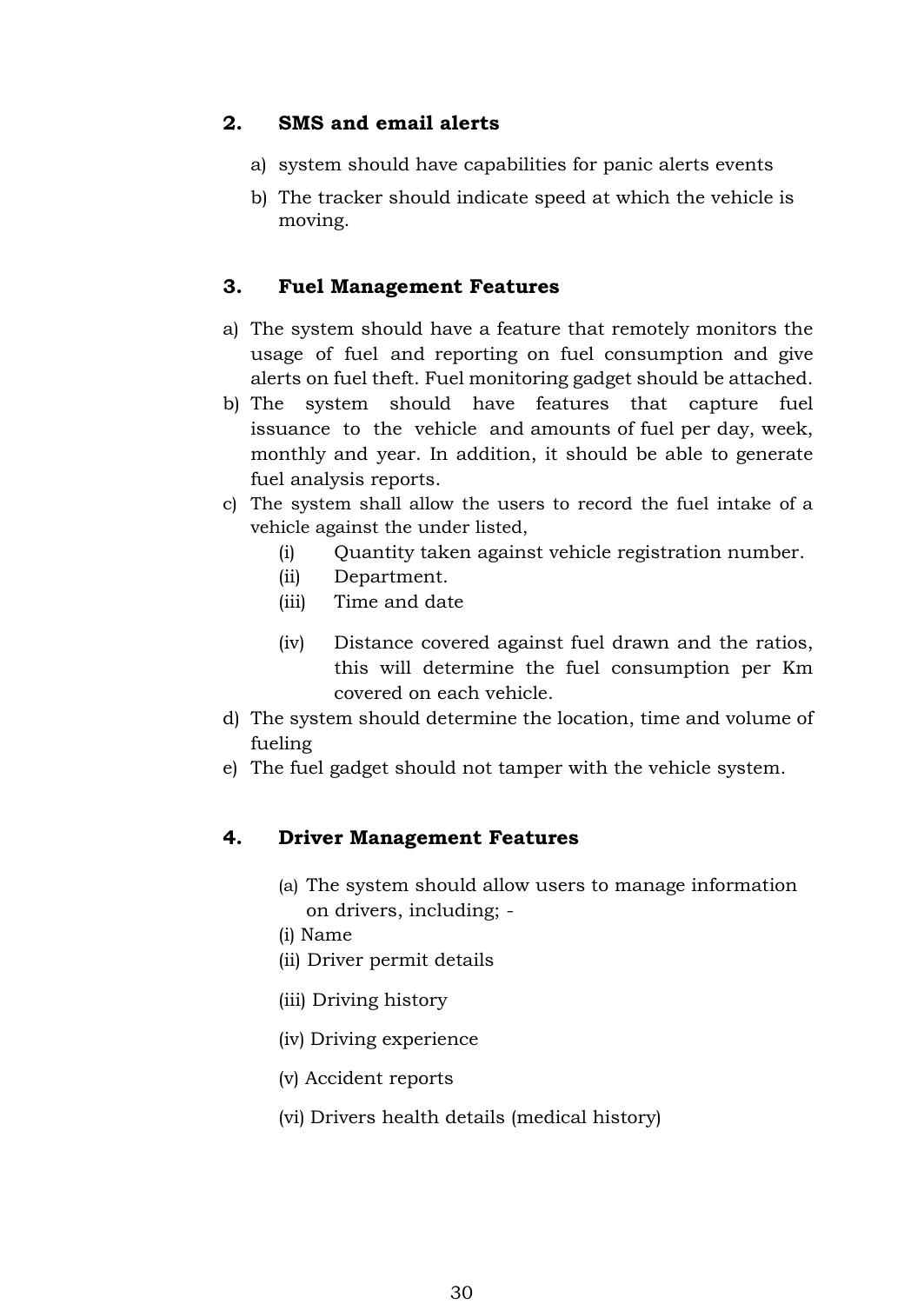- (b) The system shall allow users to determine the driver of a particular vehicle at any given time on a map
- (c) The system shall allow driver monitoring through trip initiation and end time with mileage, idling and stop time, Maximum speeds and number of speed events.
- (d) The system shall allow fleet supervisors and managers to send instructions to drivers through email and SMS.
- (e) The system should give alerts of fatigue driving, parking alarms etc
- (f) The system should authorize drivers to drive any of the vehicles. We would like to have the flexibility of defining who can drive which vehicle but still track each driver by a unique driver identity tag irrespective of the vehicle he/she drives.
- (g) The system should use the driver's ID integration with the system alerts to assess and analyze the driver's behavior and patterns over prescribed periods.
- (h) Monthly or periodic driver performance rating reports to be provided from the system

#### <span id="page-30-0"></span>**5. Vehicle Management**

(a) The system should allow users to manage information on vehicles including but not BE limited to

- i. -Registration Number
- ii. -Department
- iii. -Make
- iv. -Model
- v. -Mileage
- (b) The system must capture towing events, break down events and other accidents events
- (c) The system must capture engine idling and freewheeling instances and send alerts.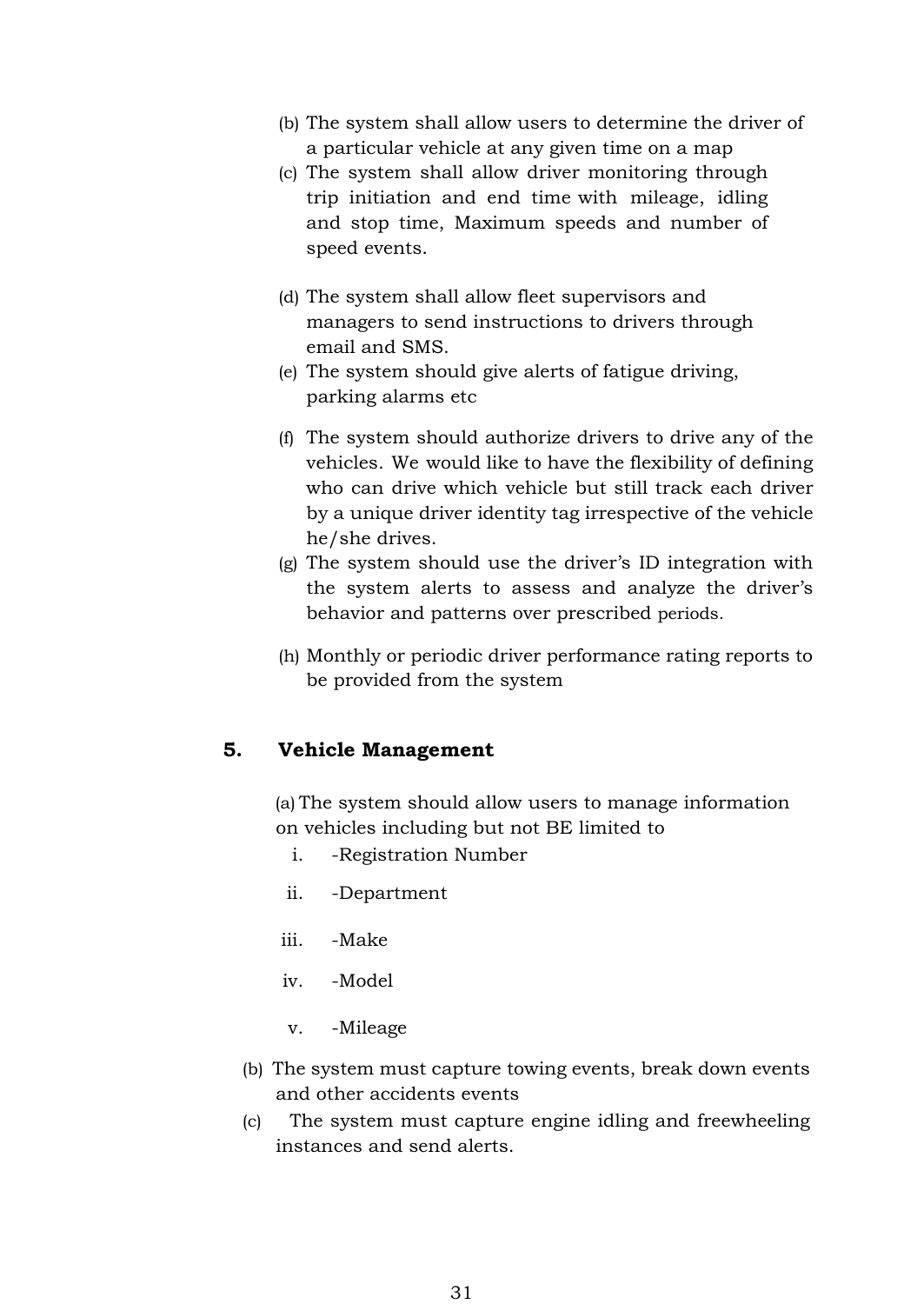- d) The system has the ability to capture and record instances of hash braking and harsh acceleration.
- (e) The system should allow the driver to report incidences on the road e.g. accident, breakdowns, traffic issues
- (f) The system should allow the driver to sign in out and give a summary of vehicles' condition at the end of the day
- (g) Ability to review vehicle use logs like Hash Braking, Harsh Acceleration and Road Speed limit adherence
- (h) Enable access to vehicle dashboard configuration like mileage, fuel consumption rate, Excessive idling and virtual odometer

#### <span id="page-31-0"></span>**6. Booking and vehicle usage process**

- a) The system should have carpooling capabilities where the supervisors approves the trip for the transport officer assign vehicles to the users.
- b) The system should be web based or mobile app for booking request
- c) Once the approval has been done by the supervisor an alert goes to the Transport office to assigns a vehicle and an alert goes to the user and the driver via sms /emails.
- d) The system should identify the category of the users from the drivers, staff, authorizing officer, Transport officer, HODs, etc.
- e) The system shall track the movement of the vehicle from the start of the trip to the end.
- f) The system should alert the transport office that the vehicle is back after the journey/trip via sms/emails.
- g) The system should at all the time show the vehicles that are not assigned a trip and are available within the compound
- h) The system shall allow users to perform route optimization by allocating closest vehicles to corresponding journeys or destinations against user's requests.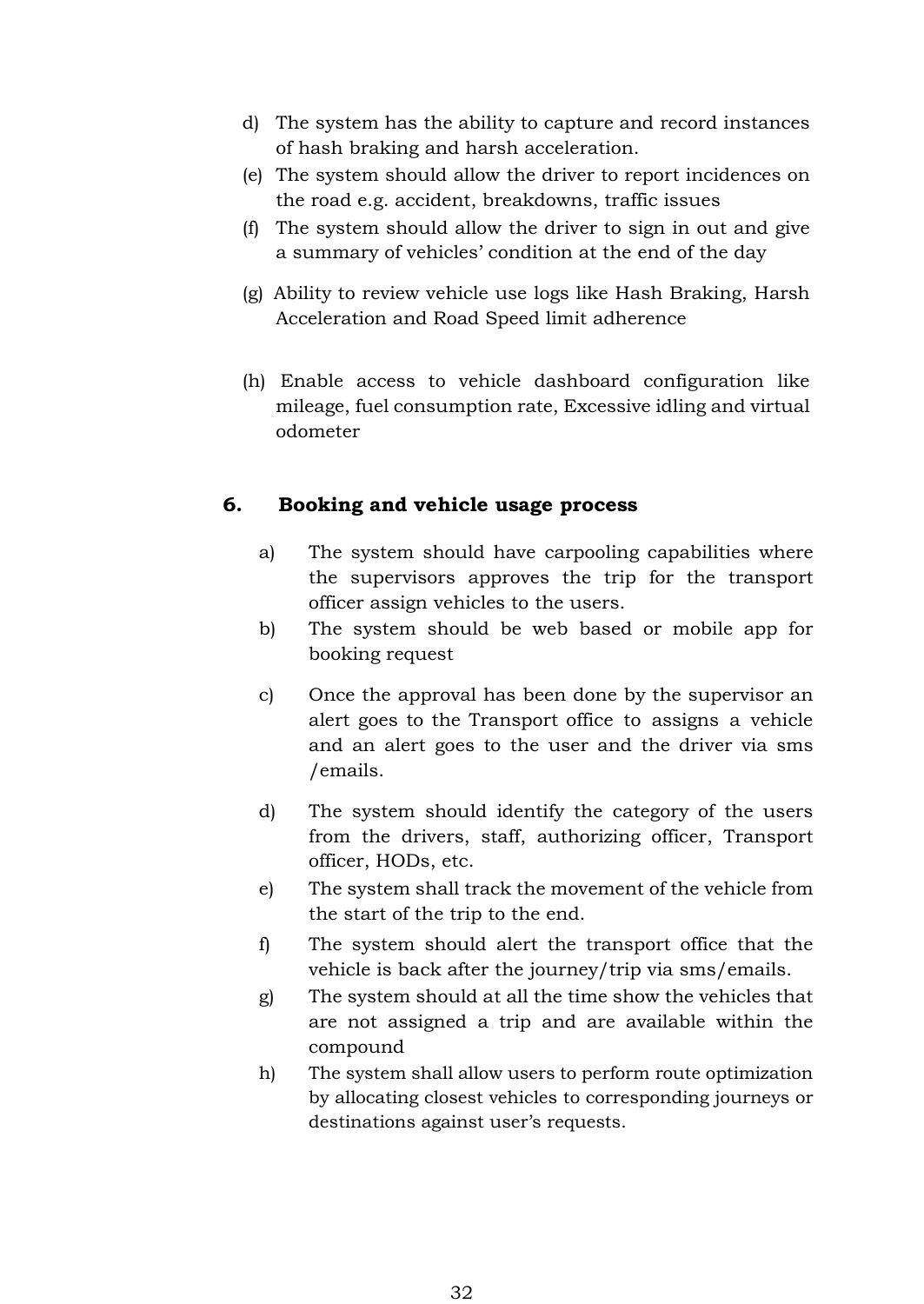- (k) The system should have Geo-Fencing capability and creation of routes to vehicles
- (l) GEO Zone management with Panic Alerts, Vehicle Immobilization alerts and unauthorized movement alerts
- (m) Enable route replays to track vehicle movement history over a period of time

#### <span id="page-32-0"></span>**7. Service/repair and maintenance of a vehicle**

- (a) The system must have a feature that is integrated to maintenance schedule, vehicles, current and next due service and to give alerts when service of the vehicle is due.
- (b) The system shall be able to track time taken from initial defects reporting by the driver to end of the process
- (c) The system shall have a provision to manage information on vehicle maintenance costs, vehicle valuations and repair histories.
- (d) The system shall have a provision to input data on vehicle maintenance costs per vehicle.
- (e) The system shall indicate the number of vehicles taken to garage: date taken and date back from the garage

#### <span id="page-32-1"></span>**8. Report Methods**

- (a) The system shall have a comprehensive and Integra table process through a dynamic report generator.
- (b) The system should be able to export and process report on various formats eg. PDF,Excel,word etc
- (c) The system shall provide detailed report on start and end stop time of all the trips of vehicles with their respective locations.
- (d) The system shall provide a report on vehicle usage at any one instant. This report shall include,
	- i. Vehicle registration number
	- ii. Staff member using the vehicle.
	- iii. Destination
	- iv. Time of departure.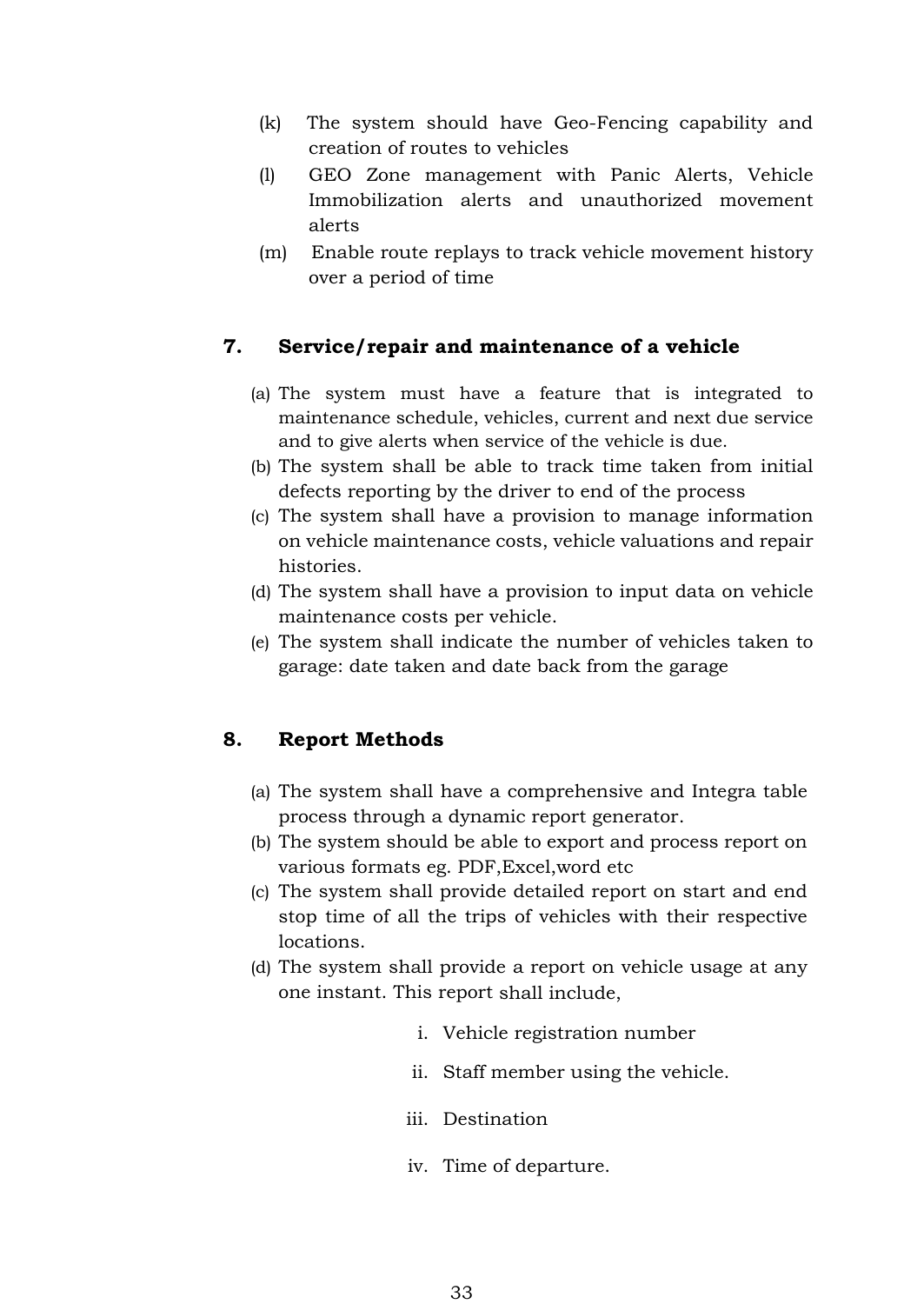- v. Time of return.
- (e) The system shall provide an accident reconstruction report, - Location/scene of the accidents.
	- i. Time and date of accident.
	- ii. Recorded events five (5) minutes before the accidents.
	- iii. speed by the time of the accident.
	- iv. upload accident reports i.e drivers' statements, police abstract,
	- v. insurance reports.
	- vi. Snapshot of accident by automatic transmission of minute by minute pre and post impact data.
- (f) The system shall schedule of reports to be submitted to the users automatically. (g) All reports shall be designed for printing and flexible to allow a user to select a desired paper size and orientation.
- (g) No report shall be capped to a maximum number of pages. Report pages shall depend on the size of data to avoid omitting data from a report.
- (h) All reports shall show an "end of report "line at the bottom of the page. This will enable the recipient of the report to tell if it's complete.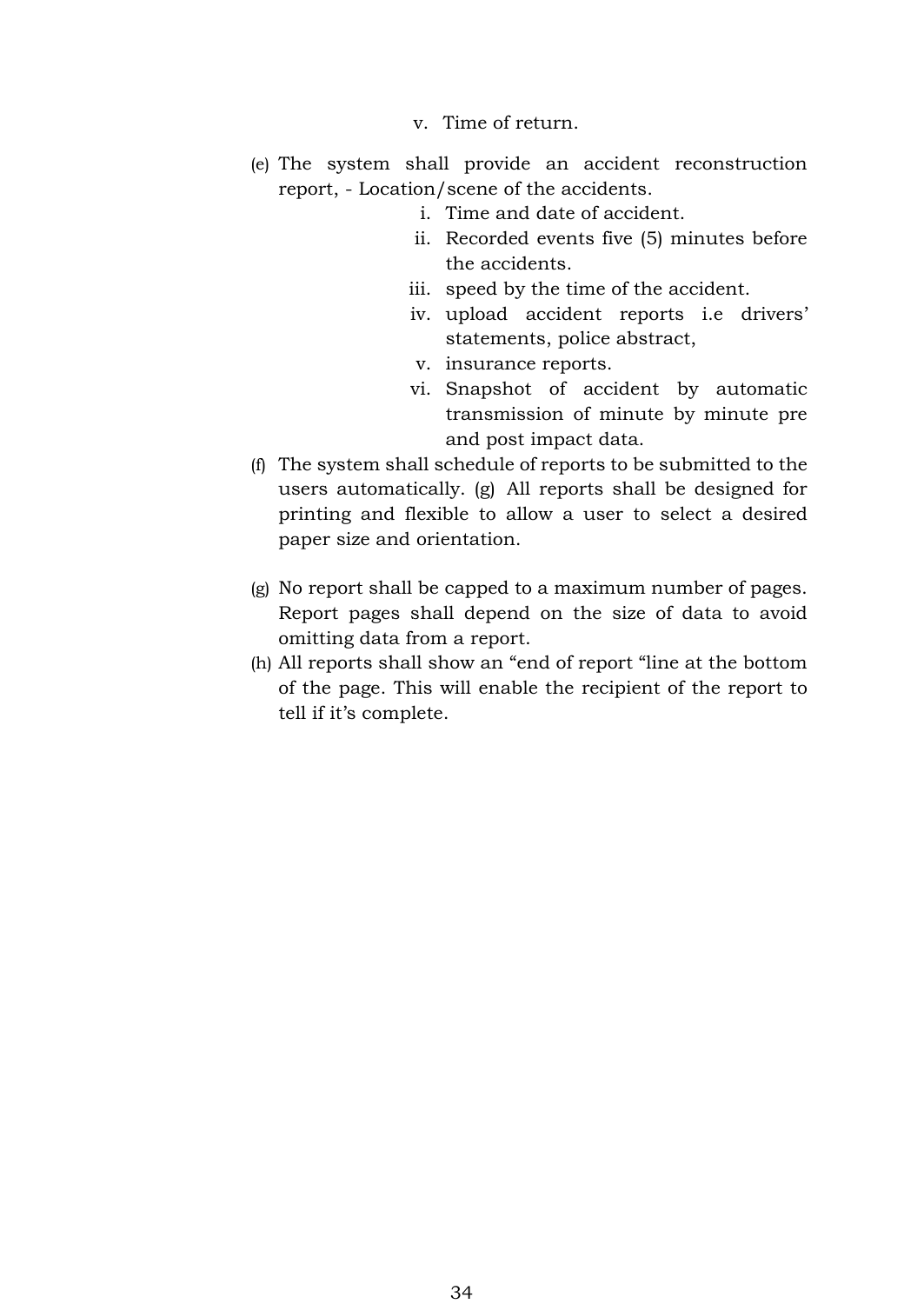#### <span id="page-34-0"></span>5. EVALUATION CRITERIA

The evaluation will be undertaken through a five (5) stage process as detailed below:

- i. Mandatory Evaluation: Pass/Fail basis
- ii. Technical Mandatory Compliance Evaluation: Pass/Fail Basis iii. Technical Capacity Evaluation: (60%)
- iii. Pitch Presentation: (20%)
- iv. Financial Evaluation (20%)

## <span id="page-34-1"></span>**1. Stage 1: General Pre-Qualification (Mandatory Requirements)**

The Bids shall undergo a general pre-qualification process in order to determine the bid compliance to the following preliminary qualification merits:

| <b>No</b> | <b>Description of requirement</b>                  | Pass/Fail |
|-----------|----------------------------------------------------|-----------|
| 1.        | Attach copy of certificate of                      |           |
|           | incorporation/registration                         |           |
|           |                                                    |           |
| 2.        | Attach Copy of KRA pin certificate                 |           |
| 3         | Must attach a copy of Valid Tax Compliance         |           |
|           | Attach Valid certificate from Communication        |           |
|           | Authority of                                       |           |
|           | Kenya (CAK) and Information communication          |           |
|           | telecommunication Authority                        |           |
|           | (ICTA) certificate                                 |           |
| 5.        | Attach NHIF & NSSF compliance certificates         |           |
| 6.        | Audited accounts for the latest three              |           |
|           | consecutives years $(2015, 2016 \& 2017)$          |           |
| 7.        | Provide a letter of accreditation by supplier $\&$ |           |
|           | license to see and support (operate) the           |           |
|           | system/manufacturers authorization letter.         |           |
| 8.        | Confidential business questionnaire fully          |           |
|           | signed and stamped.                                |           |
| 9.        | Tender form duly signed and stamped                |           |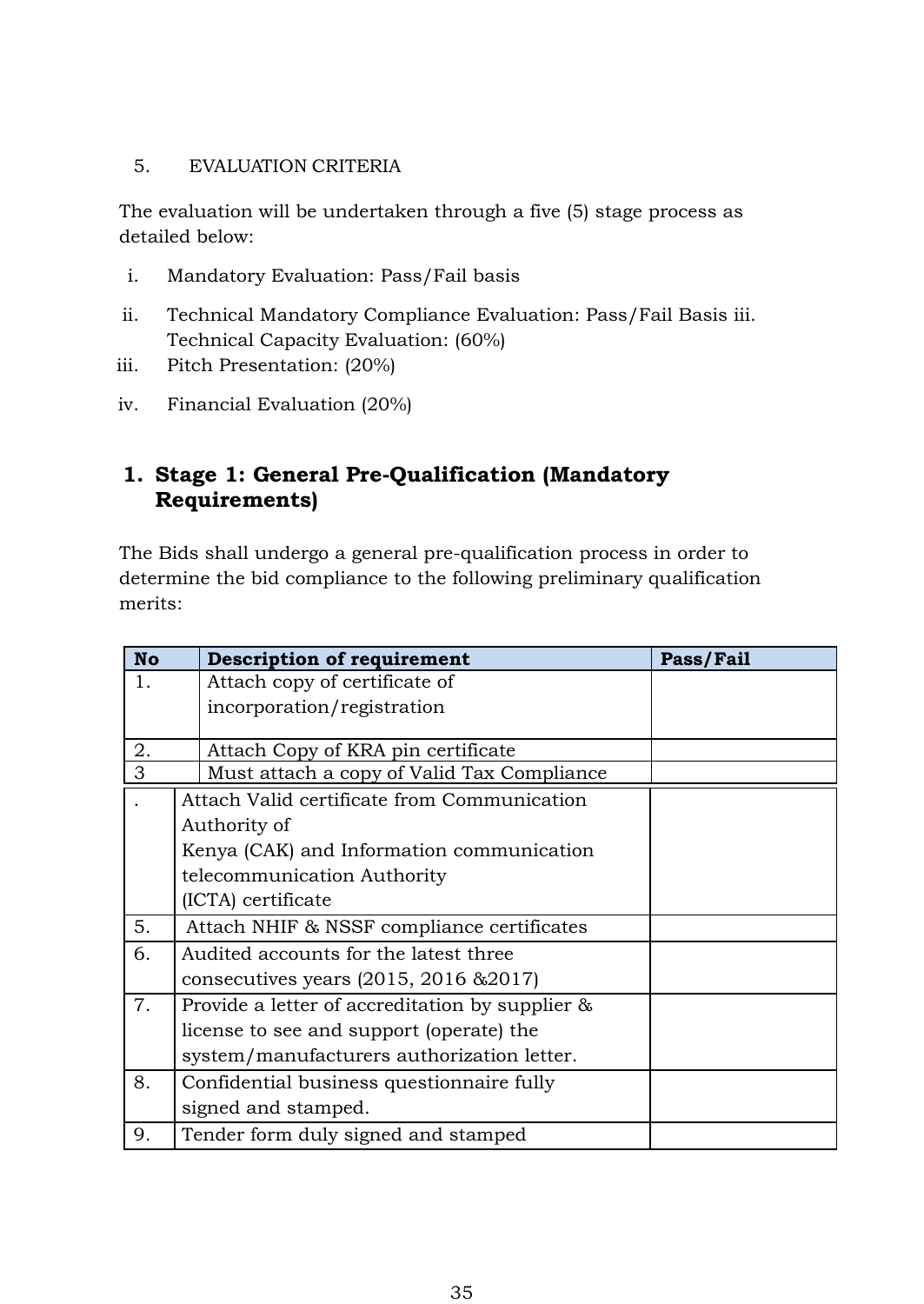| 10. | Authorization from Software developer for                                    |  |
|-----|------------------------------------------------------------------------------|--|
|     | those reselling customized products from                                     |  |
|     | Microsoft,                                                                   |  |
|     | Oracle, Tally, Accpac, SAP etc                                               |  |
| 11. | Evidence that the company has been                                           |  |
|     | registered and operational for at least 5                                    |  |
|     | years                                                                        |  |
| 12. | Proof 2% of tender security scanned and uploaded                             |  |
|     | along with the bid, and the original physical copy                           |  |
|     | submitted to the procuring entity on or before the                           |  |
|     | 16th December 2020<br>IFMIS Portal scanned tender security and Original copy |  |
|     | submitted                                                                    |  |
|     |                                                                              |  |
|     | amount from a commercial bank or insurance                                   |  |
|     | company approved by the PPRA valid for 150                                   |  |
|     | days from the date of tender opening.                                        |  |
| 13. | Attach a current certified bank statement for six                            |  |
|     | months to demonstrate financial ability                                      |  |
| 14. | Evidence of physical registered office                                       |  |
|     | (attach utility bills/ lease agreement                                       |  |
|     | /rental payment                                                              |  |
|     | receipt/ evidence of ownership of the premises)                              |  |
| 15. | Tenderer to provide a declaration under oath that                            |  |
|     | neither the company nor the directors are subject                            |  |
|     | to investigation or litigation on corruption and/or                          |  |
|     | fraudulent                                                                   |  |
|     | practices.                                                                   |  |

#### <span id="page-35-0"></span>**2. Stage 2: Mandatory Technical compliance evaluation**

All the bids admitted at the general pre-qualification (mandatory requirements) stage shall be subjected to technical compliance evaluation based on the set criteria as per the table below. Technical bid evaluation shall be on the basis of Complied/not complied and any bid failing in any of the technical evaluation will not proceed to the technical capacity evaluation stage. Bidders shall explicitly indicate their offer (under the 'Bidder's offer' column) against the minimum specifications.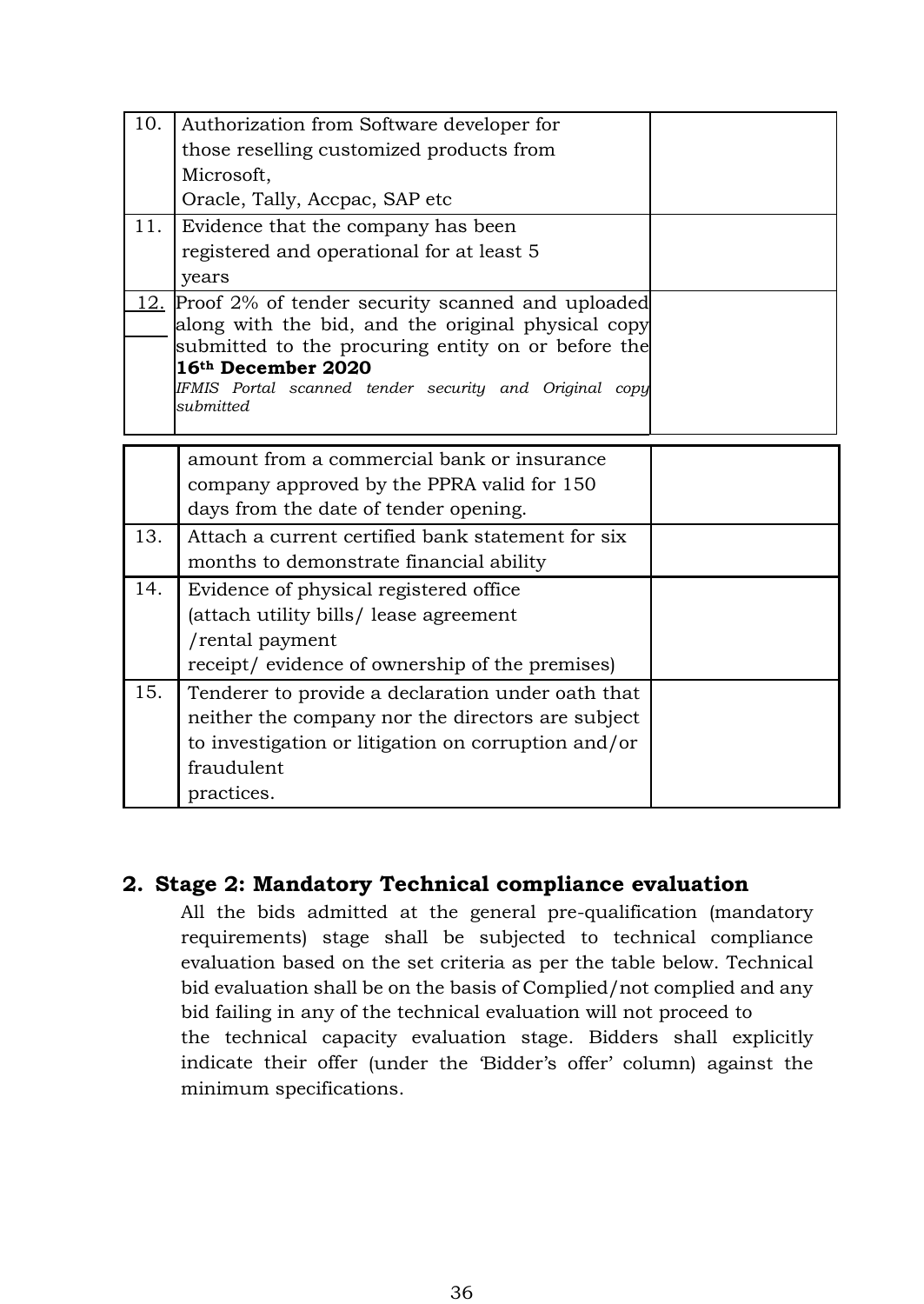| <b>No</b>      | <b>Minimum technical specifications</b><br>Vehicle tracking system with fuel monitoring<br>Capability | If complied, bidders<br>explanation of<br>compliance with<br>reference to<br>datasheet or bill of<br>materials |
|----------------|-------------------------------------------------------------------------------------------------------|----------------------------------------------------------------------------------------------------------------|
| $\mathbf{A}$   | Vehicle management                                                                                    |                                                                                                                |
| $\mathbf{1}$   | The GPS Tracking system must be linked by secured encrypted connection                                |                                                                                                                |
|                | direct to the on-board unit installed                                                                 |                                                                                                                |
|                | in the vehicle. GPS and GSM tracking network with the features for fuel                               |                                                                                                                |
|                | management and                                                                                        |                                                                                                                |
|                | real time motor vehicle tracking and , monitoring                                                     |                                                                                                                |
| $\overline{2}$ | The system must have a feature that remotely monitors the usage of fuel and                           |                                                                                                                |
|                | reporting on the fuel consumption and alerts on fuel theft. Fuel monitoring                           |                                                                                                                |
|                | gadgets should be attached/done at the fuel gauge(NOT in the fuel tank)                               |                                                                                                                |
| 3              | The system must be web based and with provision of a mobile app. CGK to host                          |                                                                                                                |
|                | the system in their own server                                                                        |                                                                                                                |
| $\overline{4}$ | The system must have a feature that easily allows the user to virtually fence an                      |                                                                                                                |
|                | area where the vehicle is supposed to operate within and give alerts incase the                       |                                                                                                                |
|                | vehicle leaves or enters the area. E,g                                                                |                                                                                                                |
|                | Location authorized/Not authorized<br>$\blacksquare$                                                  |                                                                                                                |
|                | By time of the day example 6am to 6pm<br>$\blacksquare$                                               |                                                                                                                |
|                | By days of the week example Monday to Friday<br>$\blacksquare$                                        |                                                                                                                |
|                | By route example from present point "x" to point "y"                                                  |                                                                                                                |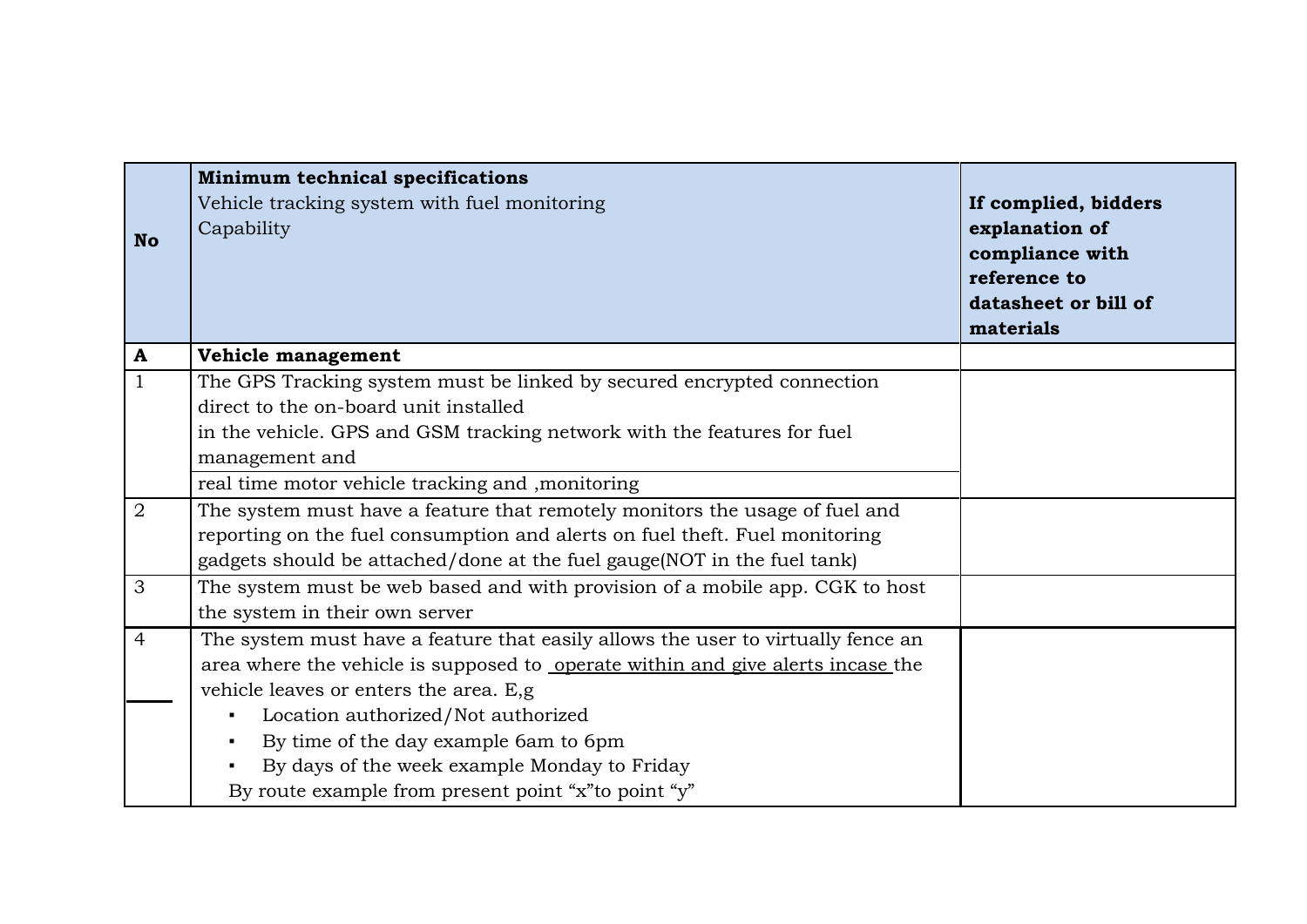| $\overline{5}$ | The system must have a remote vehicle immobilization capacity for absolute         |  |
|----------------|------------------------------------------------------------------------------------|--|
|                | control where necessary.                                                           |  |
| 6              | The system shall allow users to manage information on vehicles including           |  |
|                | but not limited to:                                                                |  |
|                | Registration number                                                                |  |
|                | Department                                                                         |  |
|                | Make                                                                               |  |
|                | Model                                                                              |  |
|                | Mileage                                                                            |  |
| $\overline{7}$ | The system should have car-pooling capabilities where the supervisors              |  |
|                | approves the trip for the transport officer assign vehicles to the users.          |  |
|                | Once the approval has been done by the supervisor an alert goes to the             |  |
|                | Transport office to assigns a vehicle and an alert goes to the user and the        |  |
|                | driver via sms / emails.                                                           |  |
| 8              | The system should alert the transport office that the                              |  |
|                | vehicle is back after the journey/trip via sms/emails.                             |  |
|                | The system should at all the time show the vehicles that are not assigned a trip   |  |
|                | and are available within the compound                                              |  |
| 9              | The system shall allow users to perform route optimization by allocating closest   |  |
|                | vehicles to corresponding journeys or destinations against users request           |  |
| 10             | The system must have a feature that is integrated to motor vehicle service mileage |  |
|                | intervals to give alerts when next service of the vehicle is due.                  |  |
| 11             | The system must capture engine idling and freewheeling instances and give alerts   |  |
| 12             | The system must have a feature that captures fuel issues to the vehicle amounts of |  |
|                | fuel per day, week, and month and per year. In addition, it should be able to      |  |
|                | generate fuel analysis reports.                                                    |  |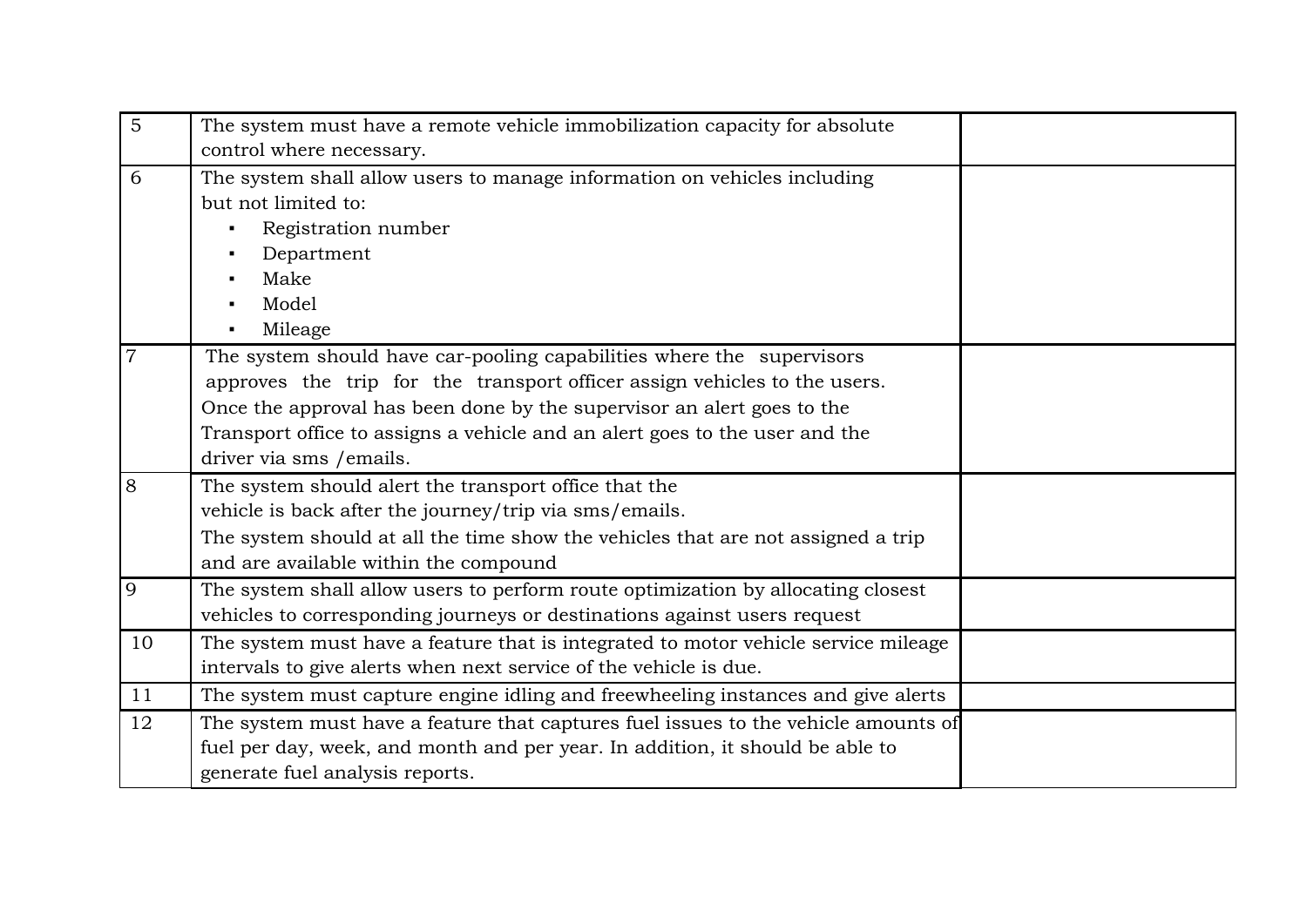| 13          | The system shall allow users to search for vehicles by a number of attributes such   |  |
|-------------|--------------------------------------------------------------------------------------|--|
|             | as make, engine capacity, registration number, mileage.                              |  |
| 14          | The system should be able to allow for adding the points of interest and have        |  |
|             | reports on the visitation of the same.                                               |  |
| 15          | The system should be capable of real time monitoring in remote areas                 |  |
| 16          | The system shall allow scheduling of reports to be submitted to users                |  |
|             | automatically                                                                        |  |
| 17          | The system shall allow users to request for vehicles, and provide the trips, start   |  |
|             | and destination points and the respective times.                                     |  |
| 18          | The system shall provide functionality to record inspection/service history of a     |  |
|             | vehicle over a given period of time.                                                 |  |
| 19          | The system shall have a provision to manage information on vehicle maintenance       |  |
|             | costs, vehicle valuations , repair histories                                         |  |
| 20          | The system should be able to integrate the other systems that already exist          |  |
| 21          | The system shall allow users to perform route optimization by allocating             |  |
|             | closest vehicles to corresponding journeys or destinations points against users'     |  |
|             | vehicle requests.                                                                    |  |
| 22          | The system shall have a provision to input data on vehicle maintenance               |  |
|             | costs-vehicle per vehicle                                                            |  |
| 23          | The system shall allow users to record the fuel intake of vehicle, against the under |  |
|             | list:                                                                                |  |
|             | Quantity taken against vehicle registration No.<br>$\blacksquare$                    |  |
|             | Department<br>$\blacksquare$                                                         |  |
|             | Time and date                                                                        |  |
|             | Distance covered against fuel taken and the ratios                                   |  |
| $\mathbf B$ | <b>Driver Management</b>                                                             |  |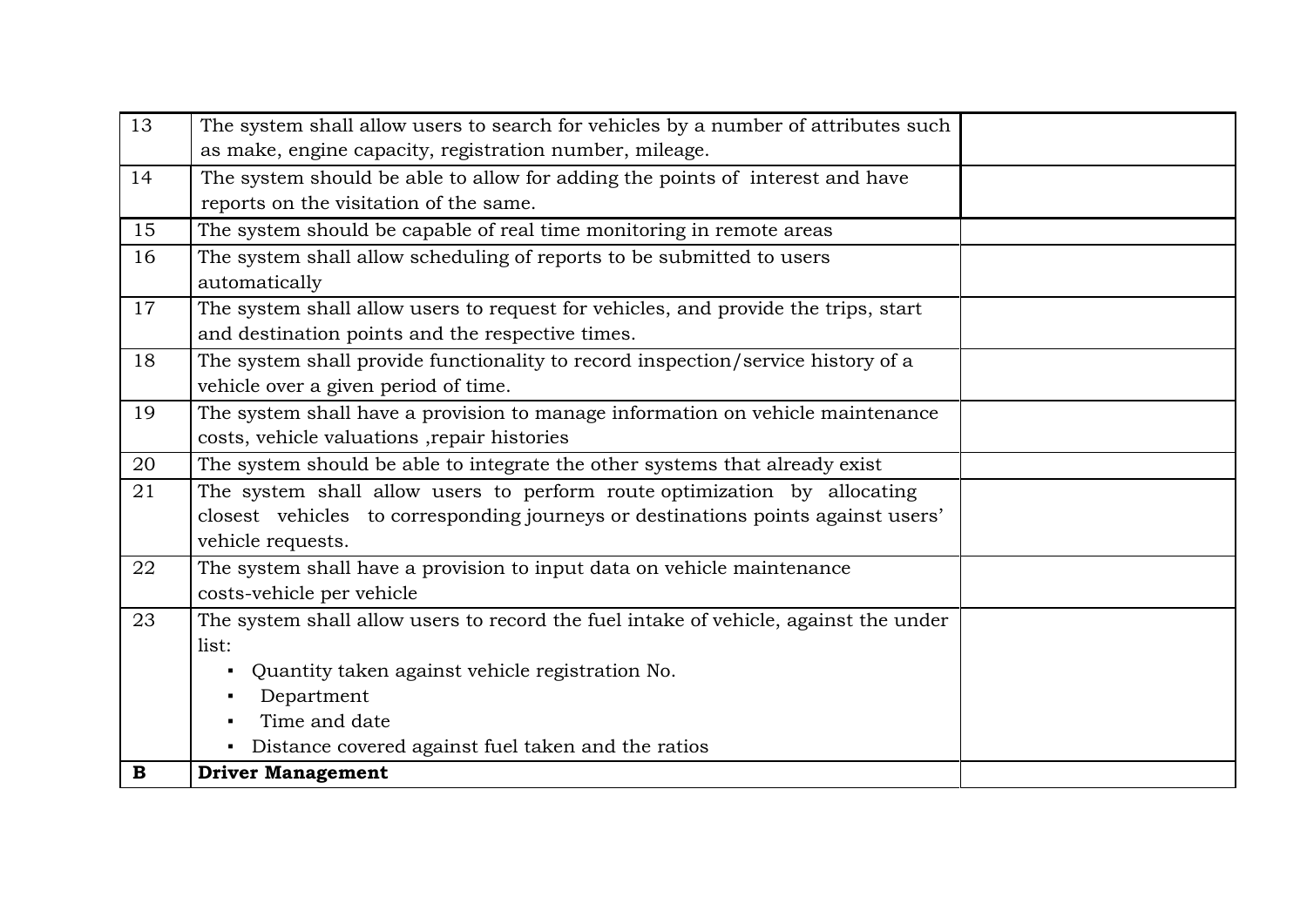| $\mathbf{1}$   | The system shall allow users to manage information on drivers including but not           |  |
|----------------|-------------------------------------------------------------------------------------------|--|
|                | limited to:                                                                               |  |
|                | Name<br>٠                                                                                 |  |
|                | Driving permits details                                                                   |  |
|                | Driving history (departments, stations)<br>٠                                              |  |
|                | Driving experience                                                                        |  |
|                | Accident reports, drivers health details erg eye sight, medical history<br>$\blacksquare$ |  |
| $\overline{2}$ | The system shall allow fleet supervisors receive alerts in case of drivers violating      |  |
|                | specific parameters such as speed, routes, destination points e.t.c                       |  |
| 3              | The system shall allow users to determine the driver of a particular vehicle at           |  |
|                | any given time                                                                            |  |
| $\overline{4}$ | The system shall allow deriver monitoring through trip initiation and end time with       |  |
|                | mileage, idling and stop time, maximum speeds and number of over speed events             |  |
| $\overline{5}$ | The system shall allow fleet supervisors and managers to send instructions                |  |
|                | through email and sms.                                                                    |  |
| 6              | The system should use the driver's ID integration with the system alerts to assess        |  |
|                | and analyze the drivers behavior and patterns over prescribed periods. Monthly or         |  |
|                | periodic driver performance rating reports to be provided in the system                   |  |
| $\mathbf C$    | Reporting                                                                                 |  |
| $\mathbf{1}$   | The system shall have a comprehensive integrated and dynamic report generator.            |  |
|                | At the expiry of the contract period, the service provider shall be required to           |  |
|                | provide reports pertaining to management of the vehicle during the contract               |  |
|                | period.                                                                                   |  |
| $\overline{2}$ | The system should be able to EXPORT DATA to INTEGRATE with financial                      |  |
|                | management system.                                                                        |  |
| 3              | The system should be able to export and process report on various format e.g.             |  |
|                | PDF, ELS etc                                                                              |  |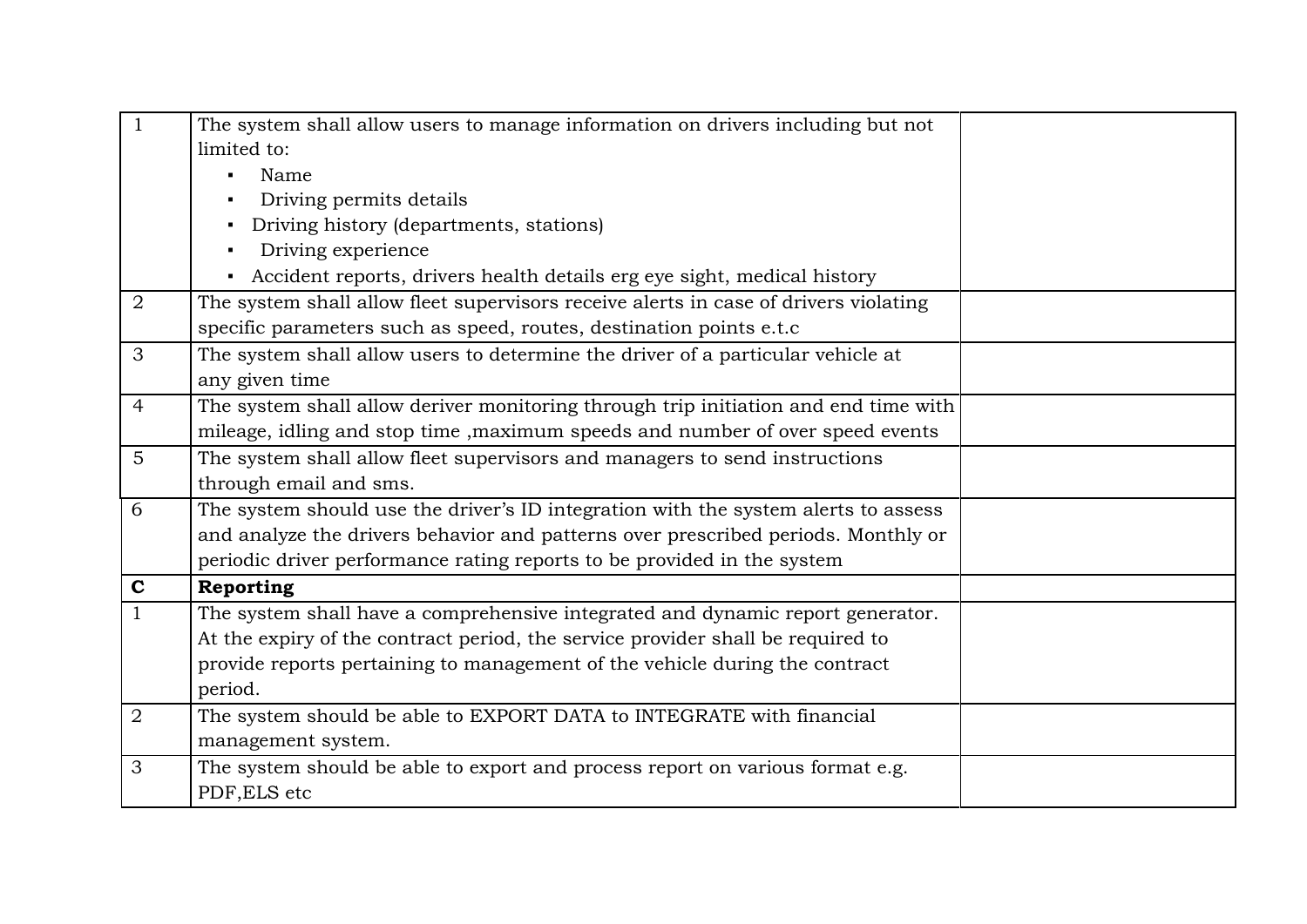| $\overline{4}$ | The system shall provide a detailed report on start and stop times of all the trips of |
|----------------|----------------------------------------------------------------------------------------|
|                | vehicles with their respective locations                                               |
| $\overline{5}$ | The system shall provide a report on vehicle usage at any one instant. The report      |
|                | shall include vehicle number, staff member using the vehicle, destination, time of     |
|                | departure, time of return                                                              |
| 6              | The system shall provide graphic reports on vehicle usage , distinguishing different   |
|                | status (ie private or official movements)                                              |
| $\overline{7}$ | The system shall provide a report rating the vehicle and drivers performance in        |
|                | relation to:                                                                           |
|                | • Speed, acceleration, deceleration, idle time, revolutions per minute (RPM)           |
|                | and high speed in sharp corners                                                        |
| 8              | The system shall provide a report showing speed profile of a vehicle in one-minute     |
|                | interval eg maximum speed                                                              |
| 9              | Reports must be complete with all data properly displaced                              |
| 10             | The system shall provide reports/presentation on accidents showing,                    |
|                | Location/scene of the accidents.<br>$\blacksquare$                                     |
|                | Time and date of accident.                                                             |
|                | Recorded events five (5) minutes before the accidents.<br>$\blacksquare$               |
|                | Speed by the time of the accident.<br>$\blacksquare$                                   |
|                | Incorporated accident police report as well as insurance.<br>$\blacksquare$            |
|                | Snapshot of accident by automatic transmission of minute by minute                     |
|                | pre and post impact data.                                                              |
| D              | <b>Cross cutting functionality</b>                                                     |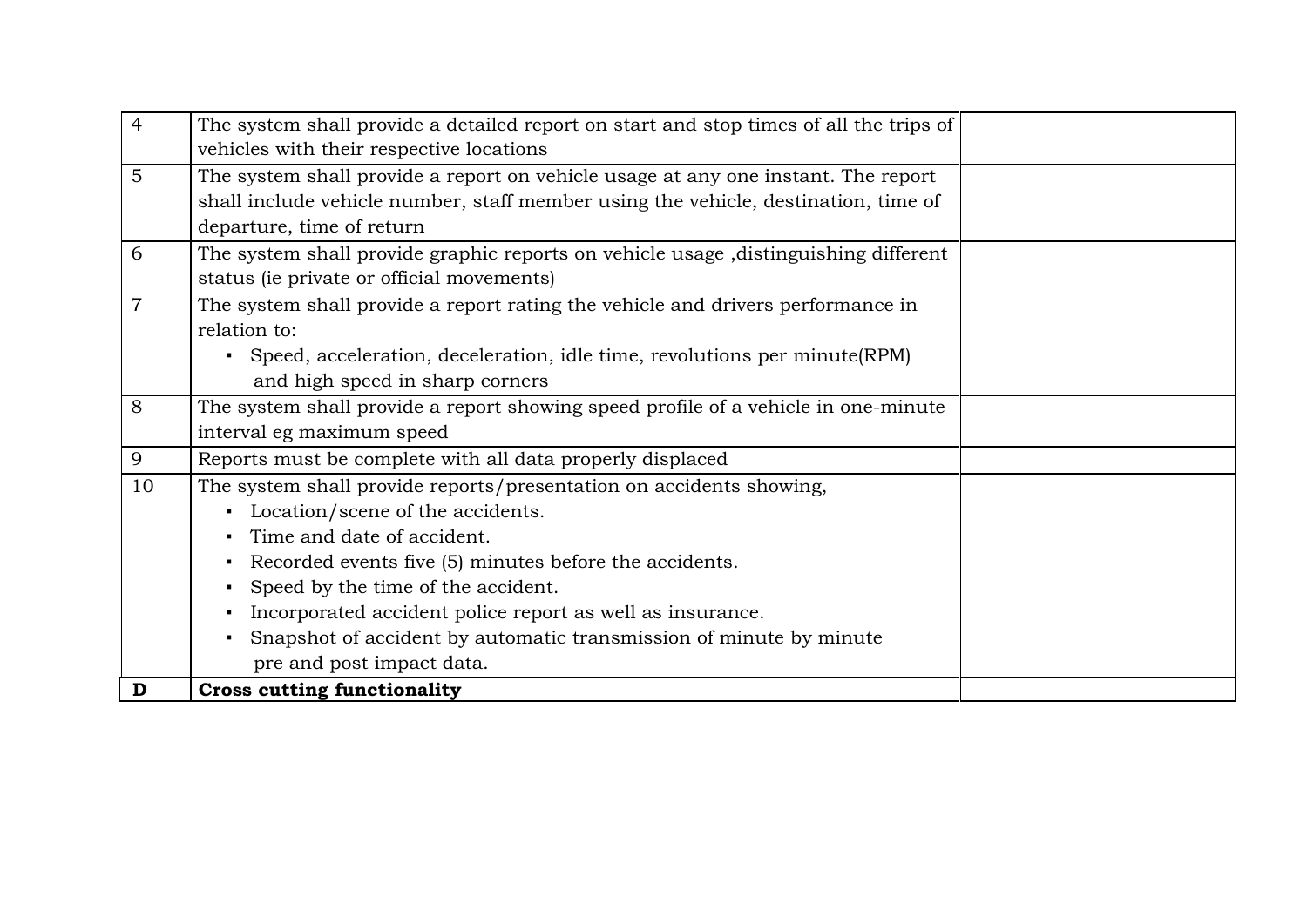| $\mathbf{1}$   | The system shall possess the capacity for users to generate new reports with<br>ease using existing functionality without recourse to the vendor. The system<br>shall provide a reporting infrastructure that allows users to connect to multiple<br>data resources, quickly develop, publish and disseminate reports for information<br>collaboration with the organization. |  |
|----------------|-------------------------------------------------------------------------------------------------------------------------------------------------------------------------------------------------------------------------------------------------------------------------------------------------------------------------------------------------------------------------------|--|
| $\overline{2}$ | All data stored within the system shall be accessible via the available<br>reports (except data that should not be shown for security reasons). that is if data<br>exists there must be the ability to view it on some report or another.                                                                                                                                     |  |
| 3              | All reports shall be designed for printing and flexible to allow a user to select a<br>desired paper size and orientation.                                                                                                                                                                                                                                                    |  |
| $\overline{4}$ | The system shall expose it services using service oriented architecture to enable<br>extensibility.                                                                                                                                                                                                                                                                           |  |
| 5              | The system shall log all activities performed by users and these logs should be<br>easily accessible by the privileged users                                                                                                                                                                                                                                                  |  |
| 6              | No report shall be capped to a maximum number of pages. Report pages shall<br>depend on the size of data to avoid omitting data from a report.                                                                                                                                                                                                                                |  |
| $\overline{7}$ | All reports shall show an "end of report" line at the bottom. This will enable the<br>recipient of a report to tell if it is incomplete.                                                                                                                                                                                                                                      |  |
| 8              | All reports shall shows on each page the total number of pages in the report. The<br>intention of this is to allow the recipient to tell whether some page/s/is/are<br>missing (when read in conjunction with the page number)eg1of 7                                                                                                                                         |  |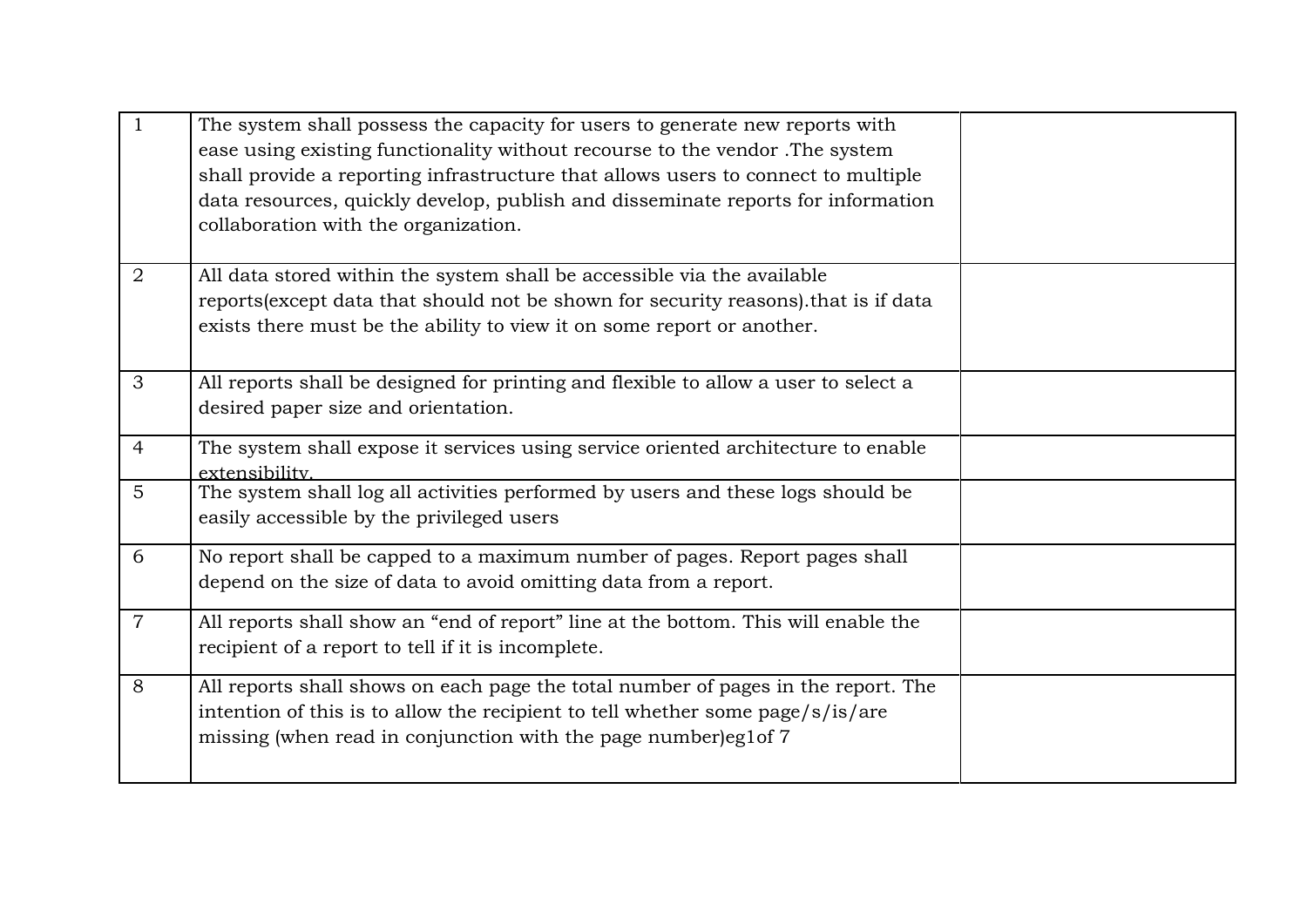| 9  | All reports shall adhere to the standard layout, which includes headings and<br>trailers (footers). This layout shall allow for branding by the CGK logo in headings. |  |
|----|-----------------------------------------------------------------------------------------------------------------------------------------------------------------------|--|
|    |                                                                                                                                                                       |  |
| 10 | Every report shall show all parameters used to control its generation. That is, it                                                                                    |  |
|    |                                                                                                                                                                       |  |
|    | shall be possible to see which selection criteria to use.                                                                                                             |  |
| 11 | The system shall allow a user to assign individuals a role to perform defined                                                                                         |  |
|    | tasks                                                                                                                                                                 |  |
| 12 | The system shall allow an administrator user to define the limits and privileges of                                                                                   |  |
|    | each role.                                                                                                                                                            |  |
| 13 | The system shall allow possess the capacity to track versions of all documents,                                                                                       |  |
|    | files or records it generates                                                                                                                                         |  |
| 14 | The system shall allow the authentication and authorization to be controlled both                                                                                     |  |
|    | at active directory level and application level                                                                                                                       |  |
| 15 | Get actual vehicle allocation                                                                                                                                         |  |
| 16 | Set maximum speed for the vehicle                                                                                                                                     |  |
| 17 | Start and stop vehicle (engine immobilizer)                                                                                                                           |  |
| 18 | Set the vehicles area of operation                                                                                                                                    |  |
| 19 | Get daily mileage report                                                                                                                                              |  |
| 20 | Give fuel usage reports including fuel siphoning                                                                                                                      |  |
| 21 | Get the vehicle speed                                                                                                                                                 |  |
| 22 | Get low battery alerts                                                                                                                                                |  |
| 23 | Get over speeding alerts                                                                                                                                              |  |
| 24 | SOS emergency buttons                                                                                                                                                 |  |
| 25 | Generate reports of vehicle trips, stoppages ,durations and location ,mileage etc                                                                                     |  |
| 26 | Get user name and password to log into the website                                                                                                                    |  |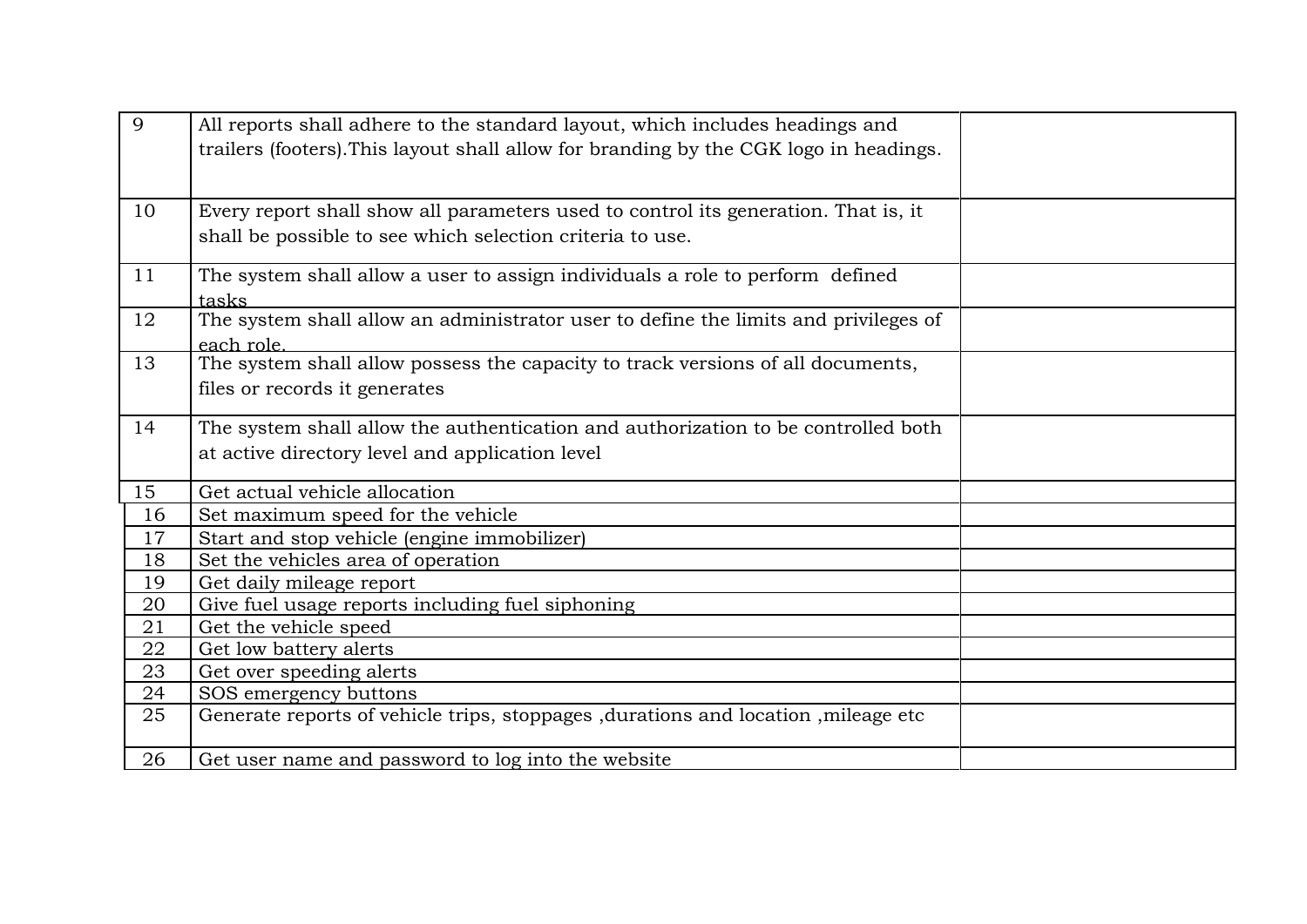| 27 | Access real time reports on mobile phone, laptops, tablets etc. |  |
|----|-----------------------------------------------------------------|--|
| 28 | Create different user accounts with different rights and access |  |
| 29 | Get alerts of fatigue driving, parking alarm etc                |  |
| 30 | View different vehicle tracking maps                            |  |
| 31 | Relies on GPS/ GPRS/GSM technology                              |  |
| 32 | Real time visibility in remote areas                            |  |
| 33 | 24 hour support service                                         |  |
| 34 | One-year warranty in case of devise / unit failure              |  |
|    | within the contract period                                      |  |

#### **Note: bidders are required to provide brochures and data sheets to aid in evaluation at the technical compliance state.**

To be eligible to proceed to the technical capacity stage, a firm **must** COMPLY' in all items in the Mandatory and technical compliance evaluation.

The following requirements must be met by the tenderer. All attachments should be in readable formats i.e PDF or jpeg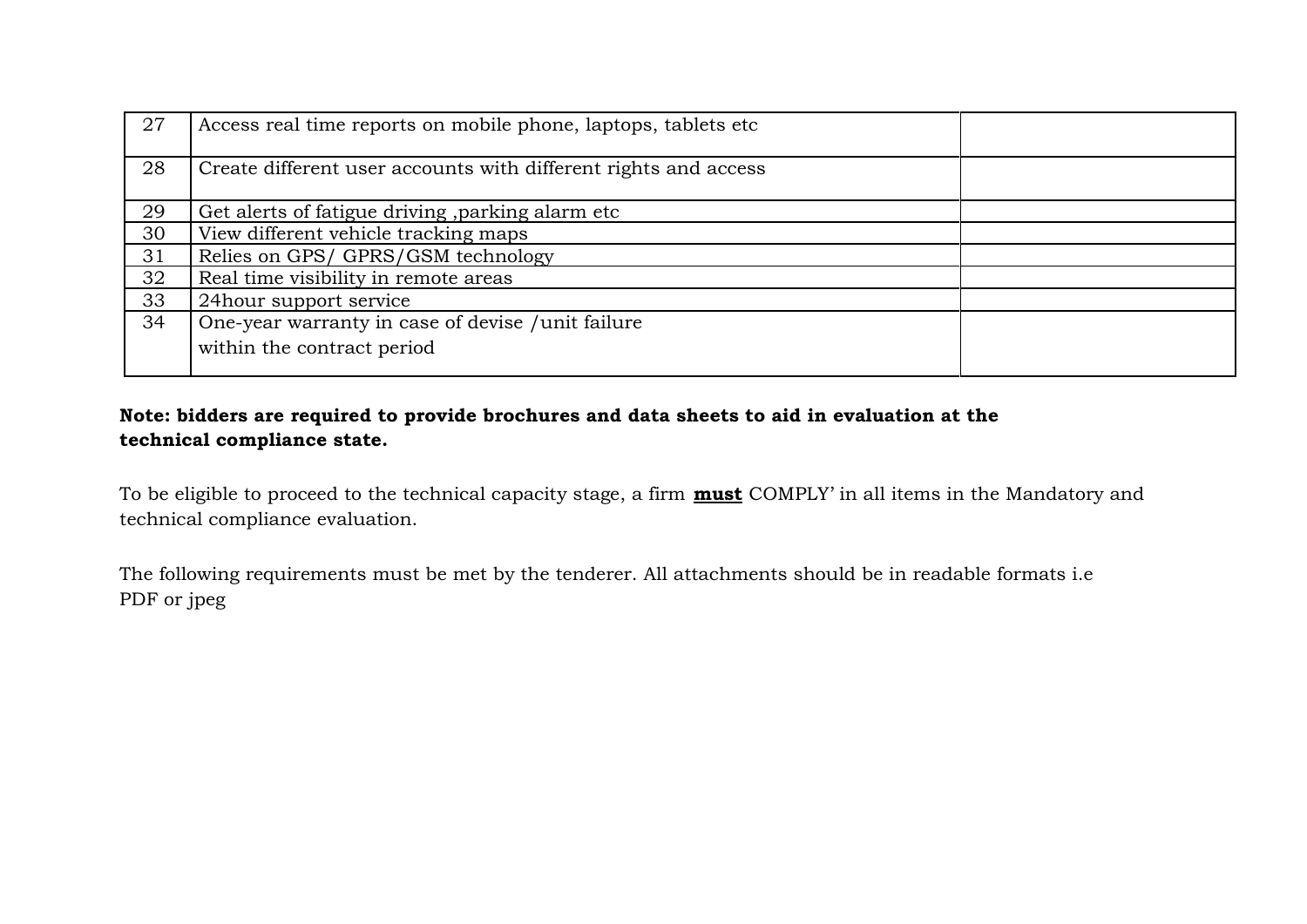6. Stage 3: Technical capacity evaluation

The bids shall undergo evaluation on their technical capacity as follows:

<span id="page-44-0"></span>

| <b>No</b> | Requirement   | Criteria description                                                                                                                                                                                                                                                                                                                                                                                                   | <b>Score</b> |
|-----------|---------------|------------------------------------------------------------------------------------------------------------------------------------------------------------------------------------------------------------------------------------------------------------------------------------------------------------------------------------------------------------------------------------------------------------------------|--------------|
|           | Experience of | Attached a copy of company profile showing capability to offer the above                                                                                                                                                                                                                                                                                                                                               | 15           |
|           | the firm      | services (3marks)                                                                                                                                                                                                                                                                                                                                                                                                      |              |
|           |               | Bidders must provide names of three (3) clients where similar projects have<br>been successfully implemented and maintained. At least 3 state corporation<br>clients/parastatal/ministry/government bodies. Bidders must further attach<br>supply and maintenance work order copies and recommendation letters from<br>the reference clients above.<br>2 marks for each work order copy for 3 orders ( <b>6marks</b> ) |              |
| 2         |               | 2 marks for each recommendation letter(6marks)                                                                                                                                                                                                                                                                                                                                                                         | 15           |
|           | capacity      | Human resource Bidders must submit a list of proposed staff team by specialty, the tasks that<br>would be assigned to each staff team member and the timings.                                                                                                                                                                                                                                                          |              |
|           |               | Qualifications and competence of the key staff for the assignment Must be:                                                                                                                                                                                                                                                                                                                                             |              |
|           |               | 1. Experience of the Project Team (certified curriculum vitae(CV) and<br>qualification documents) 1 mark                                                                                                                                                                                                                                                                                                               |              |
|           |               | 2. Project Manager(PMP) (at least five years' experience in similar Projects) 1                                                                                                                                                                                                                                                                                                                                        |              |
|           |               | mark for each year of experience maximum of 5 marks.                                                                                                                                                                                                                                                                                                                                                                   |              |
|           |               | 3. Project Engineer-(Three project engineers-ERP and Supporting hardware                                                                                                                                                                                                                                                                                                                                               |              |
|           |               | and software respectively) (at least three years' experience in similar projects)                                                                                                                                                                                                                                                                                                                                      |              |
|           |               | 1 marks for each year of experience                                                                                                                                                                                                                                                                                                                                                                                    |              |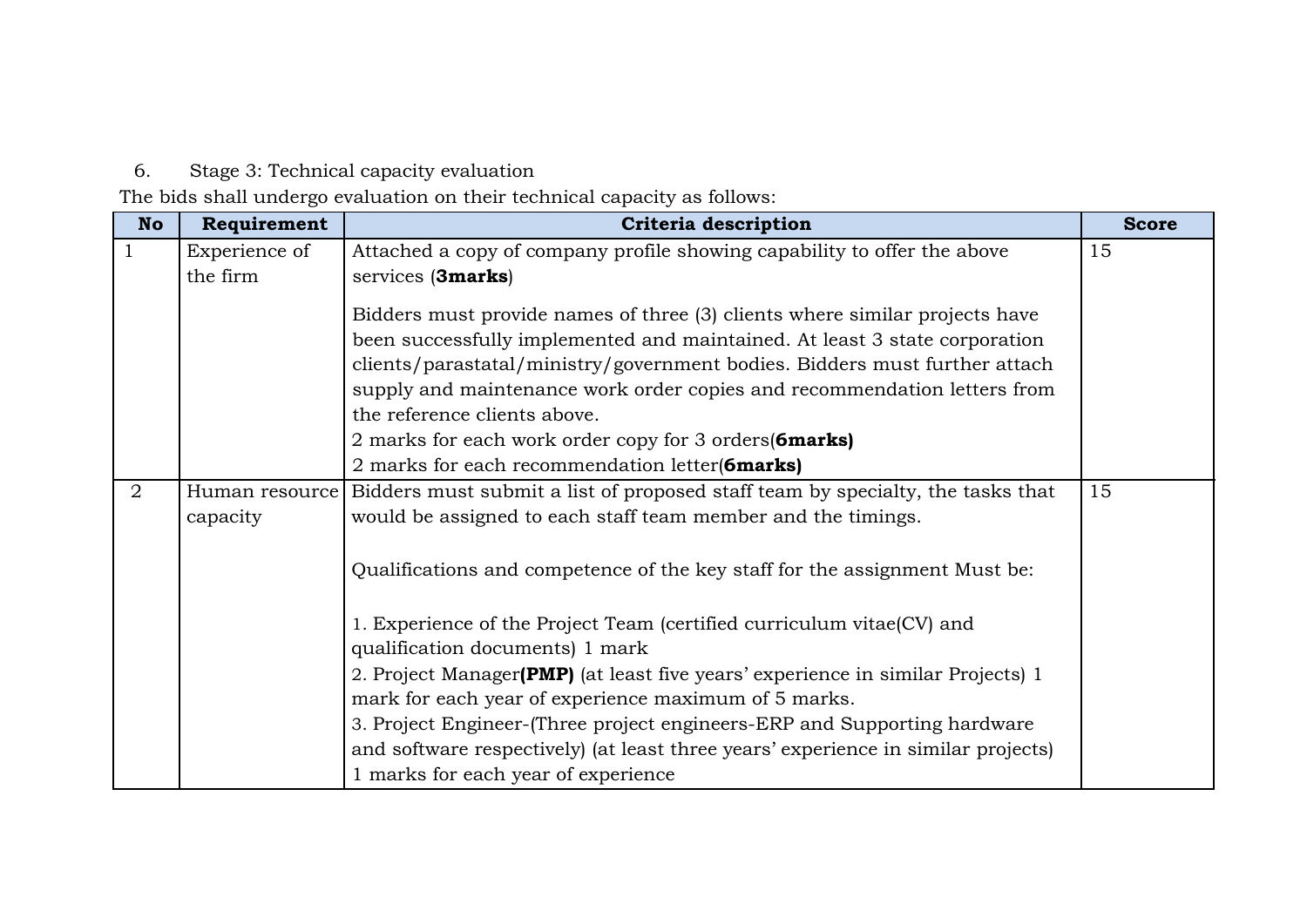|                |                | maximum of 9 marks.                                                             |                |
|----------------|----------------|---------------------------------------------------------------------------------|----------------|
| 3              | Implementation | Bidders are required to state the implementation period of the items            | 10             |
|                | plan           | required. A firm proposing a delivery period of less than three (3) months will |                |
|                |                | score a maximum of <b>5marks.</b>                                               |                |
|                |                |                                                                                 |                |
|                |                | Bidders are also required to give proposal for a work plan for the period under |                |
|                |                | consideration (5marks)                                                          |                |
| $\overline{4}$ | Financial      | Tenderers should show proof of financial capability                             | $\overline{4}$ |
|                | capacity       | by attaching the last 3 years audited accounts and 6 months certified           |                |
|                |                | current bank statement                                                          |                |
| $\overline{5}$ | Warranty       | (a) Warranty period, min 2 years Warranty replacement reporting for parts       | 16             |
|                |                | that fail early.                                                                |                |
|                |                | (b) Provide Service Level Agreement details – min. 2 years                      |                |
|                |                | (c) Must specify support services Must state the response time to               |                |
|                |                | reported defects                                                                |                |
|                |                | (d) Must specify system reliability minimum 99%                                 |                |
|                |                | (e) Must specify warranty provisions                                            |                |
|                |                | (f) System to provide online service                                            |                |
|                |                | (g) 24 hours a day for the period of the contract                               |                |
|                |                |                                                                                 |                |
| <b>Total</b>   |                |                                                                                 | 60             |

The minimum technical score to proceed to financial evaluation is 40 and only tenderers who secure the minimum technical score will be financially evaluated.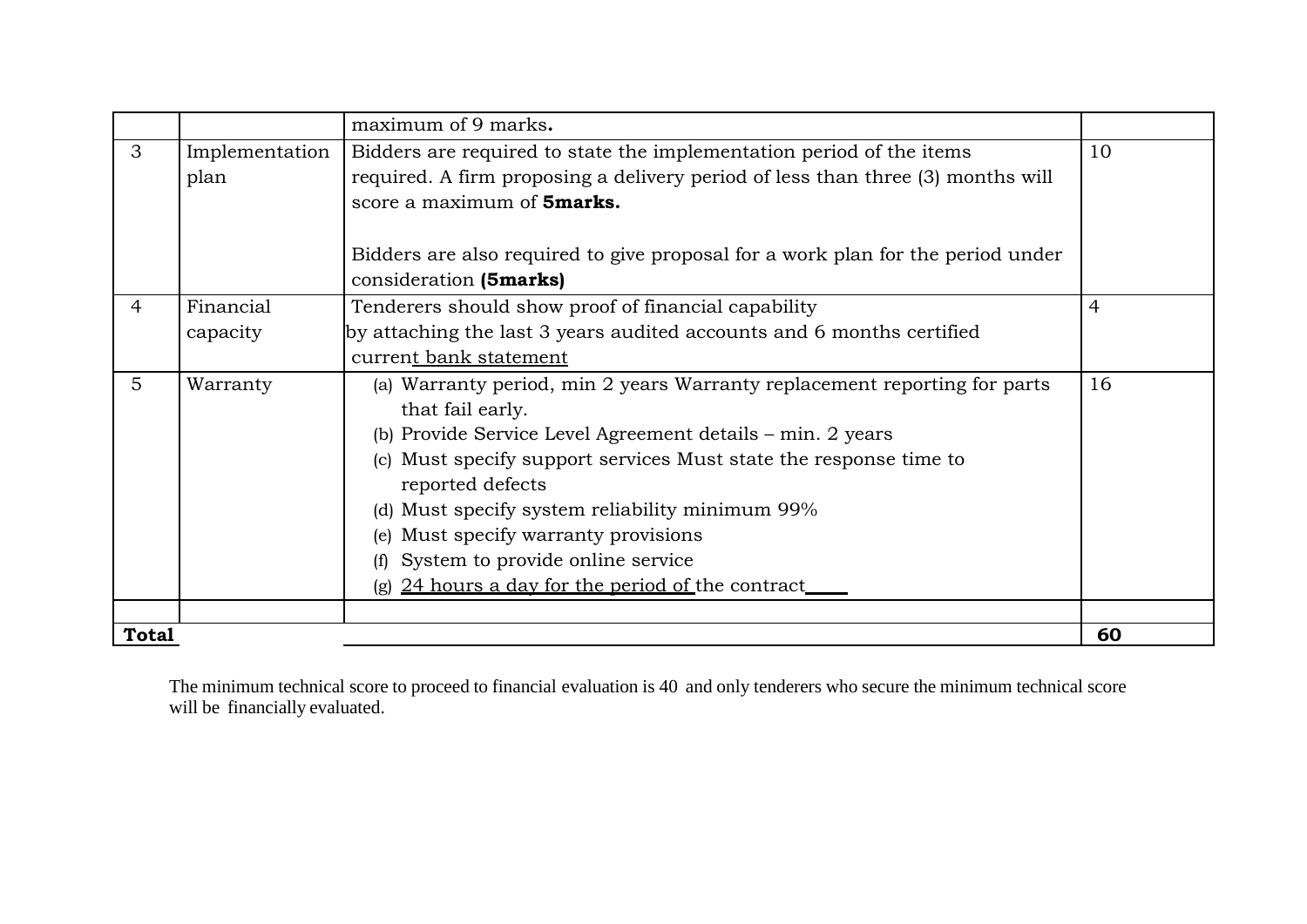<span id="page-46-0"></span>7. Stage 4: Pitching presentation stage

At the pitch presentation stage, bidders will be expected to present their proposed system as detailed below:

The bidder will be required to conduct a 45 minutes Demo based on: One of the two listed relevant and comparable assignments (in this case the bidder will be required to align the demonstration to the assignment citing examples of how the) OR

Present a prototype/demo/mock-up of the assignment (in this case the bidder is required to demonstrate a proposal of how the CGK shall be developed and function as understood by the bidder.

| No. | Criteria (the following will be assessed during the<br>demo)                                                      | Max<br><b>Score</b> |
|-----|-------------------------------------------------------------------------------------------------------------------|---------------------|
| 1.  | Understanding of the CGK project                                                                                  | 2.5                 |
| 2.  | Understanding of Assignment Requirements as detailed<br>in the URS                                                | 2.5                 |
| 3.  | Able to link the demo to the requirements.                                                                        | 2.5                 |
| 4.  | <b>User Experience</b><br>a. User Interface (clean interface)                                                     | $\mathbf{1}$        |
| 5   | b. Usability (intuitive)                                                                                          | 1                   |
|     | <b>Technology used</b><br>Web based application (and supports<br>a.<br>all major browsers), (native or responsive | 3                   |
|     | b.<br>Mobile App                                                                                                  | 3                   |
|     | Use of new technology (coding language,<br>$C_{\star}$<br>framework and database)                                 | 1.5                 |
|     | Optimal system design (light and utilizes<br>d.<br>limited CPU                                                    | 1.5                 |
|     | Scalability (from the end user's perspective)<br>e.                                                               | 1.5                 |
|     | <b>TOTAL</b>                                                                                                      | 20                  |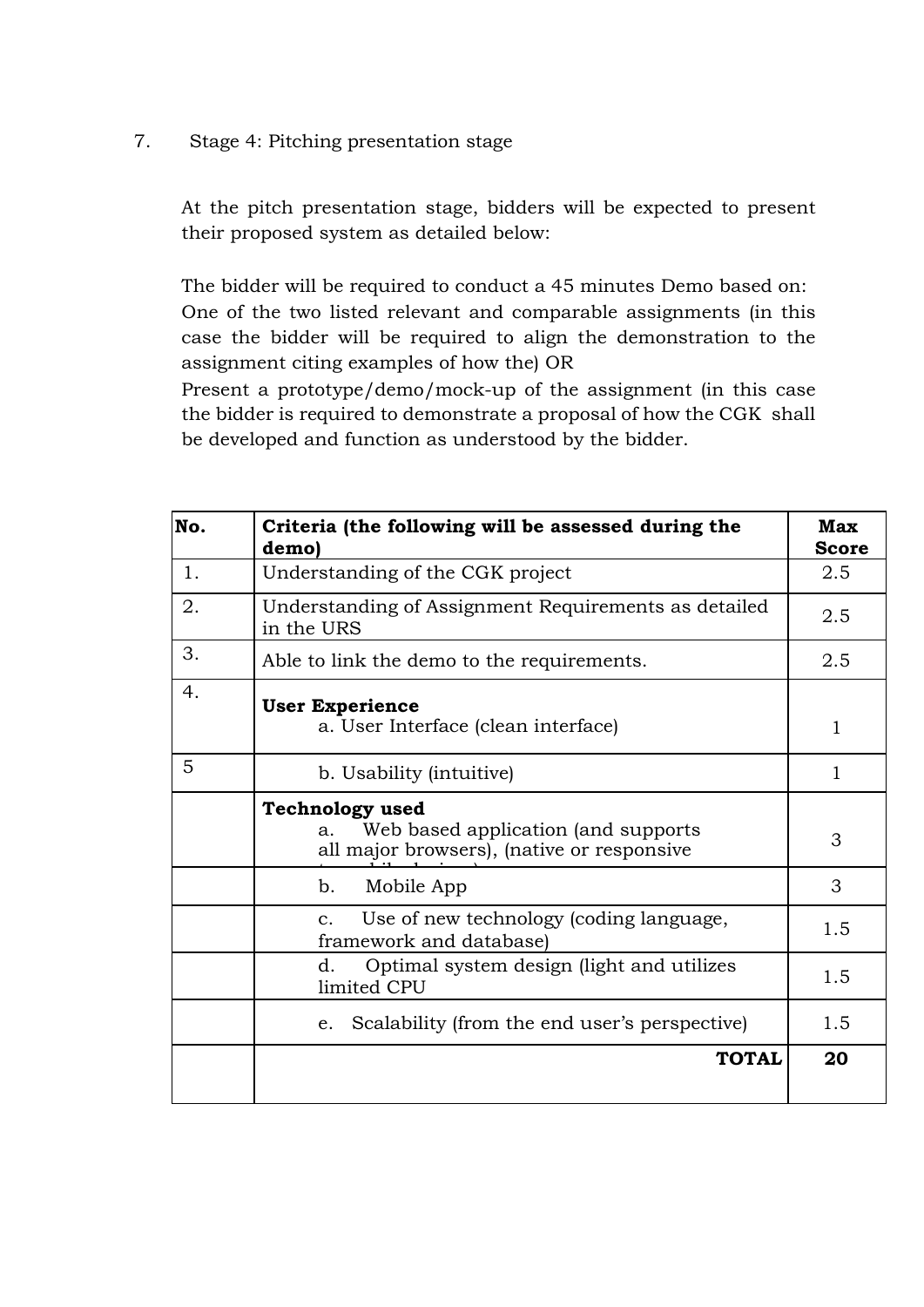#### <span id="page-47-0"></span>8. Stage 5: financial evaluation

At this stage, the lowest evaluation bidder will be proposed for award of the tender. The format for submitting the financials proposal for car tracking and fleet management system should be as follows:

| <b>No</b> | Item                                                                                                                              | Qty    | Unit cost- | <b>Total-kshs</b> |
|-----------|-----------------------------------------------------------------------------------------------------------------------------------|--------|------------|-------------------|
|           | Tender for the Supply and<br>Deployment of a car<br>Tracking<br>gargets and fleet                                                 |        |            |                   |
| 2         | Indicate cost of training of<br>at<br>least<br>three (3) technical<br>administrator's in<br>the management of the car<br>Tracking | Lot    |            |                   |
| 3         | Cost of annual<br>subscription<br>support charges per month                                                                       | annual |            |                   |
| 4         | Installation and hardware                                                                                                         |        |            |                   |
|           |                                                                                                                                   |        |            |                   |
|           | Total cost                                                                                                                        |        |            |                   |

#### <span id="page-47-1"></span>9. Formulae for determining the Financial Score (Sf)

Sf = 100 X  $^{FM}/_F$  where Sf is the financial score; Fm is the lowest priced financial proposal and F is the price of the proposal under consideration. Proposals will be ranked according to their combined technical *(St)* and financial *(Sf)* scores using the weights *(T=*the weight given to the Technical Proposal:  $P =$  the weight given to the Financial Proposal;  $T + p = I$  indicated in the Appendix. The combined technical and financial score, S, is calculated as follows:-  $S = Stx T\% + Sfx P\%.$ 

Any additional information considered important.

…………………………………………………………………………………………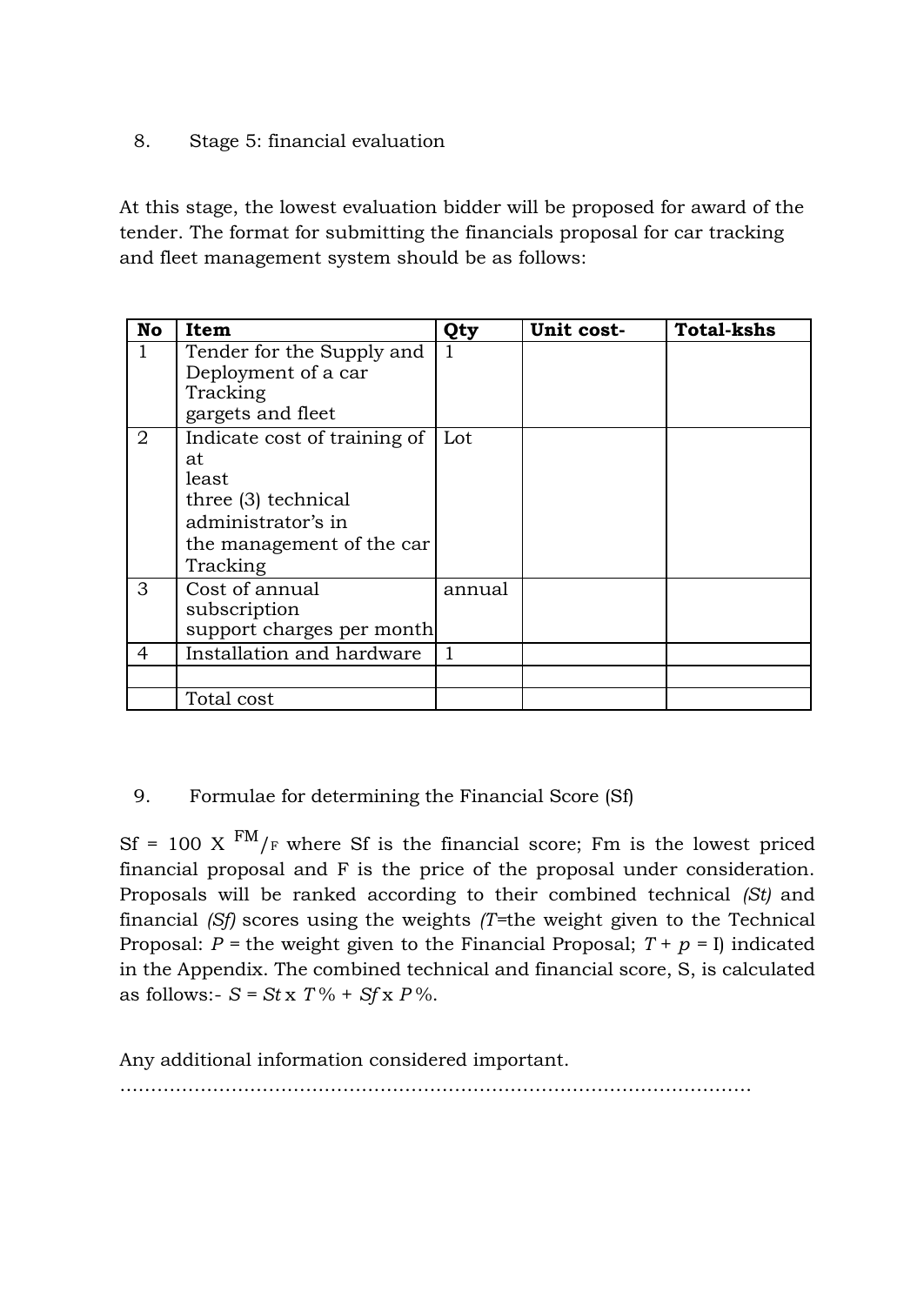…………………………………………………………………………………… …… Tenderer's Name ………………………………………………………… Company's rubber stamp……………………………………………………..

**The quoted unit rate shall be applicable for the current fleet of 200 vehicles at the headquarters that the CGK currently has, to be used as and when required for a period of 2yrs.**

**Bidders are required to make a provision (based on the quoted unit rate) of any other vehicles that the CGK bring on board in a period of 2 years' renewal.**

**In case of discrepancy between unit price and total cost, the unit price shall prevail**

**Note: The prices quoted should be inclusive of all taxes and transport costs and any other incidental costs.**

In addition, Due diligence will only be done to the successful bidder i.e. lowest responsive bidder and thereafter recommendation will be made for a further possible award.

**NB:** Tender Processing Committee will set out the due diligence criteria to be used for the most responsive bidder to ascertain the accuracy of the information given in the tender documents, capacity and Capability of the tenderers and confirm whether the system quoted conform to the contract specification.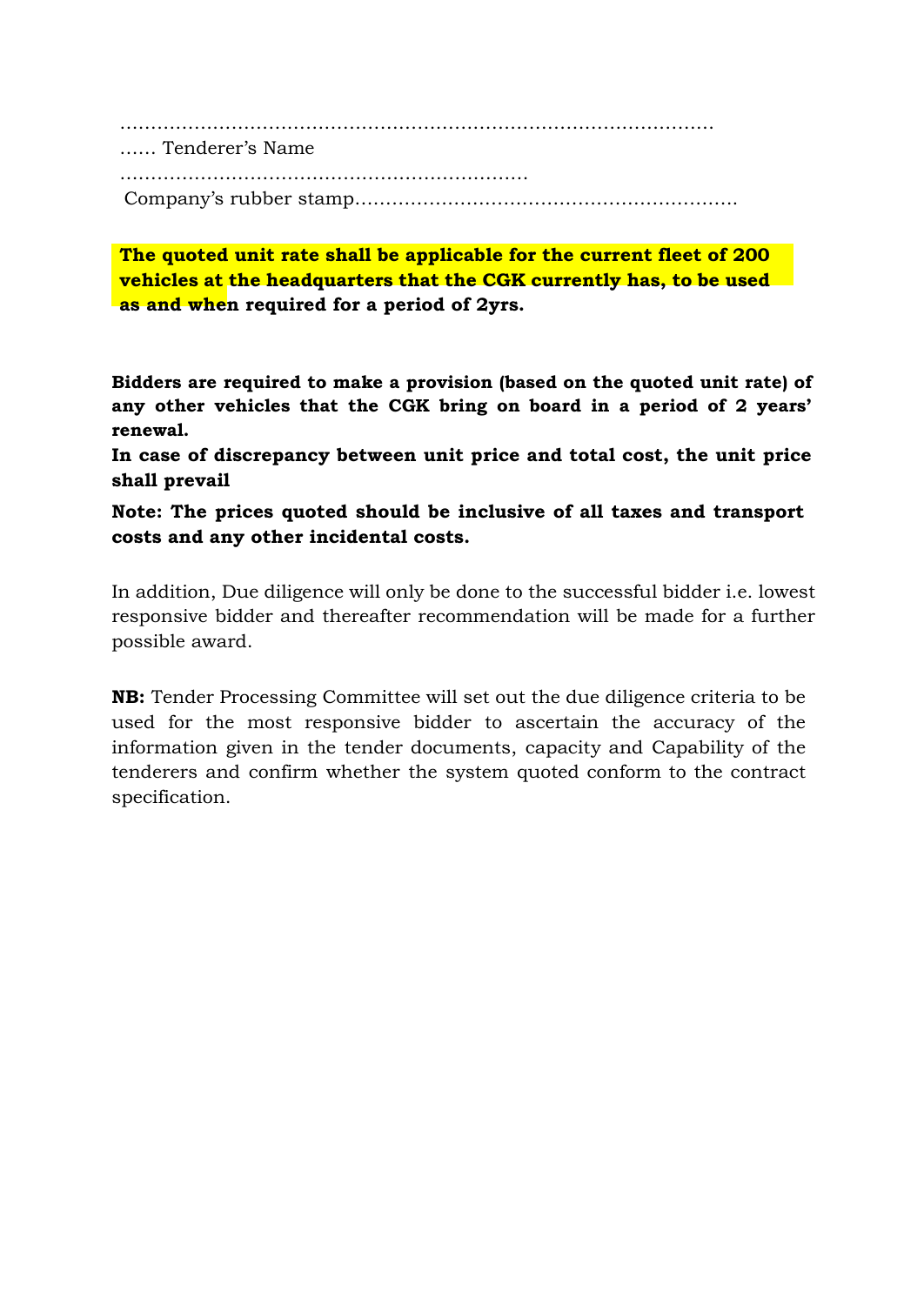10. Section G. Tender Form and Price Schedules

#### **1. Form of Tender**

Date:

Tender N°:-

*To: …………………………… ………………………….. [Name and address of procuring entity]*

Gentlemen and/or Ladies:

- *1.* Having examined the tender documents including Addenda Nos.…………………………….. *[Insert numbers],* The receipt of which is hereby duly acknowledged, we, the undersigned, offer to supply and deliver*……………………………………………………………. [Description of services]* In conformity with the said tender documents for the sum of…………………………………............... *[Total tender amount in words and figures]*
- 2. We undertake, if our Tender is accepted, to provide the services in accordance with the services schedule specified in the Schedule of Requirements.
- 3. If our Tender is accepted, we will obtain the guarantee of a bank in a sum equivalent to 10 percent of the Contract Price for the due performance of the Contract, in the form prescribed by

………………………………………………(Procuring entity).

- 4. We agree to abide by this Tender for a period of. ……………[*number]* days from the date fixed for tender opening of the Instructions to tenderers, and it shall remain binding upon us and may be accepted at any time before the expiration of that period.
- 5. Until a formal Contract is prepared and executed, this Tender, together with your written acceptance thereof and your notification of award, shall constitute a binding Contract between us.
- 6. We understand that you are not bound to accept the lowest or any tender you may receive.

Dated this day of 20 .

*[Signature] [In the capacity of]*

Duly authorized to sign tender for and on behalf of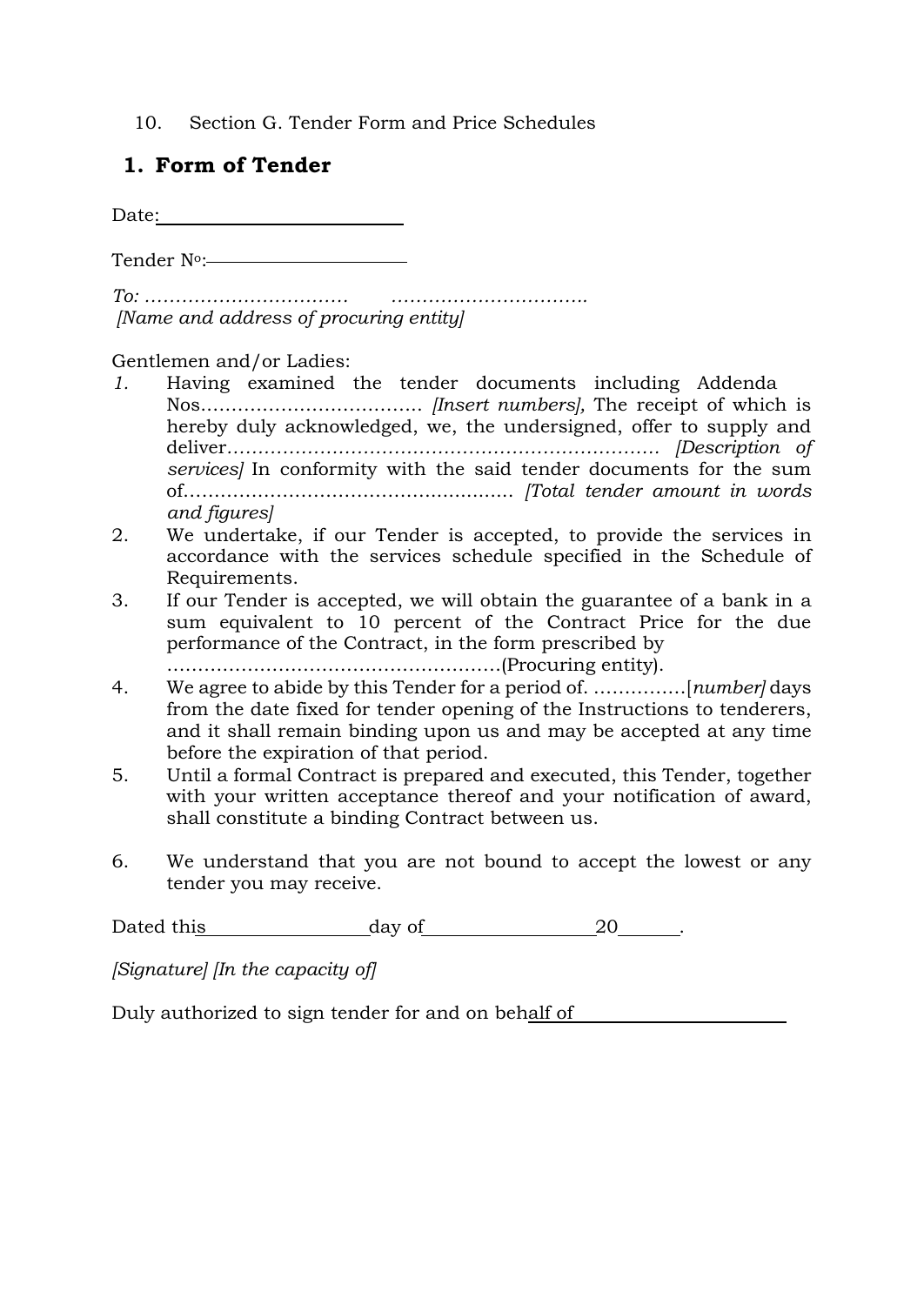#### 11. CONFIDENTIAL BUSINESS QUESTIONNAIRE

You are requested to give the particulars indicated in Part 1 and either Part 2 (a), 2(b) or 2(c) whichever applied to your type of business. You are advised that it is a serious offence to give false information on this form.

| uns iorm.<br><b>Business</b> | Part 1 General     |                                                 | Name                                                           |  |
|------------------------------|--------------------|-------------------------------------------------|----------------------------------------------------------------|--|
|                              |                    |                                                 |                                                                |  |
|                              |                    |                                                 |                                                                |  |
|                              |                    |                                                 |                                                                |  |
|                              |                    | Postal address                     Email        |                                                                |  |
| Nature                       |                    | <sub>of</sub><br><b>Example 18</b> Business     |                                                                |  |
| Registration                 |                    |                                                 | Certificate                                                    |  |
|                              |                    |                                                 |                                                                |  |
| Kshs.                        | Name of your banke |                                                 | Maximum value of business which you can handle at any one time |  |
|                              |                    | Part $2(a)$ – Sole Proprietor                   |                                                                |  |
|                              | Your name in       |                                                 |                                                                |  |
|                              |                    |                                                 |                                                                |  |
|                              |                    |                                                 |                                                                |  |
|                              |                    |                                                 |                                                                |  |
|                              |                    |                                                 |                                                                |  |
|                              |                    | Date Signature of                               |                                                                |  |
|                              |                    |                                                 |                                                                |  |
|                              |                    | Part $2(b)$ – Partnership                       |                                                                |  |
|                              |                    | Given details of partners as follows            |                                                                |  |
|                              | Name               |                                                 | Nationality Citizenship details Shares                         |  |
|                              |                    |                                                 |                                                                |  |
|                              |                    |                                                 |                                                                |  |
|                              |                    |                                                 |                                                                |  |
|                              |                    |                                                 |                                                                |  |
|                              |                    |                                                 |                                                                |  |
|                              |                    |                                                 |                                                                |  |
|                              |                    |                                                 |                                                                |  |
|                              | Date               |                                                 |                                                                |  |
|                              |                    |                                                 | Part 2 (c) – Registered Company                                |  |
|                              | Private or Public  |                                                 |                                                                |  |
|                              |                    | State the nominal and issued capital of company |                                                                |  |
|                              | Nominal Kshs.      |                                                 |                                                                |  |
|                              | Issued Kshs.       |                                                 |                                                                |  |
|                              |                    |                                                 |                                                                |  |
|                              |                    |                                                 |                                                                |  |
|                              |                    |                                                 |                                                                |  |
|                              |                    |                                                 |                                                                |  |
|                              |                    |                                                 |                                                                |  |
|                              |                    |                                                 |                                                                |  |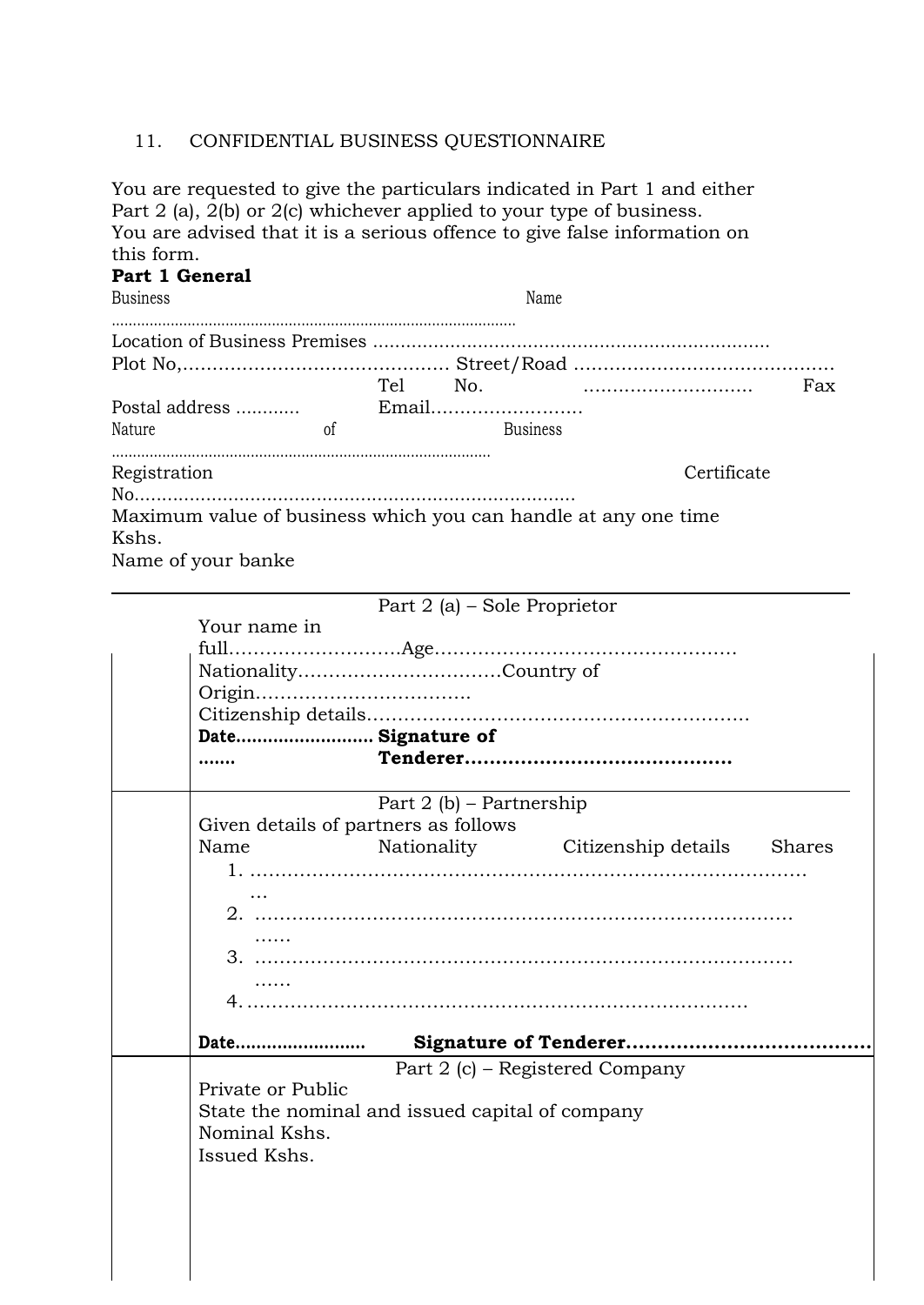|         | Given details of all directors as |                     |        |
|---------|-----------------------------------|---------------------|--------|
| follows |                                   |                     |        |
| Name    | Nationality                       | Citizenship details | Shares |
|         |                                   |                     |        |
|         |                                   |                     |        |
|         |                                   |                     |        |
|         |                                   |                     |        |
|         |                                   |                     |        |
|         |                                   |                     |        |

**Date………………………Signature of Tenderer………………………..**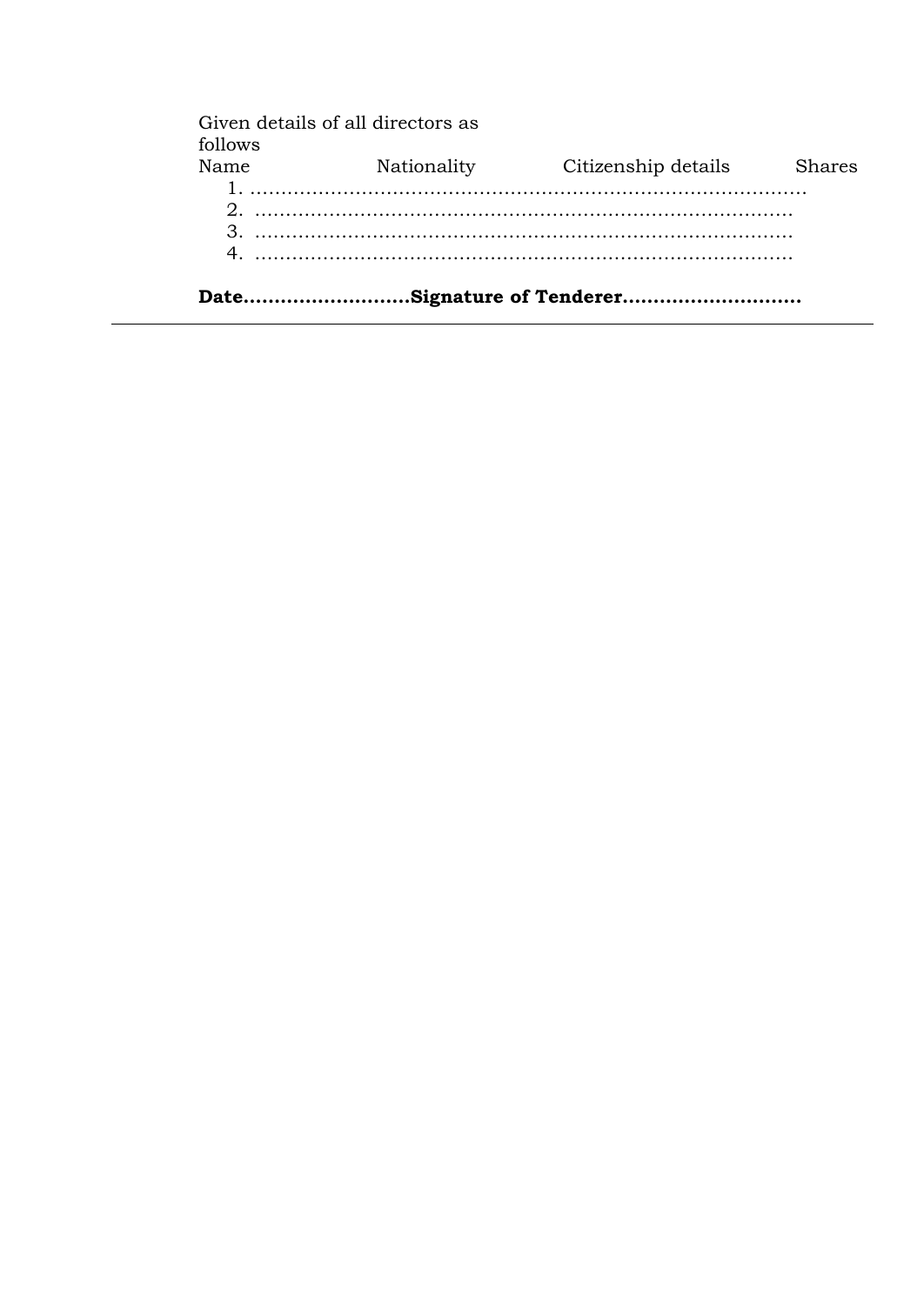Section H. Tender Security Form

Whereas………………………………………. *[Name of the tenderer]* (Hereinafter called "the tenderer") has submitted its tender dated ………………..*[Date of submission of tender]* for the supply of………………………………………. ……………… .. *[Name and/or description of the goods]* (Hereinafter called "the Tender")………….…………………………………………………. KNOW ALL PEOPLE by these presents that WE…….……………………………………… Of…………………………………………………….. Having our registered office at ……………………… (Hereinafter called "the Bank"), are bound unto……………………………………………………………………………….. *[Name of procuring entity]* (Hereinafter called "the Procuring entity") in the sum of …………………. For which payment well and truly to be made to the said Procuring entity, the Bank binds itself, its successors, and assigns by these presents. Sealed with the Common Seal of the said Bank this day of 20 .

THE CONDITIONS of this obligation are:

1. If the tenderer withdraws its Tender during the period of tender validity specified by the tenderer on the Tender Form; or

- 2. If the tenderer, having been notified of the acceptance of its Tender by the Procuring entity during the period of tender validity:
- (a) Fails or refuses to execute the Contract Form, if required; or

(b) Fails or refuses to furnish the performance security, in accordance with the Instructions to tenderers;

We undertake to pay to the Procuring entity up to the above amount upon receipt of its first written demand, without the Procuring entity having to substantiate its demand, provided that in its demand the Procuring entity will note that the amount claimed by it is due to it, owing to the occurrence of one or both of the two conditions, specifying the occurred condition or conditions.

This guarantee will remain in force up to and including thirty (30) days after the period of tender validity, and any demand in respect thereof should reach the Bank not later than the above date.

*[Signature of the bank]*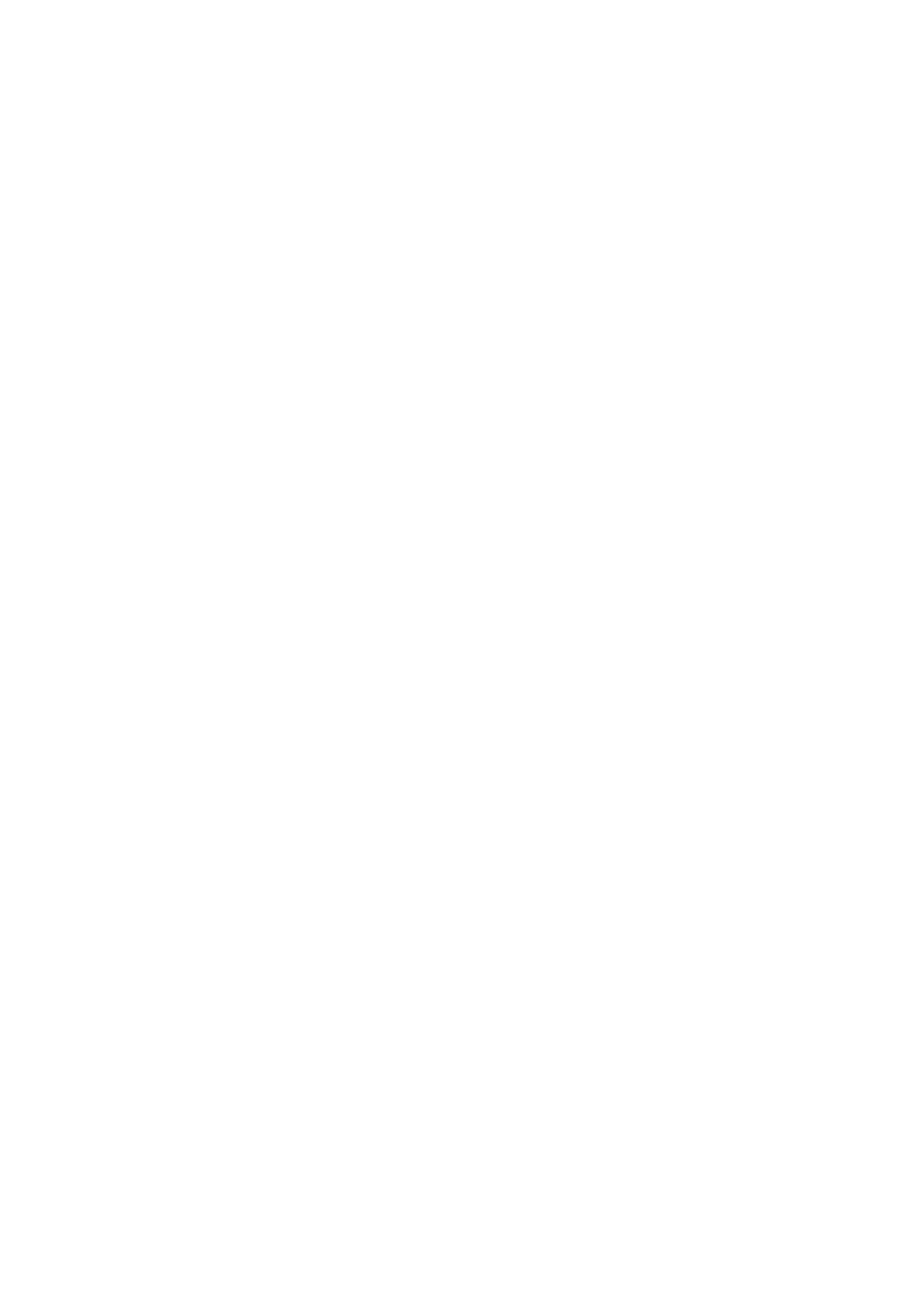#### **Section I. Contract Form**

| Section I. Contract Form                                                          |
|-----------------------------------------------------------------------------------|
|                                                                                   |
| between[name of Procurement entity] of                                            |
| <i>Country</i>                                                                    |
| of Procurement entity] (Hereinafter called "the Procuring entity") of             |
|                                                                                   |
|                                                                                   |
| and country of tenderer] (Hereinafter called "the tenderer") of the               |
| other part:                                                                       |
|                                                                                   |
| WHEREAS the Procuring entity invited tenders for certain                          |
|                                                                                   |
| goods and has                                                                     |
| accepted a tender by the tenderer for the supply of those goods                   |
|                                                                                   |
| price in words and figures] (Hereinafter called "the Contract                     |
| Price").                                                                          |
| NOW THIS AGREEMENT WITNESSETH AS FOLLOWS:                                         |
| 1. In this Agreement words and expressions shall have the same                    |
| meanings as are respectively assigned to them in the                              |
| Conditions of Contract referred to.                                               |
| 2. The following documents shall be deemed to form and be                         |
| read and construed as part of this Agreement, viz.:                               |
| (a) The Tender Form and the Price Schedule submitted                              |
| by the tenderer;                                                                  |
| (b)The Schedule of Requirements;                                                  |
| (c)The Technical Specifications; (d)The<br>General Conditions of Contract; (e)The |
| Special Conditions of Contract; and                                               |
| (f) The Procuring entity's Notification of Award.                                 |
| 3. In consideration of the payments to be made by the Procuring                   |
| entity to the tenderer as hereinafter mentioned, the tenderer                     |
| hereby covenants with the Procuring entity to provide the goods                   |
| and to remedy defects therein in conformity in all respects with the              |
| provisions of the Contract                                                        |
| 4. The Procuring entity hereby covenants to pay the tenderer in                   |
| consideration of the provision of the goods and the remedying of                  |
| defects therein, the Contract Price or such other sum as may                      |
| become payable under the provisions of the contract at the times                  |
| and in the manner prescribed by the contract.                                     |
|                                                                                   |

IN WITNESS whereof the parties hereto have caused this Agreement to be executed in accordance with their respective laws the day and year first above written.

| Signed, sealed, delivered<br>by | th<br>e | (for<br>the.<br>Procuring |
|---------------------------------|---------|---------------------------|
| entity)                         |         |                           |
| Signed, sealed, delivered       | th      |                           |
| bv                              | e       | (for the                  |
| tenderer)                       |         |                           |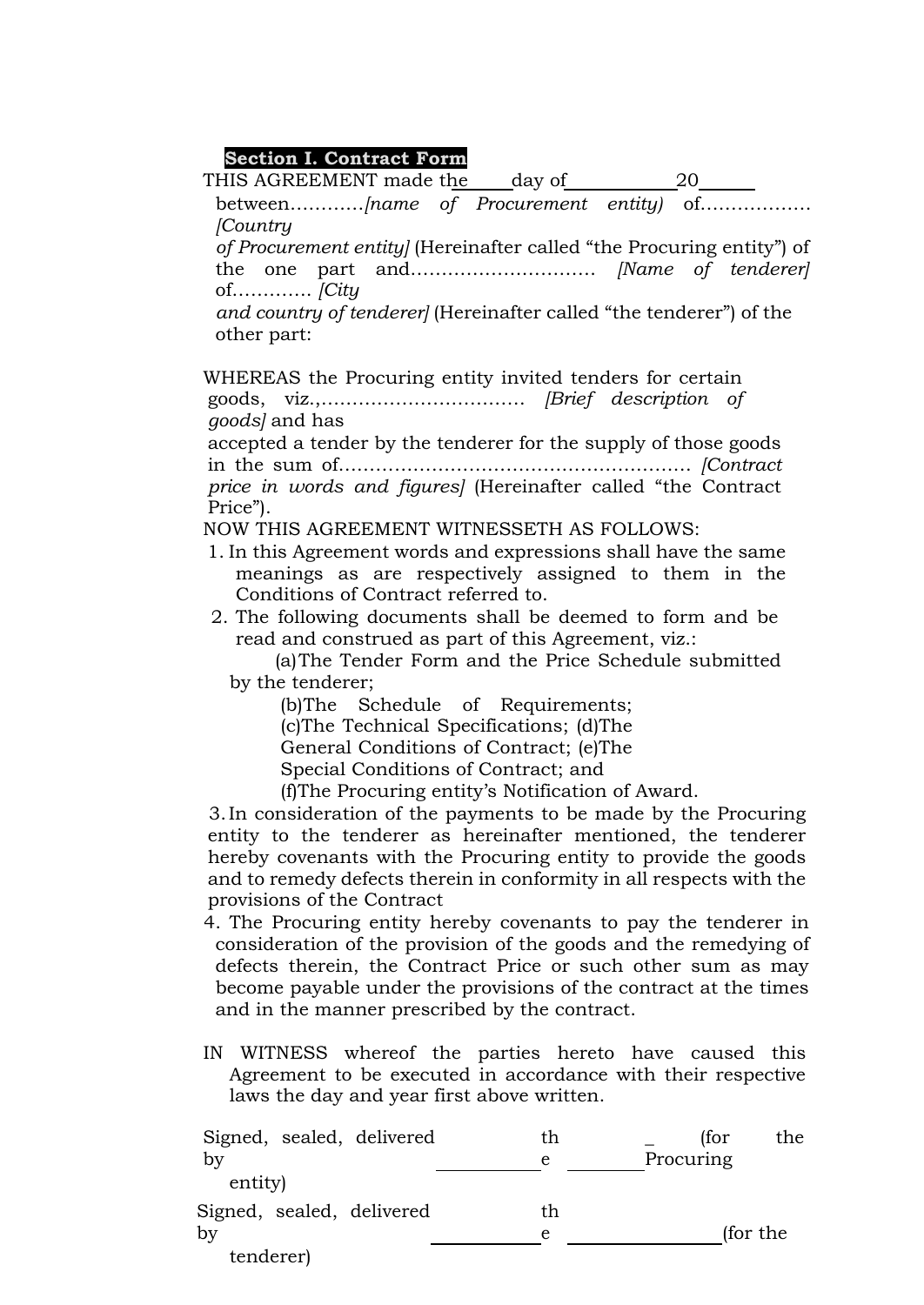In the presence of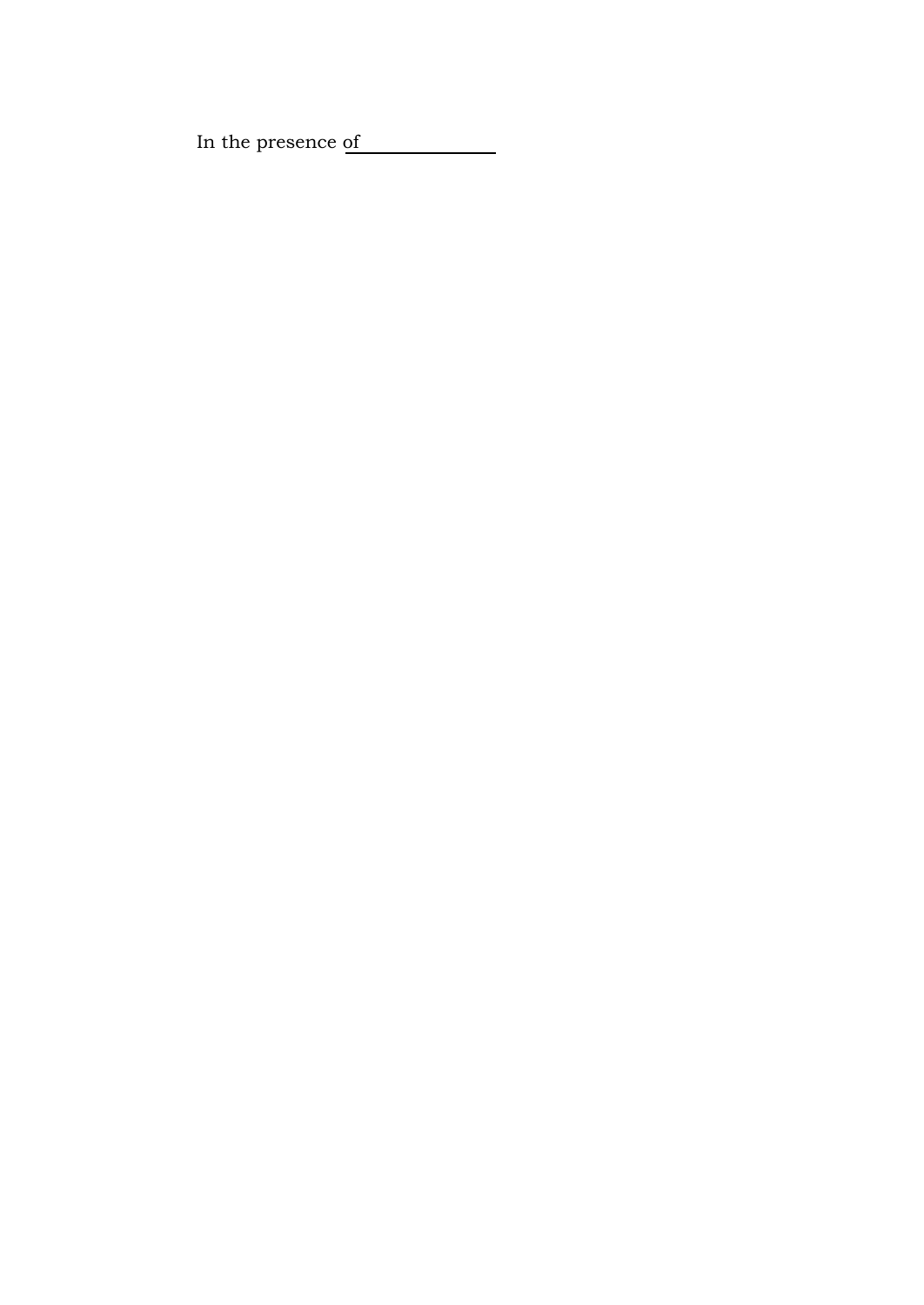#### **Section J. Performance Security Form**

To: ........................................................................................ *[Name of procuring entity]*

WHEREAS. …………………………………….. *[Name of tenderer]* (Hereinafter called "the tenderer") has undertaken, in pursuance of Contract No. \_ [*reference number of the contract]* dated 20 to supply……………………………………………..……………………………… …

……… *[Description of goods] (*Hereinafter called "the Contract").

AND WHEREAS it has been stipulated by you in the said Contract that the tenderer shall furnish you with a bank guarantee by a reputable bank for the sum specified therein as security for compliance with the Tenderer's performance obligations in accordance with the Contract.

AND WHEREAS we have agreed to give the tenderer a guarantee: THEREFORE WE hereby affirm that we are Guarantors and responsible to you, on behalf of the tenderer, up to a total of…………………………………………………………… *[Amount of the guarantee in words and figures],* and we undertake to pay you, upon your first written demand declaring the tenderer to be in default under the Contract and without cavil or argument, any sum or sums within the limits of…………………………………… *[Amount of guarantee]* as aforesaid,

without your needing to prove or to show grounds or reasons for your demand or the sum specified therein.

This guarantee is valid until the day of 20 . Signature and seal of the **Guarantors** 

*[Name of bank or financial institution]*

*[Address]*

*[Date]*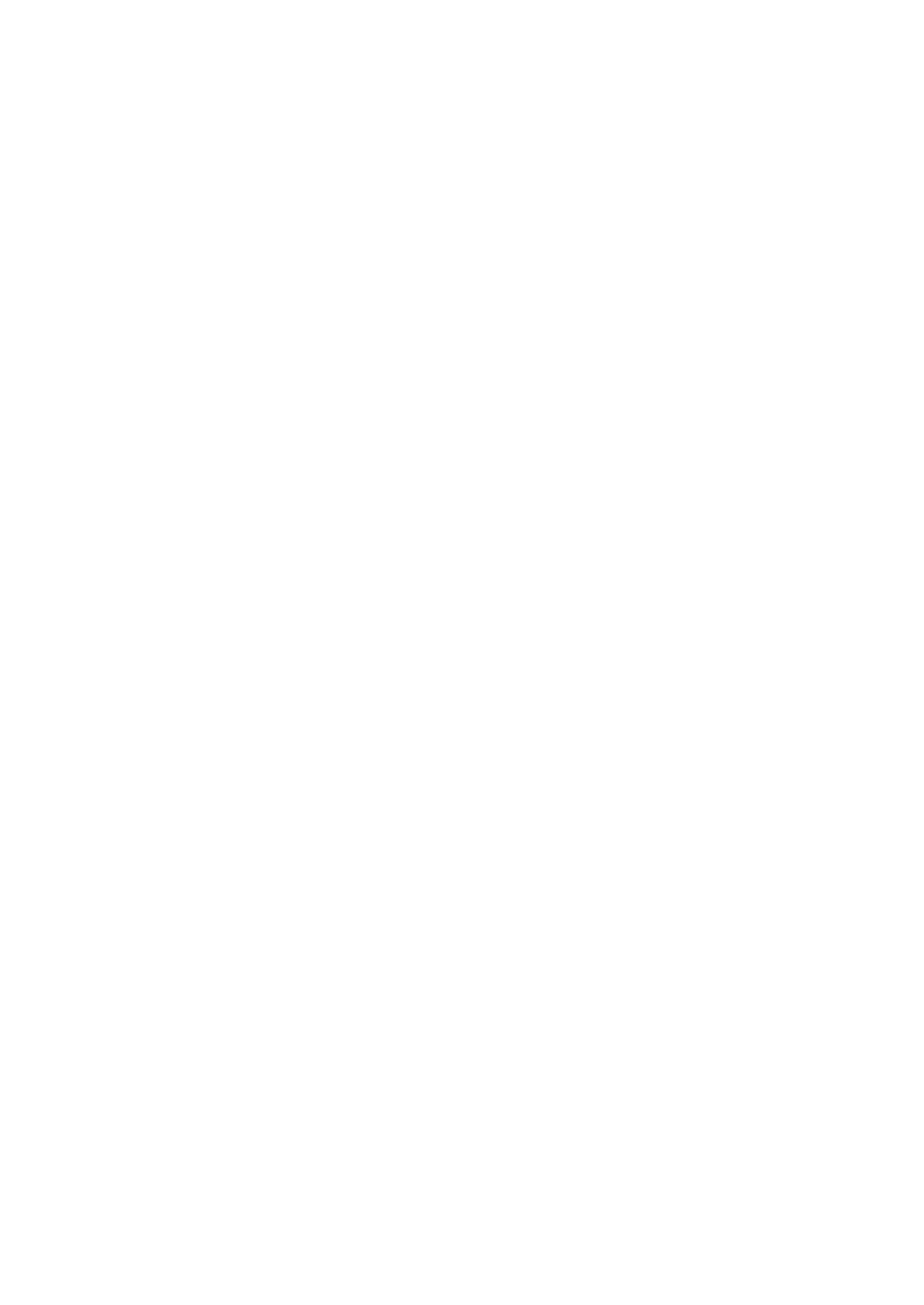#### **LETTER OF NOTIFICATION OF AWARD**

Address of Procuring Entity

To:

<u> 1990 - Johann Barbara, martin a</u> <u> 1980 - Johann Barbara, martxa amerikan p</u>

RE: Tender No.

Tender Name

This is to notify that the contract/s stated below under the above mentioned tender have been awarded to you.

- 1. Please acknowledge receipt of this letter of notification signifying your acceptance.
- 2. The contract/contracts shall be signed by the parties within 30 days of the date of this letter but not earlier than 14 days from the date of the letter.
- 3. You may contact the officer(s) whose particulars appear below on the subject matter of this letter of notification of award.

*(FULL PARTICULARS)*

SIGNED FOR ACCOUNTING **OFFICER** 

<u> 1989 - Johann Stoff, deutscher Stoff, der Stoff, der Stoff, der Stoff, der Stoff, der Stoff, der Stoff, der S</u>

SELF DECLARATIO N FORMS

FORM SD1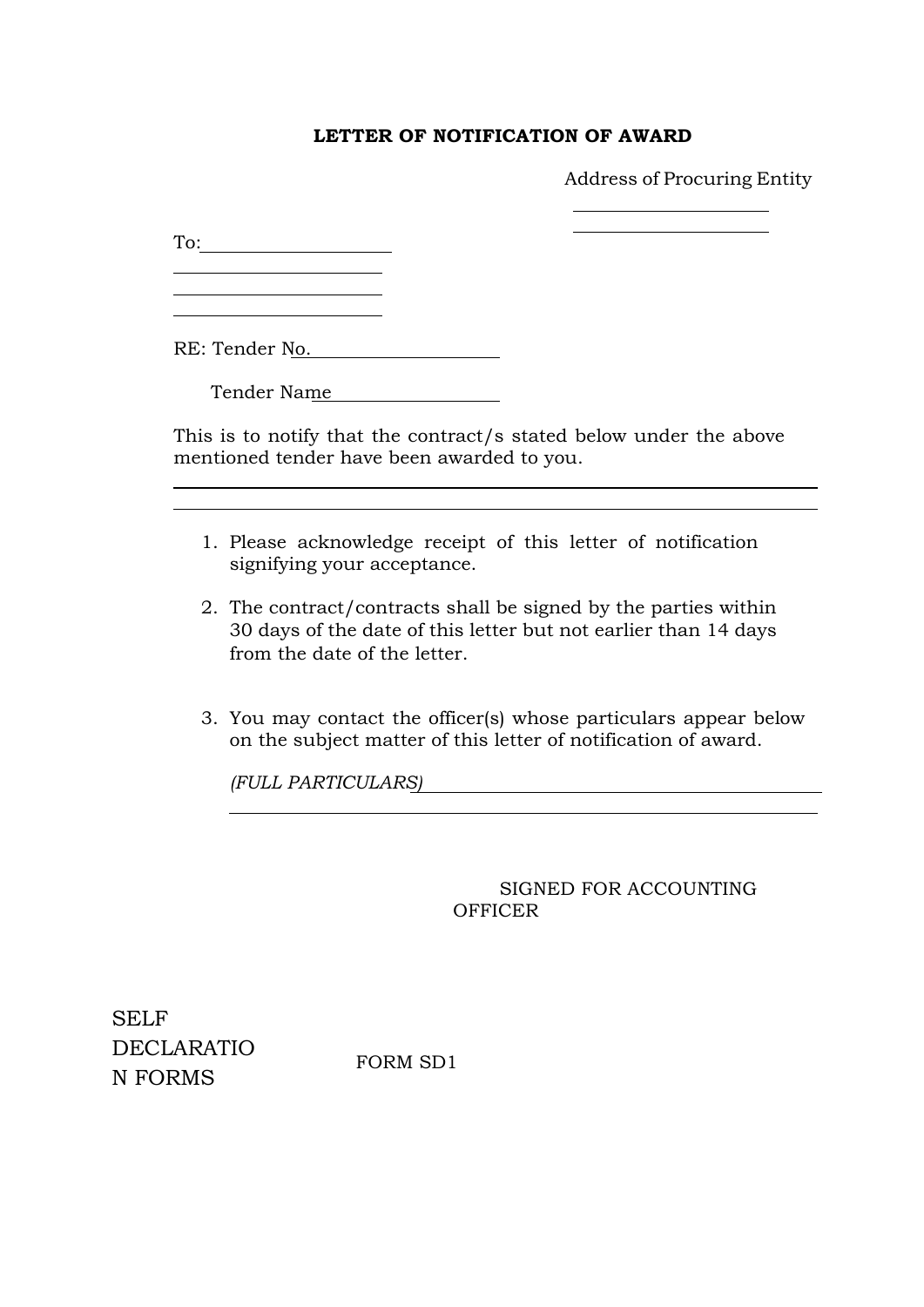SELF DECLARATION THAT THE PERSON/TENDERER IS NOT DEBARRED IN THE MATTER OF THE PUBLIC PROCUREMENT AND ASSET DISPOSAL ACT

2015.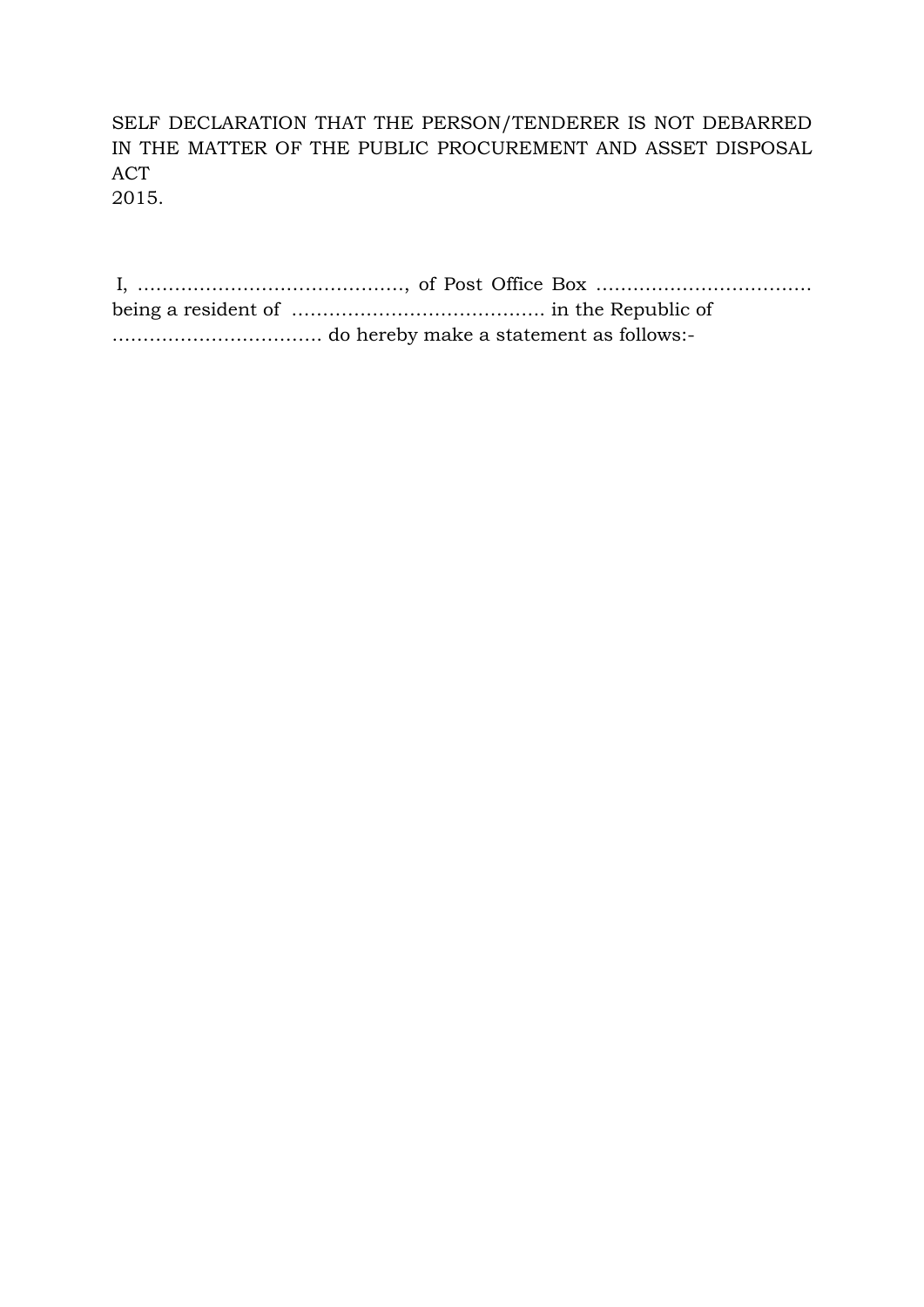1. THAT I am the Company Secretary/ Chief Executive/Managing Director/Principal Officer/Director of ………....……………………………….. (insert name of the Company) who is a Bidder in respect of Tender No. ………………………………. for……………………………..(insert tender title/description) for ……………………..( insert name of the Procuring entity) and duly authorized and competent to make this statement.

2. THAT the aforesaid Bidder, its Directors and subcontractors have not been debarred from participating in procurement proceeding under Part IV of the Act.

3. THAT what is deponed to hereinabove is true to the best of my knowledge, information and belief.

………………………. …………………………… ………………………… (Title) (Signature) (Date)

Bidder Official Stamp

#### SELF DECLARATION FORMS

SELF DECLARATION THAT THE PERSON/TENDERER WILL NOT ENGAGE IN ANY CORRUPT OR FRAUDULENT PRACTICE.

I, …………………………………….of P. O. Box ………………………. being a resident of ………………………………….. in the Republic of ……………….. do hereby make a statement as follows:-

1. THAT I am the Chief Executive/Managing Director/Principal Officer/Director of

……………

………………………… (insert name of the Company) who is a Bidder in respect of Tender No. ………………….. for ……………………..(insert tender title/description) for ………………( insert name of the Procuring entity) and duly authorized and competent to make this statement.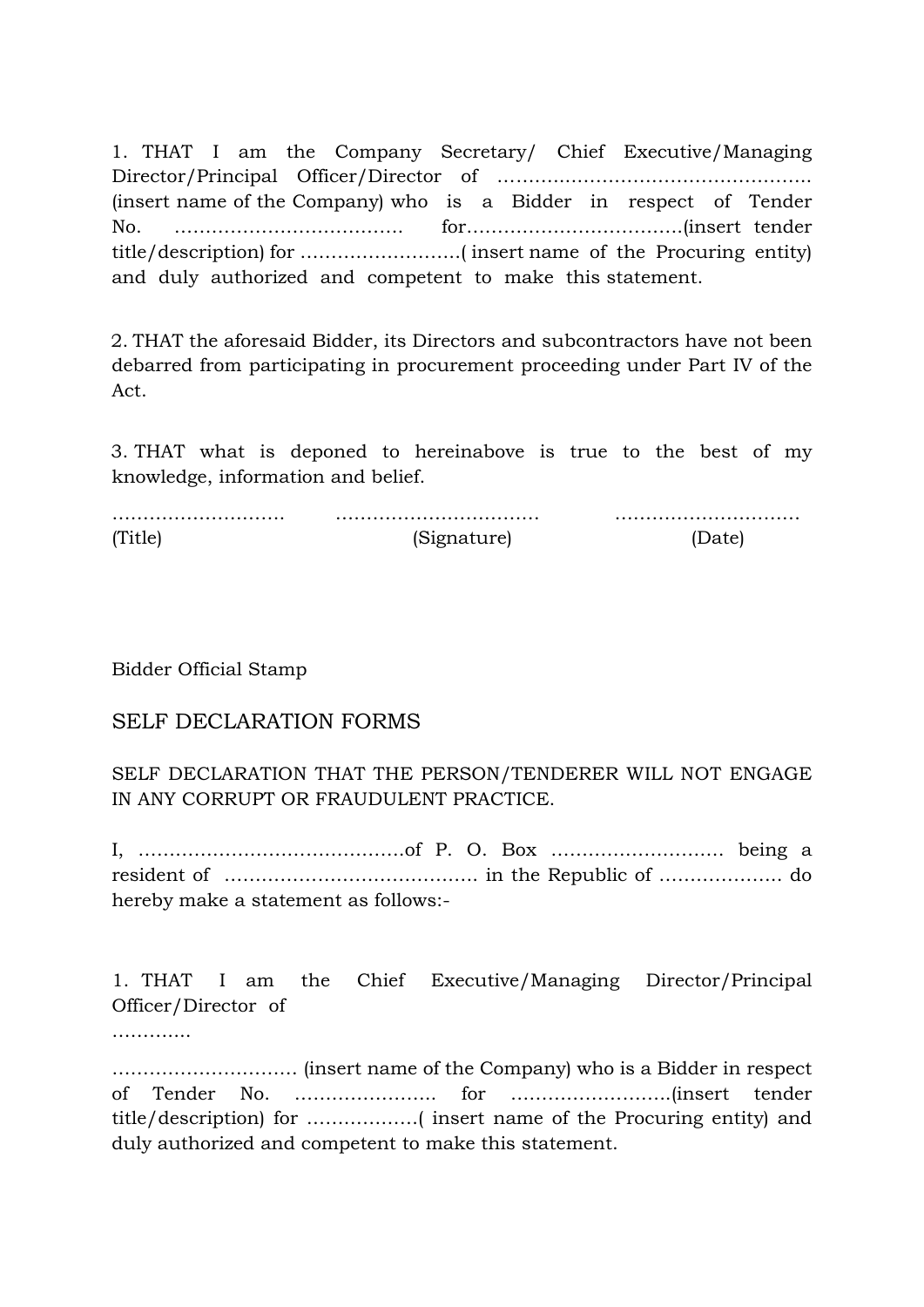2. THAT the aforesaid Bidder, its servants and/or agents /subcontractors will not engage in any corrupt or fraudulent practice and has not been requested to pay any inducement to any member of the Board, Management, Staff and/or employees and/or agents of

……………………..( insert name of the Procuring entity) which is the procuring entity.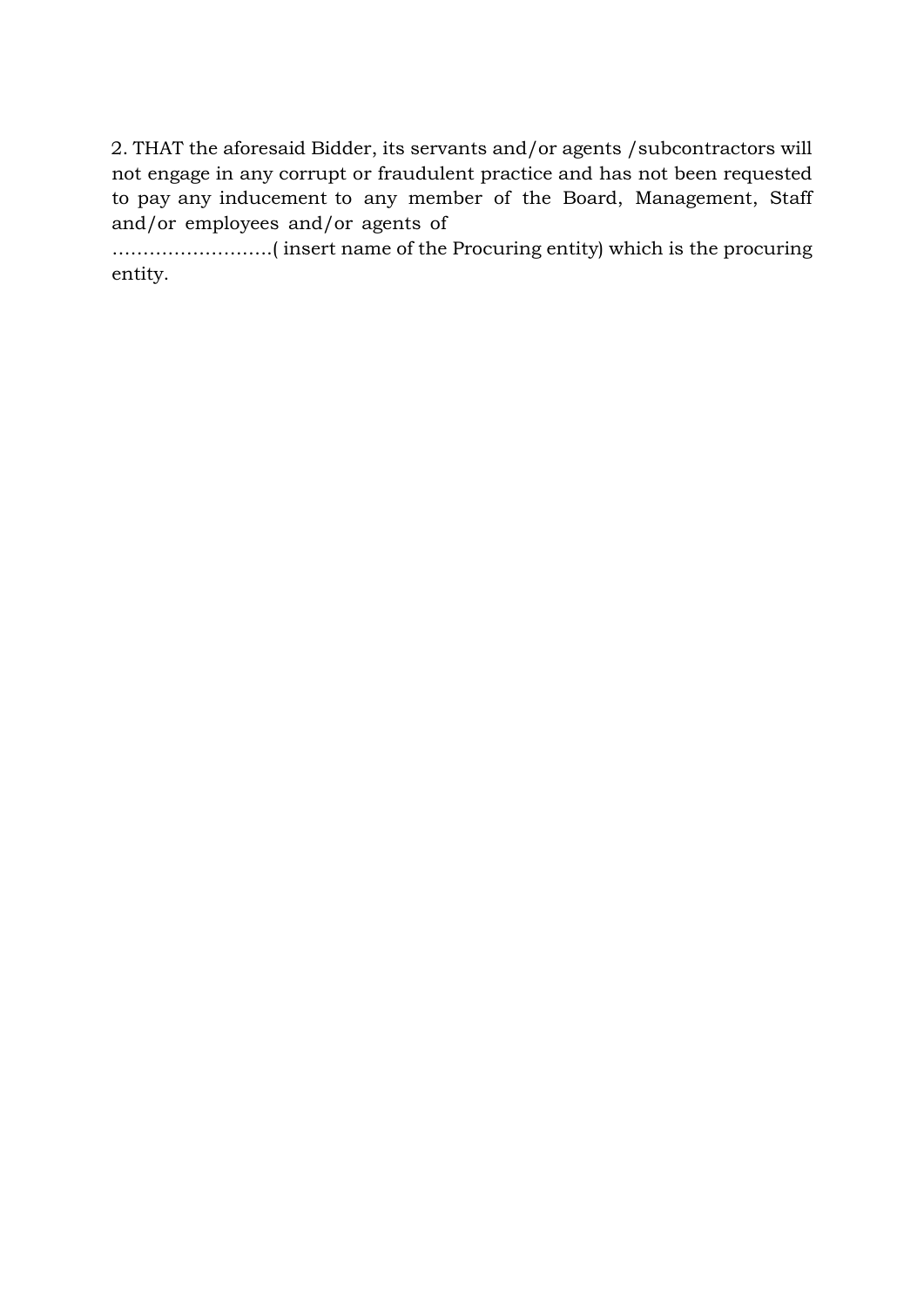3. THAT the aforesaid Bidder, its servants and/or agents /subcontractors have not offered any inducement to any member of the Board, Management, Staff and/or employees and/or agents of ……………………..(name of the procuring entity)

4. THAT the aforesaid Bidder will not engage /has not engaged in any corrosive practice with other bidders participating in the subject tender

5. THAT what is deponed to hereinabove is true to the best of my knowledge information and belief.

………………………………… ………………………… ……………………… (Title)

(Signature) (Date)

Bidder's Official Stamp

REGISTRATION OF DISADVANTAGED GROUPS REGISTRATION FORM FOR ENTERPRISES OWNED BY WOMEN, YOUTH AND PERSONS WITH DISABILITY TO SUPPLY GOODS, WORKS AND SERVICES TO PROCURING **ENTITIES** 

ACCESS TO GOVERNMENT PROCUREMENT OPPORTUNITIES(AGPO)

The registration of suppliers is aimed at building a profile for each supplier regarding information on general particulars of the company. You are advised that it is a serious offence to give false information on this form.

PART I: DETAILS OF THE APPLICANT

| 7. Are you applying for youth, women or persons with disabilities? |
|--------------------------------------------------------------------|
|                                                                    |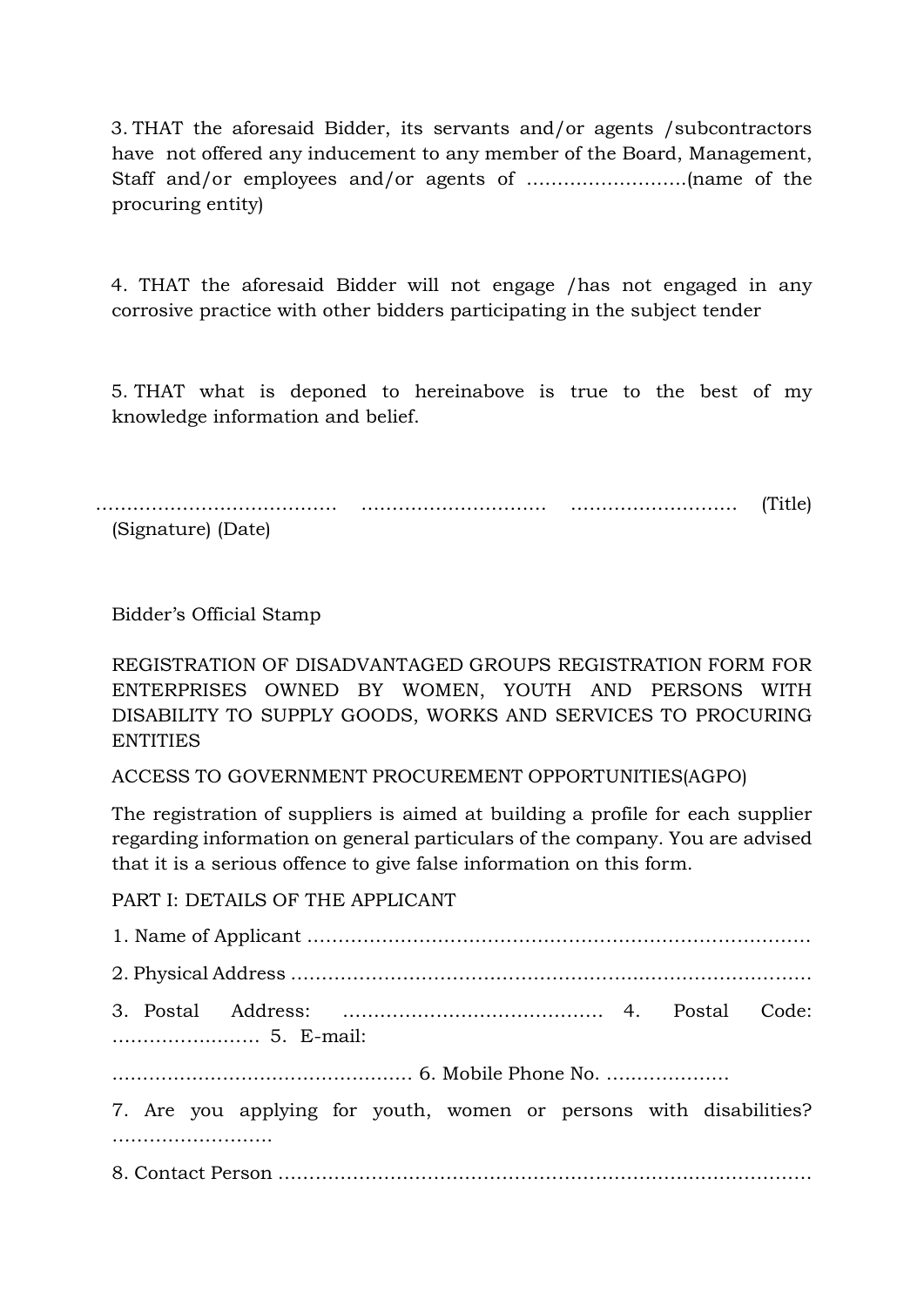9. Overview of the Enterprise

| Type of ownership<br>(please tick one) | [Partnership]<br>[Sole Proprietor]<br>[Limited Company]<br>[Others Specify] |
|----------------------------------------|-----------------------------------------------------------------------------|
| Number of employees                    | $[0-5]$ [6-25] [26-49] 50-59] [100-250]                                     |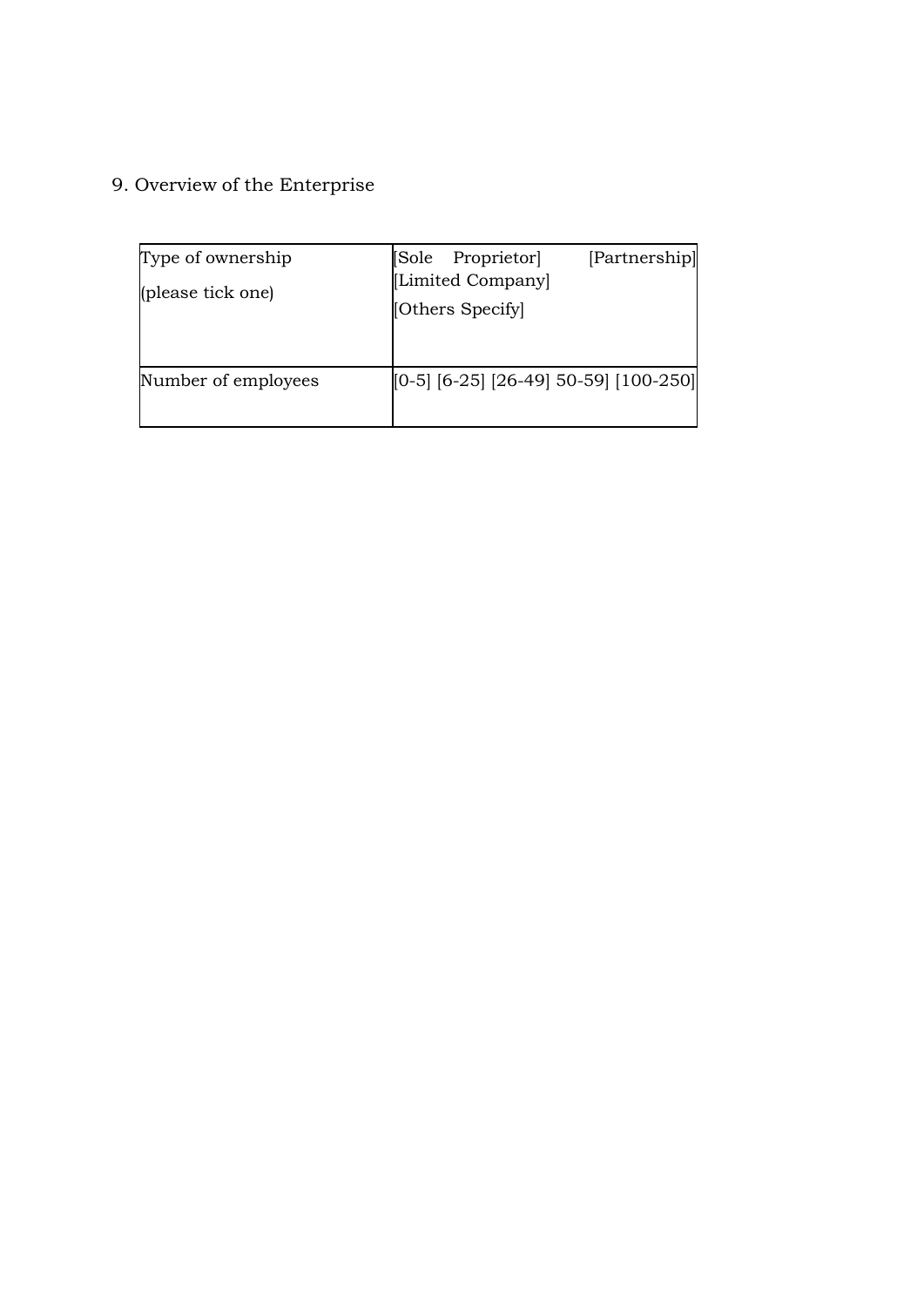| Initial Investments (KES)                                     |  |
|---------------------------------------------------------------|--|
| Total Annual Sales for the<br>previous year<br>(Turnover KES) |  |
| Experience in the sector in<br>years                          |  |

Type of Ownership Details

| Name in Full          |                                                 | Age |                          |  |                    |  |       |
|-----------------------|-------------------------------------------------|-----|--------------------------|--|--------------------|--|-------|
| Identity/Passport No. |                                                 |     |                          |  |                    |  |       |
|                       |                                                 |     |                          |  |                    |  |       |
|                       | Part 9 (b) - Partnership Details                |     |                          |  |                    |  |       |
| NAME                  | <b>NATIONALITY</b>                              |     | ID/PASSPORT<br>NO.       |  | % SHARES           |  |       |
|                       |                                                 |     |                          |  |                    |  |       |
|                       | Part 9 (C) - Registered Company                 |     |                          |  |                    |  |       |
|                       | State the nominal and issued capital of company |     |                          |  |                    |  |       |
| Directors' Details    |                                                 |     |                          |  |                    |  |       |
| Name                  | Nationality                                     |     | ID/Passport No. % Shares |  |                    |  |       |
| 10.                   |                                                 |     |                          |  | Bank Account Name: |  |       |
| 11.                   |                                                 |     |                          |  | Branch of the      |  | Bank: |